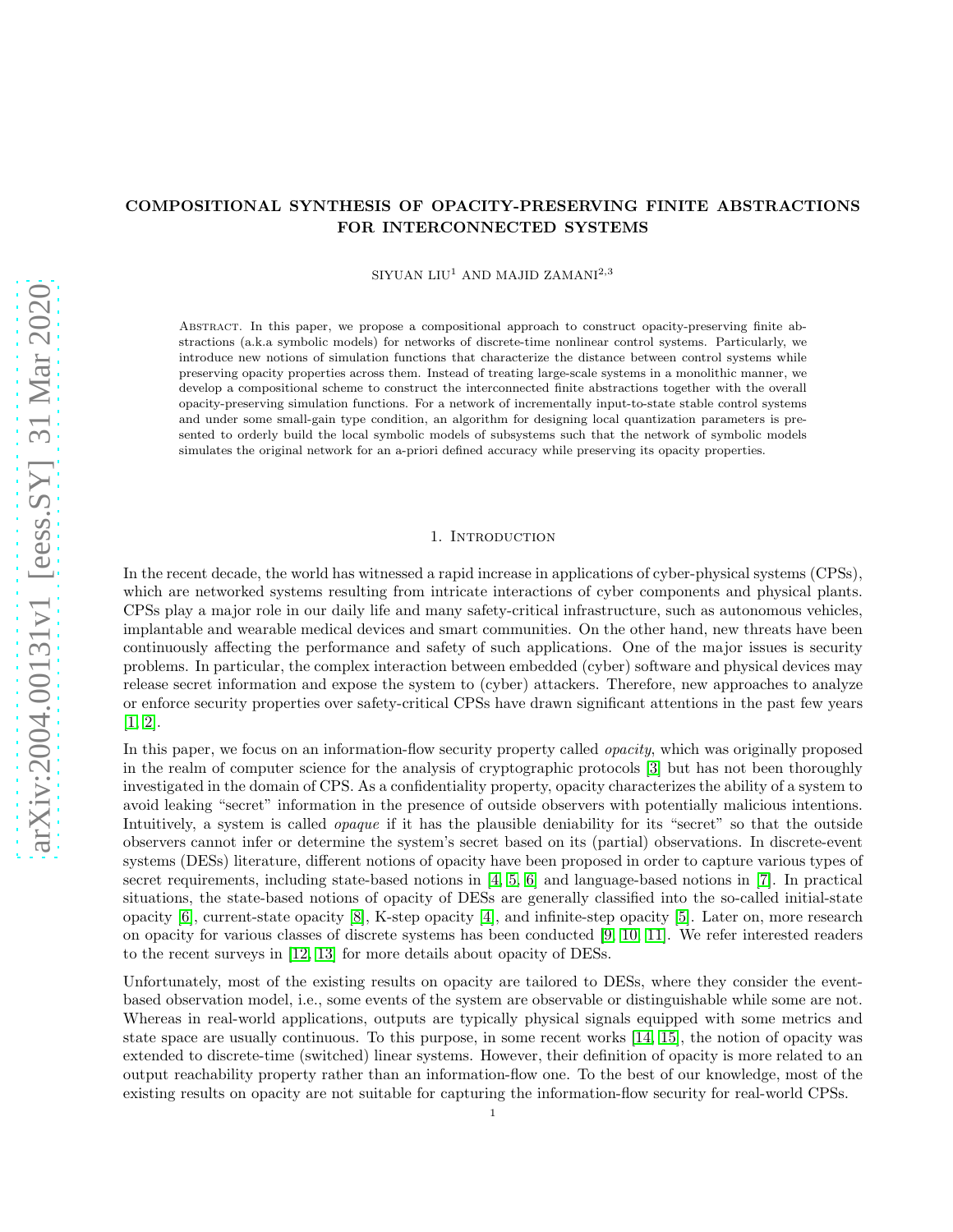In this work, we aim at leveraging symbolic techniques to tackle this property for CPSs. In particular, we address this property by constructing finite abstractions (a.k.a symbolic models) of the concrete systems based on some types of opacity-preserving simulation relations between the concrete systems and their abstractions. These relations enable us to verify or enforce opacity for the concrete systems by performing the corresponding analysis over the simpler finite ones. Moreover, by following such a detour process, one can leverage (by some adaptation) existing computational tools developed in the DESs literature to verify or enforce opacity over CPSs.

In recent years, there have been some attempts in the literature to leverage abstraction-based techniques for the verification or enforcement of opacity [\[16,](#page-19-15) [17,](#page-19-16) [18,](#page-19-17) [19\]](#page-19-18). The result in [\[16\]](#page-19-15) introduced an abstract model based on the belief space of the intruder, using which controllers are synthesized to enforce opacity. However, the systems considered there is modeled as transition systems with finite state set, thus, not suitable for general CPSs. In [\[17\]](#page-19-16), a new formulation of opacity-preserving (bi)simulation relations is proposed, which allows one to verify opacity of an infinite-state transition system by leveraging its associated quotient one. However, the notion of opacity proposed in this work assumes that the outputs of systems are symbols and exactly distinguishable from each other, thus, is only suitable for systems with purely logical output sets. In [\[18\]](#page-19-17), a new notion called *approximate opacity* is proposed to suitably capture the continuity of output spaces of real-world CPSs. Additionally, a new simulation relation, called approximate opacity-preserving simulation relation, was proposed to characterize the closeness of two (finite or infinite) systems while preserving approximate opacity across them. The recent results in [\[19\]](#page-19-18) investigate opacity for discrete-time stochastic control systems using a notion of so-called initial-state opacity-preserving stochastic simulation functions between stochastic control systems and their finite abstractions in the form of finite Markov Decision Processes (MDPs). Though promising, when confronted with large-scale interconnected systems, the construction of finite abstractions in the aforementioned works will suffer severely from the *curse of dimensionality* because the number of discrete states grows exponentially with the dimension of the concrete state set.

Motivated by the abstraction-based techniques in [\[17,](#page-19-16) [18,](#page-19-17) [19\]](#page-19-18) and their computational complexity, here, we aim at providing a compositional framework to conquer this complexity challenge using a "divide and conquer" strategy. To this purpose, we first introduce new notions of opacity-preserving simulation functions for both local subsystems and the entire networks. Based on this, we propose a compositional scheme on the construction of abstractions for concrete networks. Rather than dealing with the original large-scale system, our compositional framework allows one to construct opacity-preserving abstractions locally using local opacity-preserving simulation functions, while providing the guarantee that the interconnection of local finite abstractions simulates the concrete network while preserving opacity across them.

First, by considering three basic notions of opacity, namely initial-state opacity, current-state opacity, and infinite-step opacity, we introduce new notions of initial-state (resp. current-state, and infinite-step) opacitypreserving simulation functions. Given the opacity-preserving simulation functions between subsystems and their finite abstractions, we provide a compositionality result showing that the interconnection of finite abstractions retains an opacity-preserving simulation relation with the original network. The overall opacitypreserving simulation function is constructed compositionally from the local simulation functions. Additionally, considering the class of incrementally input-to-state stable control systems, we exploit the interconnection topology of the network and present an algorithm to design quantization parameters of the local finite abstractions together with the local opacity-preserving simulation functions. Finally, we illustrate the effectiveness of our results on some examples.

Remark that compositional approaches have been also investigated recently for controller synthesis of interconnected CPSs, see e.g., [\[20,](#page-19-19) [21,](#page-19-20) [22,](#page-19-21) [23,](#page-20-0) [24\]](#page-20-1). Unfortunately, none of those techniques is applicable to the verification or enforcement of opacity mainly because their underlying system relations do not necessarily preserve opacity across the related systems.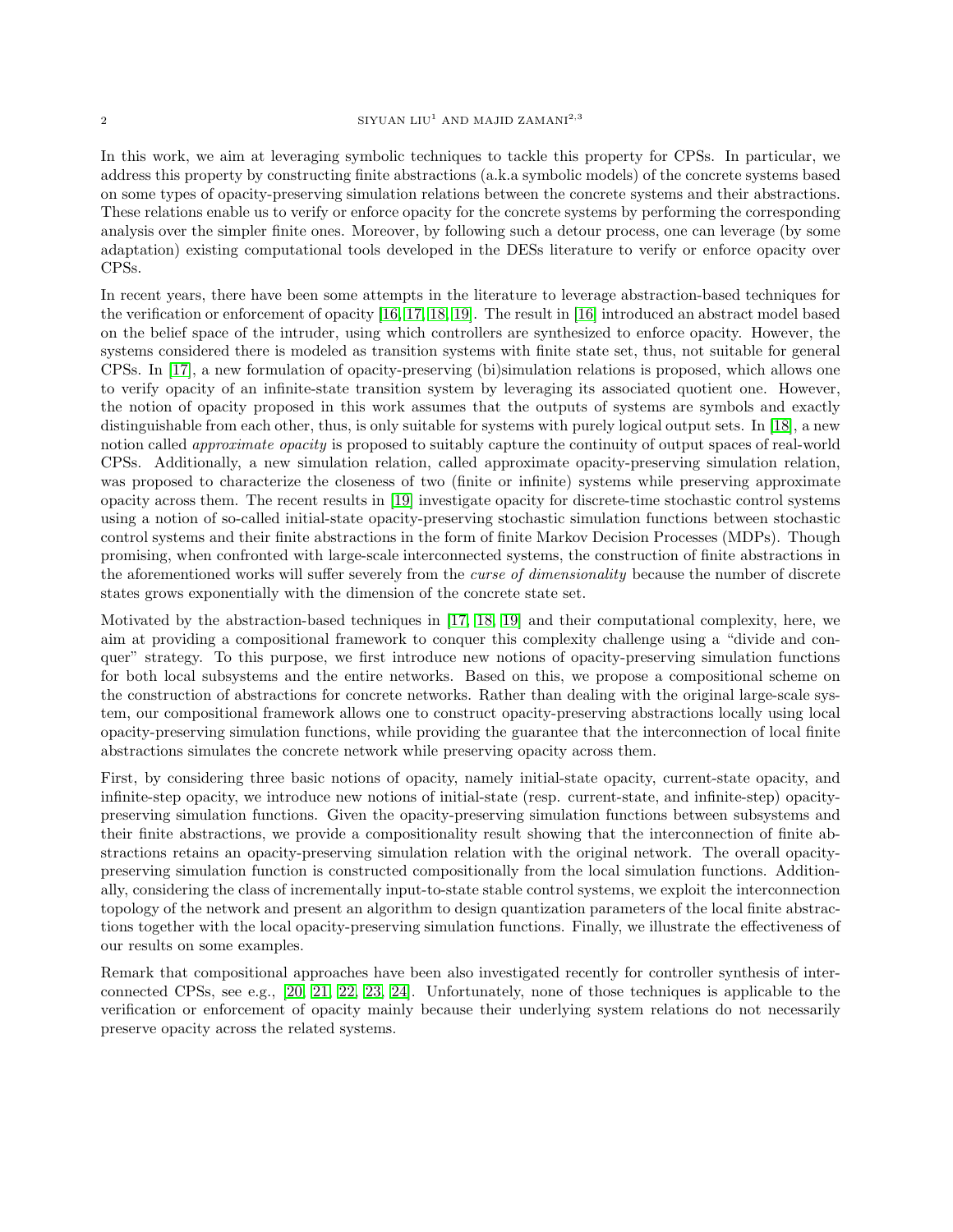### 2. Notation and Preliminaries

2.1. **Notation.** We denote by  $\mathbb{R}$  and  $\mathbb{N}$  the set of real numbers and non-negative integers, respectively. These symbols are annotated with subscripts to restrict them in the usual way,  $e.g., \mathbb{R}_{>0}$  denotes the positive real numbers. We denote the closed, open, and half-open intervals in  $\mathbb R$  by [a b], [a b[, [a b[, and ]a b], respectively. For  $a, b \in \mathbb{N}$  and  $a \leq b$ , we use [a; b], [a; b[, [a; b], and [a; b] to denote the corresponding intervals in N. Given  $N \in \mathbb{N}_{\geq 1}$  vectors  $x_i \in \mathbb{R}^{n_i}$ , with  $i \in [1; N]$ ,  $n_i \in \mathbb{N}_{\geq 1}$ , and  $n = \sum_i n_i$ , we denote the concatenated vector in  $\mathbb{R}^n$ by  $x=[x_1;\ldots;x_N]$  and the infinity norm of x by  $||x||$ . We denote by  $\{A\}_{ij}$  the individual elements in a matrix  $A\in\mathbb{R}^{m\times n}$  and by  $0_n$  the zero matrix in  $\mathbb{R}^{n\times n}$ . We use card( $\cdot$ ) to denote the cardinality of a set and  $\varnothing$  to denote the empty set. Given any  $a \in \mathbb{R}$ , |a| denotes the absolute value of a. The composition of functions f and g is denoted by  $f \circ g$ . We use notations K and  $\mathcal{K}_{\infty}$  to denote the different classes of comparison functions, as follows:  $\mathcal{K} = \{ \gamma : \mathbb{R}_{\geq 0} \to \mathbb{R}_{\geq 0} \mid \gamma \text{ is continuous, strictly increasing and } \gamma(0) = 0 \}$ ;  $\mathcal{K}_{\infty} = \{ \gamma \in \mathcal{K} \mid \lim_{r \to \infty} \gamma(r) = \infty \}$ . For  $\alpha, \gamma \in \mathcal{K}_{\infty}$  we write  $\alpha < \gamma$  if  $\alpha(s) < \gamma(s)$  for all  $s > 0$ , and  $\mathcal{I}_d \in \mathcal{K}_{\infty}$  denotes the identity function. Given sets X and Y with  $X \subset Y$ , the complement of X with respect to Y is defined as  $Y \setminus X = \{x : x \in Y, x \notin X\}.$ 

The closed ball centered at  $u \in \mathbb{R}^m$  with radius  $\lambda$  is defined by  $\mathcal{B}_{\lambda}(u) = \{v \in \mathbb{R}^m \mid ||u-v|| \leq \lambda\}$ . We denote the closed ball centered at the origin in  $\mathbb{R}^n$  and with radius  $\lambda$  by  $\mathcal{B}_\lambda$ . Consider a set A of the form of finite union of boxes, i.e.  $A = \bigcup_{j=1}^{M} A_j$ , where  $A_j = \prod_{i=1}^{m} [c_i^j, d_i^j] \subseteq \mathbb{R}^m$  with  $c_i^j < d_i^j$ . Define  $span(A_j) = min\{|d_i^j - c_i^j| \mid$  $i \in [1; m]$ } and  $span(A) = min\{span(A_j) | j \in [1; M]\}$ . For any quantization parameter  $\eta$  with  $\eta \leq span(A)$ , define  $[A]_{\eta} = \bigcup_{j=1}^{M} [A_j]_{\eta}$ , where  $[A_j]_{\eta} = [\mathbb{R}^m]_{\eta} \cap A_j$  with  $[\mathbb{R}^m]_{\eta} = \{a \in \mathbb{R}^m | a_i = k_i \eta, k_i \in \mathbb{Z}, i \in [1; m]\}.$  Note that  $[A]_{\eta} \neq \emptyset$ for any  $0 \le \eta \le span(A)$ . With a slight abuse of notation, we write  $[A]_0 := A$ .

For any set  $A = \prod_{j=1}^{N} A_j$ , where  $A_j$  are of the form of finite union of boxes, and a vector of quantization parameters  $\eta = [\eta_1; \ldots; \eta_N]$  with  $\eta_j \le \text{span}(A_j)$ ,  $\forall j \in [1; M]$ , define  $[A]_{\eta} = \prod_{j=1}^N [A_j]_{\eta_j}$ . Note that if  $\eta = [\mu; \ldots; \mu]$ , we simply use notation  $[A]_\mu$  rather than  $[A]_\eta$ . The Minkowski sum of two sets  $P, Q \subseteq \mathbb{R}^n$  is defined by  $P\oplus Q = \{x \in \mathbb{R}^n | \exists_{p \in P, q \in Q}, x = p + q\}.$  Given a set  $\mathbb{S} \subseteq \mathbb{R}^n$  and a constant  $\theta \in \mathbb{R}_{\geq 0}$ , we define a new set  $\mathbb{S}^{\theta} = \mathbb{S} \oplus \mathcal{B}_{\theta}$ as the inflated version of set S.

A directed graph is denoted by  $G = (\mathcal{V}, \mathcal{E})$ , where V is the set of vertices, and  $\mathcal{E} \subseteq \mathcal{V} \times \mathcal{V}$  is the set of edges with direction, where a directed edge is denoted by an ordered pair  $(i, j)$  of vertices,  $\forall i, j \in \mathcal{V}$ , if there is an incoming edge from  $i$  to  $i$ . A directed graph with no directed cycles is called *acyclic*.

2.2. Discrete-time control systems. In this paper we study the class of discrete-time control systems of the following form.

<span id="page-2-0"></span>**Definition 2.1.** A discrete-time control system  $\Sigma$  is defined by the tuple  $\Sigma = (\mathbb{X}, \mathbb{U}, \mathbb{W}, \mathcal{U}, \mathcal{W}, f, \mathbb{Y}, h)$  where  $\mathbb{X}, \mathbb{Y}, \mathbb{Y}, \mathbb{Y}, \mathbb{Y}, \mathbb{Y}, \mathbb{Y}, \mathbb{Y}, \mathbb{Y}, \mathbb{Y}, \mathbb{Y}, \mathbb{Y}, \mathbb{Y}, \mathbb{Y}, \mathbb{Y},$ U, W and Y are the state set, external input set, internal input set, and output set, respectively. Sets  $U$  and W, respectively, are used to denote the subsets of the set of all bounded functions  $\nu : \mathbb{N} \to \mathbb{U}$  and  $\omega : \mathbb{N} \to \mathbb{W}$ , respectively. The set-valued map  $f : \mathbb{X} \times \mathbb{U} \times \mathbb{W} \Rightarrow \mathbb{X}$  is the state transition function, and  $h : \mathbb{X} \to \mathbb{Y}$  is the output function. The discrete-time control system  $\Sigma$  is described by difference inclusions of the form

<span id="page-2-1"></span>
$$
\Sigma: \left\{ \begin{array}{rcl} \mathbf{x}(t+1) \in & f(\mathbf{x}(t), \nu(t), \omega(t)), \\ \mathbf{y}(t) = & h(\mathbf{x}(t)), \end{array} \right. \tag{2.1}
$$

where  $\mathbf{x} : \mathbb{N} \to \mathbb{X}, \mathbf{y} : \mathbb{N} \to \mathbb{Y}, \nu \in \mathcal{U}, \text{ and } \omega \in \mathcal{W}$  are the state, output, external input, and internal input signals, respectively. We assume the output set Y is equipped with the infinity norm as the metric defined on this set.

 $System \Sigma = (\mathbb{X}, \mathbb{U}, \mathbb{W}, \mathcal{U}, \mathcal{W}, f, \mathbb{Y}, h)$  is called deterministic if  $card(f(x, u, w)) \leq 1 \forall x \in \mathbb{X}, \forall u \in \mathbb{U}, \forall w \in \mathbb{W}, and$ non-deterministic otherwise. System  $\Sigma$  is called blocking if  $\exists x \in \mathbb{X}, \forall u \in \mathbb{U}, \forall w \in \mathbb{W}$  where  $\text{card}(f(x, u, w)) = 0$ and non-blocking if  $\text{card}(f(x, u, w)) \neq 0 \ \forall x \in \mathbb{X}, \exists u \in \mathbb{U}, \exists w \in \mathbb{W}$ . System  $\Sigma$  is called finite if  $\mathbb{X}, \mathbb{U}, \mathbb{W}$  are finite sets and infinite otherwise. In this paper, we only deal with non-blocking systems.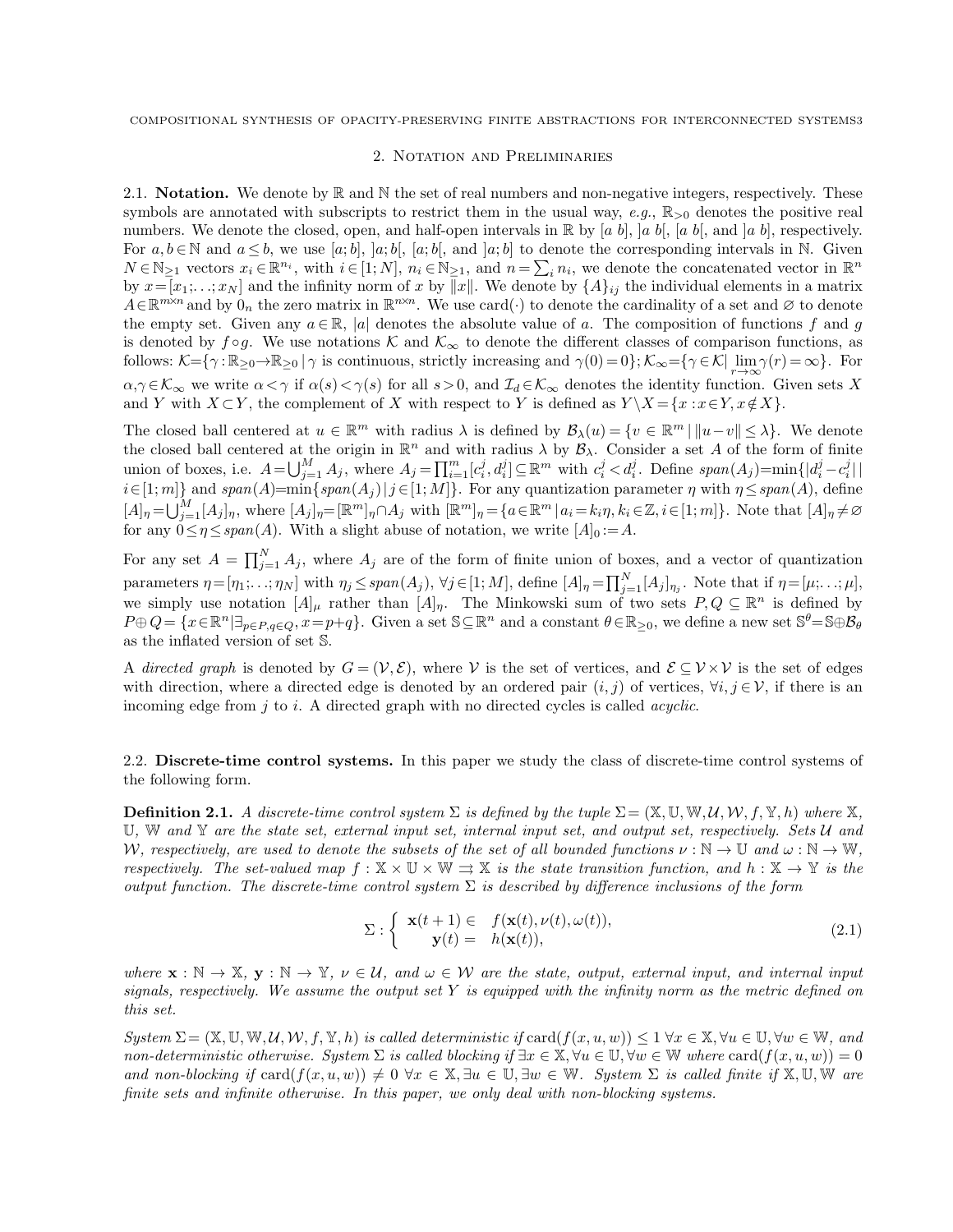Note that in our paper, we always consider systems with secret states which are supposed to be hidden from the intruder. Hereafter, we slightly modify the formulation in Definition [2.1](#page-2-0) to accommodate for sets of initial and secret states, as  $\Sigma = (\mathbb{X}, \mathbb{X}_0, \mathbb{X}_S, \mathbb{U}, \mathbb{W}, \mathcal{U}, \mathcal{W}, f, \mathbb{Y}, h)$ , where  $\mathbb{X}_0 \subseteq \mathbb{X}$  is a set of initial states and  $\mathbb{X}_S \subseteq \mathbb{X}$  is a set of secret states.

Now, we provide a formal definition of interconnected control systems. Consider  $N \in \mathbb{N}_{\geq 1}$  control subsystems

$$
\Sigma_i = (\mathbb{X}_i, \mathbb{X}_{i0}, \mathbb{X}_{iS}, \mathbb{U}_i, \mathbb{W}_i, \mathcal{U}_i, \mathcal{W}_i, f, \mathbb{Y}_i, h_i),
$$
\n(2.2)

where  $i \in [1; N]$ , and assume internal inputs and output maps are partitioned as

$$
w_i = [w_{i1}; \dots; w_{i(i-1)}; w_{i(i+1)}; \dots; w_{iN}],
$$
\n(2.3)

<span id="page-3-1"></span><span id="page-3-0"></span>
$$
h_i(x_i) = [h_{i1}(x_i); \dots; h_{iN}(x_i)], \qquad (2.4)
$$

with  $\mathbb{W}_i = \prod_{j=1, j\neq i}^N \mathbb{W}_{ij}$  and  $\mathbb{Y}_i = \prod_{j=1}^N \mathbb{Y}_{ij}$ ,  $w_{ij} \in \mathbb{W}_{ij}$ ,  $y_{ij} = h_{ij}(x_i) \in \mathbb{Y}_{ij}$ .

The outputs  $y_{ii}$  are considered as external ones, whereas  $y_{ij}$  with  $i \neq j$  are interpreted as internal ones which are used to construct interconnections between subsystems. The dimension of  $w_{ij}$  is assumed to be equal to that of  $y_{ji}$ . In the case that no connection exists between subsystems  $\Sigma_i$  and  $\Sigma_j$ , we simply have  $h_{ij} \equiv 0$ . The interconnected control system is defined as the following.

<span id="page-3-4"></span>**Definition 2.2.** Consider  $N \in \mathbb{N}_{\geq 1}$  control subsystems  $\Sigma_i = (\mathbb{X}_i, \mathbb{X}_{i0}, \mathbb{X}_{iS}, \mathbb{U}_i, \mathbb{W}_i, \mathcal{U}_i, \mathcal{W}_i, f, \mathbb{Y}_i, h_i), i \in$  $[1; N]$ , with the input-output structure given in  $(2.3)-(2.4)$  $(2.3)-(2.4)$  $(2.3)-(2.4)$ . The interconnected control system denoted by  $\mathcal{I}_{\mathcal{M}}(\Sigma_1,\ldots,\Sigma_N)$  is a tuple

<span id="page-3-3"></span>
$$
\Sigma = (\mathbb{X}, \mathbb{X}_0, \mathbb{X}_S, \mathbb{U}, \mathcal{U}, f, \mathbb{Y}, h), \tag{2.5}
$$

where  $\mathbb{X} = \prod_{i=1}^N \mathbb{X}_i$ ,  $\mathbb{X}_0 = \prod_{i=1}^N \mathbb{X}_{i0}$ ,  $\mathbb{X}_S = \prod_{i=1}^N \mathbb{X}_{iS}$ ,  $\mathbb{U} = \prod_{i=1}^N \mathbb{U}_i$ ,  $\mathcal{U} = \prod_{i=1}^N \mathcal{U}_i$ ,  $\mathbb{Y} = \prod_{i=1}^N \mathbb{Y}_{ii}$ , the state transition and output functions are

$$
f(x, u) = \{ [x'_1; \dots; x'_N] | x'_i \in f_i(x_i, u_i, w_i), \forall i \in [1; N] \},
$$
  

$$
h(x) = [h_{11}(x_1); \dots; h_{NN}(x_N)],
$$

where  $x = [x_1; \ldots; x_N], u = [u_1; \ldots; u_N], \mathcal{M} \in \mathbb{R}^{N \times N}$  is a matrix with elements  $\{\mathcal{M}\}_{ii} = 0, \{\mathcal{M}\}_{ij} =$  $\phi_{ij}, \forall i, j \in [1; N], i \neq j, 0 \leq \phi_{ij} \leq span(\mathbb{Y}_{ji})$ , and the interconnection variables are constrained by

$$
||y_{ji} - w_{ij}|| \le \phi_{ij}, \quad [\mathbb{Y}_{ji}]_{\phi_{ij}} \subseteq \mathbb{W}_{ij}, \quad \forall i, j \in [1; N], i \ne j.
$$
\n
$$
(2.6)
$$

The set-valued map f becomes  $f : \mathbb{X} \times \mathbb{U} \rightrightarrows \mathbb{X}$  and  $(2.1)$  reduces to

<span id="page-3-2"></span>
$$
\Sigma: \begin{cases} \mathbf{x}(t+1) \in & f(\mathbf{x}(t), \nu(t)), \\ \mathbf{y}(t) = & h(\mathbf{x}(t)). \end{cases}
$$
\n(2.7)

Remark 2.3. Note that condition [\(2.6\)](#page-3-2) is required to provide a well-posed interconnection. Throughout this paper, when we are talking about the concrete interconnected system,  $y_{ji}$  is always equal to  $w_{ij}$  (i.e.  $y_{ji} = w_{ij}$ ), which naturally implies  $\phi_{ij} = 0$  and  $\mathcal{M} = 0_N$ . However, for the interconnection of finite abstractions, which will be constructed later in Subsection [5.1,](#page-11-0) due to possibly different granularities of internal input and output sets, the designed parameters  $\phi_{ij}$  are not necessarily zero to make the interconnection well-posed. Whenever  $\phi_{ij} \neq 0$ , sets  $\mathbb{Y}_{ji}$  are assumed to be finite unions of boxes.

For the given system in [\(2.5\)](#page-3-3), we also denote by  $x \stackrel{u}{\longrightarrow} x'$  a transition in the system if and only if  $x' \in f(x, u)$ . For any initial state  $x_0 \in X_0$ , a finite state run generated from  $x_0$  is a finite sequence of transitions

$$
x_0 \xrightarrow{u_1} x_1 \xrightarrow{u_2} \dots \xrightarrow{u_{n-1}} x_{n-1} \xrightarrow{u_n} x_n,
$$

such that  $x_i \xrightarrow{u_{i+1}} x_{i+1}$  for all  $0 \leq i < n$ . A finite output run, also called an *output trajectory*, is a sequence  $\{y_0, y_1, \ldots, y_n\}$  such that there exists a finite state run  $\{x_0, x_1, \ldots, x_n\}$  with  $y_i = h(x_i)$ , for  $i \in \{1, \ldots, n\}$ . finite state and output run can be readily extended to an infinite state and output run as well.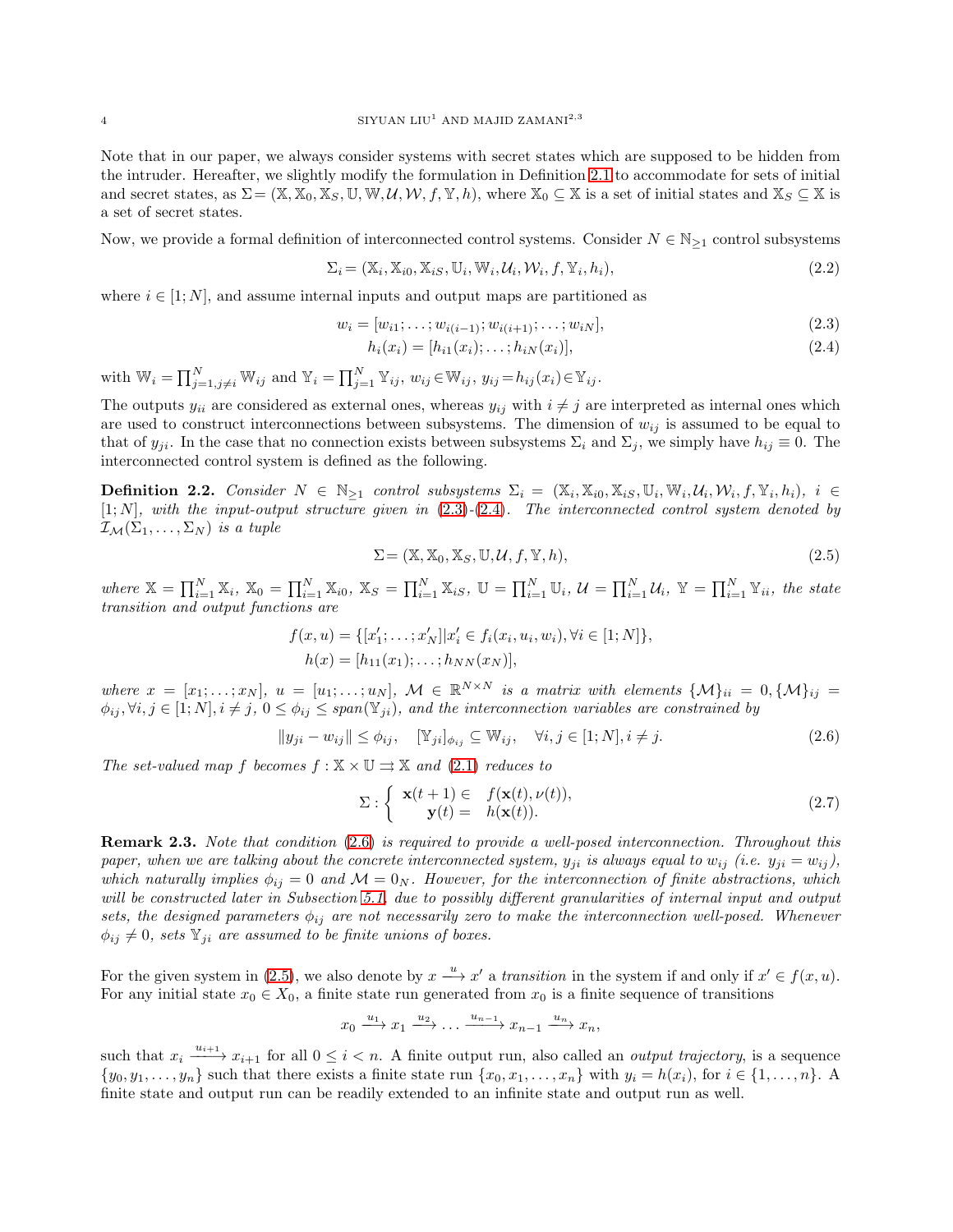2.3. Strongly connected components. In this paper, we exploit the interconnection topology of the system and employ knowledge from graph theory as an essential tool in our main results. Here, let us first introduce the terminologes adopted in the paper and recall the notion of strongly connected components, which are used to represent the sub-network of the interconnected system [\[25\]](#page-20-2).

Consider an interconnected control system  $\mathcal{I}_{\mathcal{M}}(\Sigma_1,\ldots,\Sigma_N)$  induced by  $N \in \mathbb{N}_{\geq 1}$  control subsystems  $\Sigma_i$ , as defined in Definition [2.2.](#page-3-4) Hereafter, we denote the directed graph associated with  $\mathcal{I}_{\mathcal{M}}(\Sigma_1, \ldots, \Sigma_N)$  by  $G = (I, E)$ , where  $I = [1; N]$  is the set of vertices with each vertex  $i \in I$  labelled with subsystem  $\Sigma_i$ , and  $E \subseteq I \times I$  is the set of ordered pairs  $(i, j)$ ,  $\forall i, j \in I$ , with  $y_{ji} \neq 0$ . We denote by  $\text{Pre}_I(i) = \{j \in I | \exists (i, j) \in E\}$ as the collection of vertices in I which are direct predecessors of i, and by  $\text{Post}_I(i) = \{j \in I | \exists (j, i) \in E\}$  as the set of vertices in I which are direct successors of i. Intuitively, for any vertex i in graph  $G$ , the predecessors and successors of i indicate the neighboring subsystems of system  $\Sigma_i$ . The set  $Pre_I(i)$  is the collection of neighboring subsystems  $\Sigma_j$ ,  $j \in I$ , which provide internal inputs to subsystem  $\Sigma_i$ , and set  $Post_I(i)$  is the set of neighboring subsystems  $\Sigma_j$ ,  $j \in I$ , which accept internal inputs from  $\Sigma_i$ . Note that because of [\(2.3\)](#page-3-0), there is no internal input from a subsystem to itself. Therefore, we have  $i \notin \text{Pre}_I(i)$  and  $i \notin \text{Post}_I(i)$ ,  $\forall i \in I$ , which means there is no self-loop for any vertex in  $G$ . The *strongly connected components* (SCCs) of a directed graph G are maximal strongly connected subgraphs [\[25\]](#page-20-2).

In the sequel, we will denote the SCCs in G by  $\bar{G}_k$ ,  $k \in [1;\bar{N}]$ , where  $\bar{G}_k = (I_k, E_k)$  and  $\bar{N}$  is the number of SCCs in G. For any  $\bar{G}_k$ , we use  $\bar{N}_k$  to denote the cardinality of  $I_k$  and set  $I_k = \{k_1, \ldots, k_{\bar{N}_k}\}\.$  Note that if we regard each SCC as a vertex, the resulting directed graph is acyclic. We denote by  $\text{Pre}_G(\bar{G}_k)$  the collection of SCCs in graph G from which  $\bar{G}_k$  is reachable in one step, by  $Post_G(\bar{G}_k)$  the collection of SCCs in graph G that is reachable from  $\bar{G}_k$  in one step, and by  $BSCC(G) = \{ \bar{G}_k, k \in [1; \bar{N}] | \text{Post}_G(\bar{G}_k) = \emptyset \}$  the collection of bottom strongly connected components of graph G from which no vertex in G outside  $\bar{G}_k$  is reachable.

2.4. Approximate opacity for discrete-time control systems. Before stating our main results, let us here review notions of approximate opacity proposed in [\[18\]](#page-19-17). The adopted notions of secrets are formulated as state-based. In this setting, it is assumed that there exists an intruder (malicious observer) that can only observe the outputs of the systems. Using the observed output information, the intruder aims at inferring the secret states of the system. Opacity property essentially determines whether or not any trace that reveals secret behaviors of the system is indistinguishable from those, not revealing secret behavior, to an intruder. The three basic notions of opacity, i.e. approximate initial-state, current-state, and infinite-step opacity, introduced in [\[18\]](#page-19-17), are recalled next.

**Definition 2.4.** Consider a control system  $\Sigma = (\mathbb{X}, \mathbb{X}_0, \mathbb{X}_S, \mathbb{U}, \mathcal{U}, f, \mathbb{Y}, h)$  and a constant  $\delta \geq 0$ . System  $\Sigma$  is said to be

• δ-approximate initial-state opaque if for any  $x_0 \in \mathbb{X}_0 \cap \mathbb{X}_S$  and finite state run  $x_0 \xrightarrow{u_1} x_1 \xrightarrow{u_2} \ldots \xrightarrow{u_n}$  $x_n$ , there exists  $x'_0 \in \mathbb{X}_0 \setminus \mathbb{X}_S$  and a finite state run  $x'_0$  $\xrightarrow{u'_1} x'_1$  $\stackrel{u'_2}{\longrightarrow} \ldots \stackrel{u'_n}{\longrightarrow} x'_n$  such that

$$
\max_{i \in [0; n]} \|h(x_i) - h(x_i')\| \le \delta.
$$

•  $\delta$ -approximate current-state opaque if for any  $x_0 \in \mathbb{X}_0$  and finite state run  $x_0 \stackrel{u_1}{\longrightarrow} x_1 \stackrel{u_2}{\longrightarrow} \ldots \stackrel{u_n}{\longrightarrow} x_n$ such that  $x_n \in \mathbb{X}_S$ , there exists  $x'_0 \in \mathbb{X}_0$  and a finite state run  $x'_0$  $\stackrel{u_1'}{\longrightarrow} x_1'$  $\stackrel{u'_2}{\longrightarrow} \ldots \stackrel{u'_n}{\longrightarrow} x'_n$  such that  $x'_n \in \mathbb{X} \setminus \mathbb{X}_S$  and

$$
\max_{i \in [0; n]} \|h(x_i) - h(x_i')\| \le \delta.
$$

• δ-approximate infinite-step opaque if for any  $x_0 \in \mathbb{X}_0$  and finite state run  $x_0 \stackrel{u_1}{\longrightarrow} x_1 \stackrel{u_2}{\longrightarrow} \ldots \stackrel{u_n}{\longrightarrow} x_n$ such that  $x_k \in \mathbb{X}_S$  for some  $k \in [0; n]$ , there exists  $x'_0 \in \mathbb{X}_0$  and a finite state run  $x'_0$  $\stackrel{u_1'}{\longrightarrow} x_1'$  $\xrightarrow{u_2'}$  $\dots \xrightarrow{u'_n} x'_n$  such that  $x'_k \in \mathbb{X} \setminus \mathbb{X}_S$  and

$$
\max_{i \in [0; n]} \|h(x_i) - h(x_i')\| \le \delta.
$$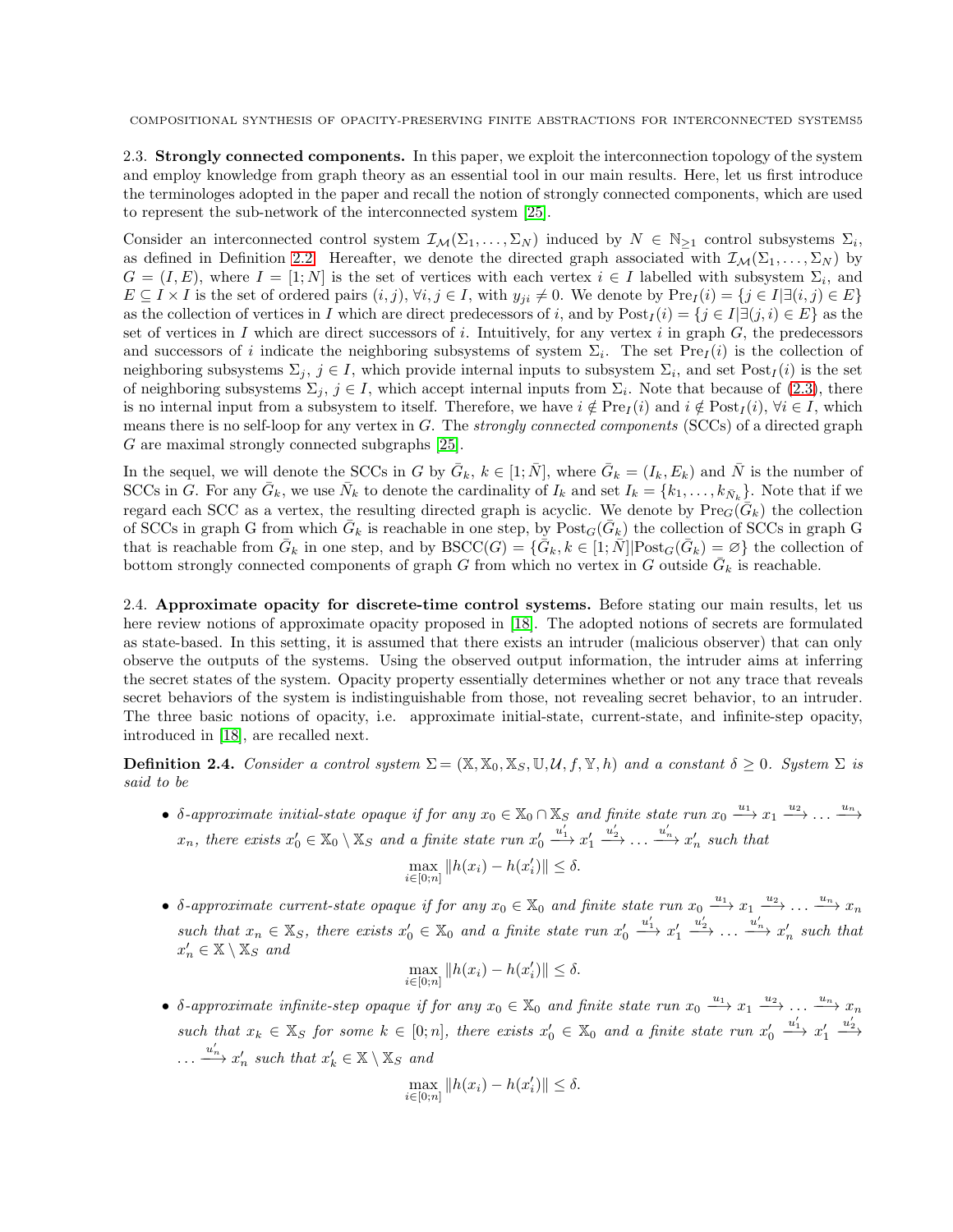### $$\rm SIVUAN~LU^1$  AND MAJID ZAMANI $^{2,3}$

Remark 2.5. Intuitively, the notions of approximate opacity provide a quantitative security guarantee that, if the intruder/observer does not have enough measurement precision, which is captured by the parameter  $\delta$ , then the secret information of the systems can not be revealed. Throughout this work we assume  $X_0 \nsubseteq X_S$ , otherwise opacity property is trivially violated. Note that we are always interested in verifying opacity of the interconnected systems  $\Sigma$  as in Definition [2.2](#page-3-4) rather than subsystems  $\Sigma_i$  introduced in Definition [2.1.](#page-2-0) The subsystems will be used later in the main compositionality results to show opacity of the interconnected systems.

### 3. Opacity-Preserving Simulation Functions

In this section, we introduce new notions of approximate opacity-preserving simulation functions, inspired by the notions of simulation functions proposed in [\[26,](#page-20-3) [22\]](#page-19-21). The notions of simulation functions in [\[26,](#page-20-3) [22\]](#page-19-21) are widely used in abstraction-based techniques to quantify the errors between systems and their abstractions, but without taking into account the opacity properties. The opacity-preserving simulation functions we propose here will play a crucial role in the compositionality results in the next section.

# 3.1. Initial-state opacity-preserving simulation function. First, we introduce a new notion of initialstate opacity-preserving simulation functions.

<span id="page-5-0"></span>**Definition 3.1.** Consider  $\Sigma_i = (\mathbb{X}_i, \mathbb{X}_{i0}, \mathbb{X}_{iS}, \mathbb{U}_i, \mathbb{W}_i, \mathcal{U}_i, \mathcal{W}_i, f, \mathbb{Y}_i, h_i)$  and  $\hat{\Sigma}_i = (\hat{\mathbb{X}}_i, \hat{\mathbb{X}}_{i0}, \hat{\mathbb{X}}_{iS}, \hat{\mathbb{U}}_i, \hat{\mathbb{W}}_i, \hat{\mathcal{U}}_i, \hat{\mathcal{W}}_i, \hat{f}_i, \hat{\mathbb{Y}}_i, \hat{h}_i)$ where  $\hat{W}_i \subseteq W_i$  and  $\hat{Y}_i \subseteq Y_i$ . For  $\overline{\omega}_i \in \mathbb{R}_{\geq 0}$ , a function  $V_i : \mathbb{X}_i \times \hat{\mathbb{X}}_i \to \mathbb{R}_{\geq 0}$  is called a  $\overline{\omega}_i$ -approximate initial-state opacity-preserving simulation function ( $\varpi_i$ -InitSOPSF) from  $\Sigma_i$  to  $\hat{\Sigma}_i$ , if there exist a constant  $\vartheta_i \in \mathbb{R}_{\geq 0}$ , and a function  $\alpha_i \in \mathcal{K}_{\infty}$  such that

1 (a)  $\forall x_{i0} \in \mathbb{X}_{i0} \cap \mathbb{X}_{iS}, \exists \hat{x}_{i0} \in \hat{\mathbb{X}}_{i0} \cap \hat{\mathbb{X}}_{iS}, \text{ s.t. } V_i(x_{i0}, \hat{x}_{i0}) \leq \varpi_i;$  $(b) \forall \hat{x}_0 \in \hat{\mathbb{X}}_{i0} \setminus \hat{\mathbb{X}}_{iS}, \exists x_{i0} \in \mathbb{X}_{i0} \setminus \mathbb{X}_{iS}, \text{ s.t. } V_i(x_{i0}, \hat{x}_{i0}) \leq \varpi_i;$  $2 \ \forall x_i \in \mathbb{X}_i, \forall \hat{x}_i \in \hat{\mathbb{X}}_i, \ \alpha_i(\|h_i(x_i) - \hat{h}_i(\hat{x}_i)\|) \leq V_i(x_i, \hat{x}_i);$  $3 \ \forall x_i \in \mathbb{X}_i, \forall \hat{x}_i \in \hat{\mathbb{X}}_i \ s.t. \ V_i(x_i, \hat{x}_i) \leq \varpi_i, \ \forall w_i \in \mathbb{W}_i, \ \forall \hat{w}_i \in \hat{\mathbb{W}}_i \ s.t. \ ||w_i - \hat{w}_i|| \leq \vartheta_i$ , the following conditions hold:  $(a) \ \forall u_i \in \mathbb{U}_i, \ \forall x_{id} \in f_i(x_i, u_i, w_i), \ \exists \hat{u}_i \in \hat{\mathbb{U}}_i, \ \exists \hat{x}_{id} \in \hat{f}_i(\hat{x}_i, \hat{u}_i, \hat{w}_i), \ s.t. \ V_i(x_{id}, \hat{x}_{id}) \leq \varpi_i;$  $(b) \ \forall \hat{u}_i \in \hat{\mathbb{U}}_i, \ \forall \hat{x}_{id} \in \hat{f}_i(\hat{x}_i, \hat{u}_i, \hat{w}_i), \ \exists u_i \in \mathbb{U}_i, \ \exists x_{id} \in f_i(x_i, u_i, w_i), \ s.t. \ V_i(x_{id}, \hat{x}_{id}) \leq \varpi_i.$ 

If there exists a  $\varpi_i$ -InitSOPSF from  $\Sigma_i$  to  $\hat{\Sigma}_i$ , and  $\hat{\Sigma}_i$  is finite (i.e.  $\hat{\mathbb{X}}_i$ ,  $\hat{\mathbb{U}}_i$ ,  $\hat{\mathbb{W}}_i$  are finite sets),  $\hat{\Sigma}_i$  is called an InitSOP finite abstraction (or symbolic model) of the concrete (original) system  $\Sigma_i$ , which is constructed later in Subsection [5.1.](#page-11-0) Now, we consider systems without internal inputs, which is the case for interconnected systems (cf. Definition [2.2\)](#page-3-4) and rewrite Definition [3.1](#page-5-0) as follows.

<span id="page-5-1"></span>**Definition 3.2.** Consider systems  $\Sigma = (\mathbb{X}, \mathbb{X}_0, \mathbb{X}_S, \mathbb{U}, \mathcal{U}, f, \mathbb{Y}, h)$  and  $\hat{\Sigma} = (\hat{\mathbb{X}}, \hat{\mathbb{X}}_0, \hat{\mathbb{X}}_S, \hat{\mathbb{U}}, \hat{\mathcal{U}}, \hat{f}, \hat{\mathbb{Y}}, \hat{h})$ , where  $\hat{\mathbb{Y}} \subseteq \mathbb{Y}$ . For  $\varpi \in \mathbb{R}_{\geq 0}$ , a function  $\tilde{V}: \mathbb{X} \times \hat{\mathbb{X}} \to \mathbb{R}_{\geq 0}$  is called a  $\varpi$ -approximate initial-state opacity-preserving simulation function ( $\varpi$ -InitSOPSF) from  $\Sigma$  to  $\hat{\Sigma}$ , if there exist a function  $\alpha \in \mathcal{K}_{\infty}$  such that

1 (a) 
$$
\forall x_0 \in \mathbb{X}_0 \cap \mathbb{X}_S, \exists \hat{x}_0 \in \hat{\mathbb{X}}_0 \cap \hat{\mathbb{X}}_S, \text{ s.t. } \tilde{V}(x_0, \hat{x}_0) \leq \varpi;
$$
\n(b)  $\forall \hat{x}_0 \in \hat{\mathbb{X}}_0 \setminus \hat{\mathbb{X}}_S, \exists x_0 \in \mathbb{X}_0 \setminus \mathbb{X}_S, \text{ s.t. } \tilde{V}(x_0, \hat{x}_0) \leq \varpi;$ \n2  $\forall x \in \mathbb{X}, \forall \hat{x} \in \hat{\mathbb{X}}, \alpha(\|h(x) - \hat{h}(\hat{x})\|) \leq \tilde{V}(x, \hat{x});$ \n3  $\forall x \in \mathbb{X}, \forall \hat{x} \in \hat{\mathbb{X}} \text{ s.t. } \tilde{V}(x, \hat{x}) \leq \varpi, \text{ the following conditions hold:}$ \n(a)  $\forall u \in \mathbb{U}, \forall x_d \in f(x, u), \exists \hat{u} \in \hat{\mathbb{U}}, \exists \hat{x}_d \in \hat{f}(\hat{x}, \hat{u}), \text{ s.t. } \tilde{V}(x_d, \hat{x}_d) \leq \varpi;$ \n(b)  $\forall \hat{u} \in \hat{\mathbb{U}}, \forall \hat{x}_d \in \hat{f}(\hat{x}, \hat{u}), \exists u \in \mathbb{U}, \exists x_d \in f(x, u), \text{ s.t. } \tilde{V}(x_d, \hat{x}_d) \leq \varpi.$ 

If there exists a  $\varpi$ -InitSOPSF from  $\Sigma$  to  $\hat{\Sigma}$ , and  $\hat{\Sigma}$  is finite,  $\hat{\Sigma}$  is called an InitSOP finite abstraction of the concrete system Σ.

Before showing the next result, we recall the definition of  $\varepsilon$ -approximate initial-state opacity-preserving simulation relation in [\[18\]](#page-19-17).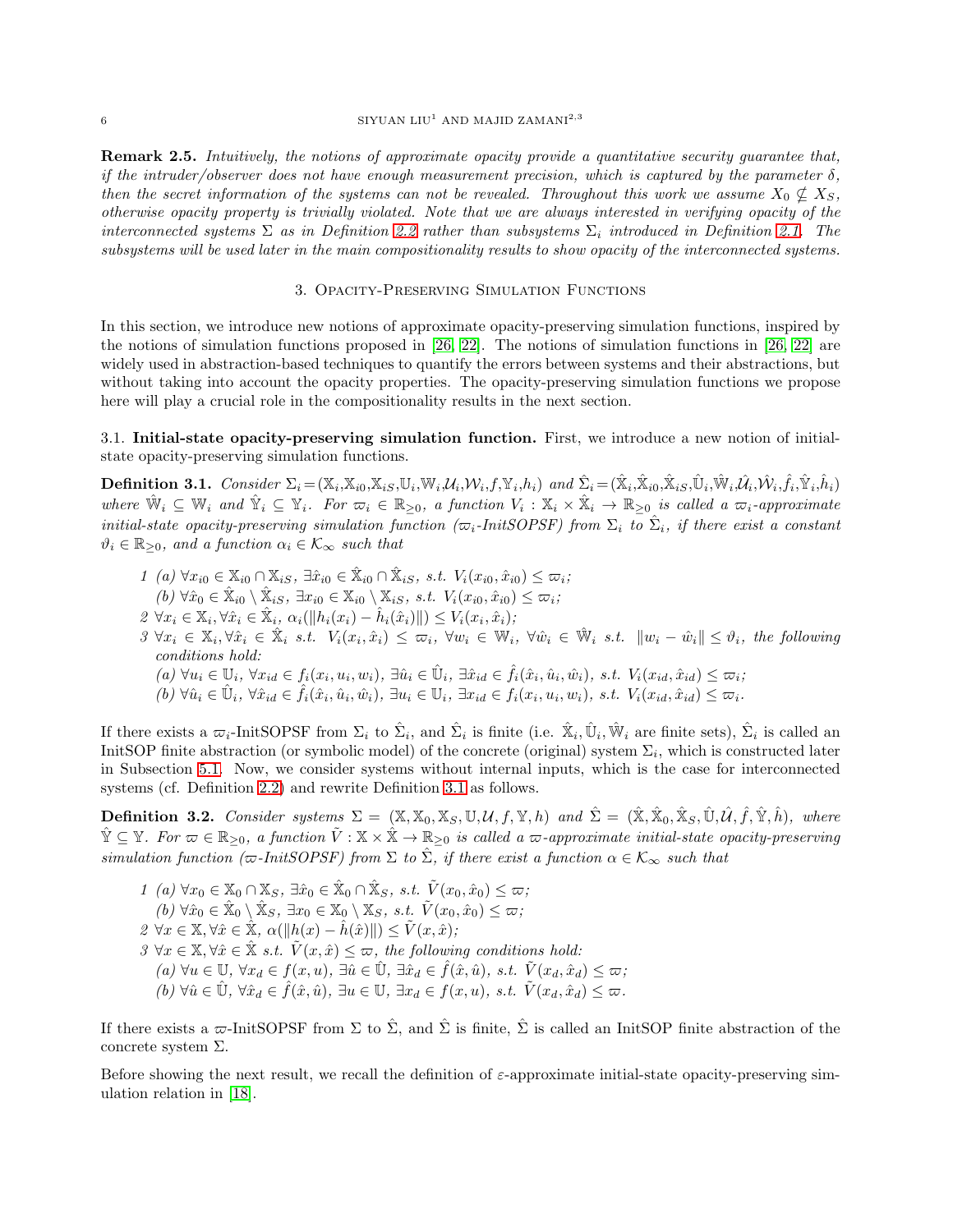<span id="page-6-0"></span> $\textbf{Definition 3.3.} \; \textit{Consider systems} \, \Sigma = (\mathbb{X}, \mathbb{X}_0, \mathbb{X}_S, \mathbb{U}, \mathcal{U}, f, \mathbb{Y}, h) \; \textit{and} \, \hat{\Sigma} = (\hat{\mathbb{X}}, \hat{\mathbb{X}}_0, \hat{\mathbb{X}}_S, \hat{\mathbb{U}}, \hat{\mathcal{U}}, \hat{f}, \hat{\mathbb{Y}}, \hat{h}), \; \textit{with} \; \hat{\mathbb{Y}} \subseteq \mathbb{Y}.$ For  $\varepsilon \in \mathbb{R}_{\geq 0}$ , a relation  $R \subseteq X \times \hat{X}$  is called an  $\varepsilon$ -approximate initial-state opacity-preserving simulation relation  $(\varepsilon\text{-}InitSOP\text{ simulation relation})$  from  $\Sigma$  to  $\hat{\Sigma}$  if

1 (a)  $\forall x_0 \in \mathbb{X}_0 \cap \mathbb{X}_S$ ,  $\exists \hat{x}_0 \in \hat{\mathbb{X}}_0 \cap \hat{\mathbb{X}}_S$ , s.t.  $(x_0, \hat{x}_0) \in R$ ;  $(b) \forall \hat{x}_0 \in \hat{X}_0 \setminus \hat{X}_S, \exists x_0 \in X_0 \setminus X_S, \ s.t. \ (x_0, \hat{x}_0) \in R;$  $2 \forall (x, \hat{x}) \in R, ||h(x) - \hat{h}(\hat{x})|| \leq \varepsilon;$ 3 For any  $(x, \hat{x}) \in R$ , we have  $(a) \forall u \in \mathbb{U}, \forall x_d \in f(x, u), \exists \hat{u} \in \hat{\mathbb{U}}, \exists \hat{x}_d \in \hat{f}(\hat{x}, \hat{u}), \text{ s.t. } (x_d, \hat{x}_d) \in R;$  $(h) \forall \hat{u} \in \mathbb{U}$ ,  $\forall \hat{x}_d \in \hat{f}(\hat{x}, \hat{u})$ ,  $\exists u \in \mathbb{U}$ ,  $\exists x_d \in f(x, u)$ , s.t.  $(x_d, \hat{x}_d) \in R$ .

We say that a system  $\Sigma$  is  $\varepsilon$ -InitSOP simulated by a system  $\hat{\Sigma}$  or a system  $\hat{\Sigma}$   $\varepsilon$ -InitSOP simulates a system  $\Sigma$ , denoted by  $\Sigma \preceq^{\varepsilon}_{\mathcal{I}} \hat{\Sigma}$ , if there exists an  $\varepsilon$ -InitSOP simulation relation R from  $\Sigma$  to  $\hat{\Sigma}$  as in Definition [3.3.](#page-6-0)

It is worth noting that the  $\varepsilon$ -approximate initial-state opacity-preserving simulation relation as in Definition [3.3](#page-6-0) characterizes the distance between two systems in terms of the satisfaction of approximate opacity. This relation not only considers the dynamic, but also the secret property of the system while considering abstractions. The usefulness of Definition [3.3](#page-6-0) in terms of preservation of approximate opacity across related systems is shown in [\[18,](#page-19-17) Theorem 5.2] as stated below.

<span id="page-6-1"></span>**Proposition 3.4.** Consider systems  $\Sigma = (\mathbb{X}, \mathbb{X}_0, \mathbb{X}_S, \mathbb{U}, \mathcal{U}, f, \mathbb{Y}, h)$  and  $\hat{\Sigma} = (\hat{\mathbb{X}}, \hat{\mathbb{X}}_0, \hat{\mathbb{X}}_S, \hat{\mathbb{U}}, \hat{\mathcal{U}}, \hat{f}, \hat{\mathbb{Y}}, \hat{h})$  with the same output sets  $\hat{Y} = Y$  and let  $\varepsilon, \delta \in \mathbb{R}_{\geq 0}$ . If  $\Sigma \preceq^{\varepsilon}_{\mathcal{I}} \hat{\Sigma}$  and  $\varepsilon \leq \frac{\delta}{2}$ , then the following implication holds

 $\hat{\Sigma}$  is  $(\delta - 2\varepsilon)$ -approximate initial-state opaque  $\Rightarrow \Sigma$  is  $\delta$ -approximate initial-state opaque.

The above implication across two related systems basically provides us a sufficient condition for verifying approximate opacity using abstraction-based techniques. In particular, when confronted with a complex system  $\Sigma$ , one can do the opacity verification over the simpler system  $\hat{\Sigma}$  instead of struggling with system  $\Sigma$ .

The next result shows that the existence of an  $\varpi$ -InitSOPSF for systems without internal inputs (as we introduced in Definition [3.2\)](#page-5-1) implies the existence of an  $\varepsilon$ -InitSOP simulation relation between them.

<span id="page-6-2"></span>**Proposition 3.5.** Consider systems  $\Sigma = (\mathbb{X}, \mathbb{X}_0, \mathbb{X}_S, \mathbb{U}, \mathcal{U}, f, \mathbb{Y}, h)$  and  $\hat{\Sigma} = (\hat{\mathbb{X}}, \hat{\mathbb{X}}_0, \hat{\mathbb{X}}_S, \hat{\mathbb{U}}, \hat{\mathcal{U}}, \hat{f}, \hat{\mathbb{Y}}, \hat{h})$ , where  $\hat{\mathbb{Y}} \subseteq \mathbb{Y}$ . Assume  $\tilde{V}$  is a  $\varpi$ -InitSOPSF from  $\Sigma$  to  $\hat{\Sigma}$  with the corresponding function  $\alpha \in \mathcal{K}_{\infty}$  as in Definition [3.2.](#page-5-1) Then, relation  $R \subseteq \mathbb{X} \times \mathbb{X}$  defined by

$$
R = \left\{ (x, \hat{x}) \in \mathbb{X} \times \hat{\mathbb{X}} | \tilde{V}(x, \hat{x}) \leq \varpi \right\},\
$$

is an  $\varepsilon$ -InitSOP simulation relation, defined as in Definition [3.3,](#page-6-0) from  $\Sigma$  to  $\hat{\Sigma}$  with

<span id="page-6-3"></span>
$$
\varepsilon = \alpha^{-1}(\varpi). \tag{3.1}
$$

Proof: The first condition in Definition [3.3](#page-6-0) follows immediately from condition 1 in Definition [3.2,](#page-5-1) i.e.  $\tilde{V}(x_0, \hat{x}_0) \leq \varpi$ . Now, we show that  $\forall (x, \hat{x}) \in R: ||h(x) - \hat{h}(\hat{x})|| \leq \varepsilon$ . From condition 2 in Definition [3.2,](#page-5-1) one has  $\alpha(\|h(x) - \hat{h}(\hat{x})\|) \leq \tilde{V}(x, \hat{x}) \leq \varpi$ , which readily results in  $\|h(x) - \hat{h}(\hat{x})\| \leq \alpha^{-1}(\varpi) = \varepsilon$ . Finally, we show the third condition of R. Consider any pair  $(x, \hat{x}) \in R$ , i.e.,  $\tilde{V}(x, \hat{x}) \leq \varpi$ . From 3-a) in Definition [3.2,](#page-5-1) one has  $\forall u, \forall x_d \in f(x, u), \exists \hat{u}, \exists \hat{x}_d \in \hat{f}(\hat{x}, \hat{u})$  such that  $V(x_d, \hat{x}_d) \leq \varpi$ . It immediately follows that  $(x_d, \hat{x}_d) \in R$ which satisfies condition 3-a) in Definition [3.3.](#page-6-0) Condition 3-b) can be proved in a similar way, which concludes the proof.

Given the results of Proposition [3.4](#page-6-1) and Proposition [3.5,](#page-6-2) one can readily see that the existence of a  $\overline{\omega}$ -InitSOPSF from  $\Sigma$  to  $\overline{\Sigma}$  as in Definition [3.2](#page-5-1) implies that, if  $\overline{\Sigma}$  is  $(\delta - 2\varepsilon)$ -approximate initial-state opaque, then  $\Sigma$  is δ-approximate initial-state opaque. Note that  $\overline{\omega_i}$ -InitSOPSFs introduced in Definition [3.1](#page-5-0) are used later for the construction of  $\varpi$ -InitSOPSFs for the interconnected systems, and they are not used directly for deducing approximate opacity preserving simulation relation.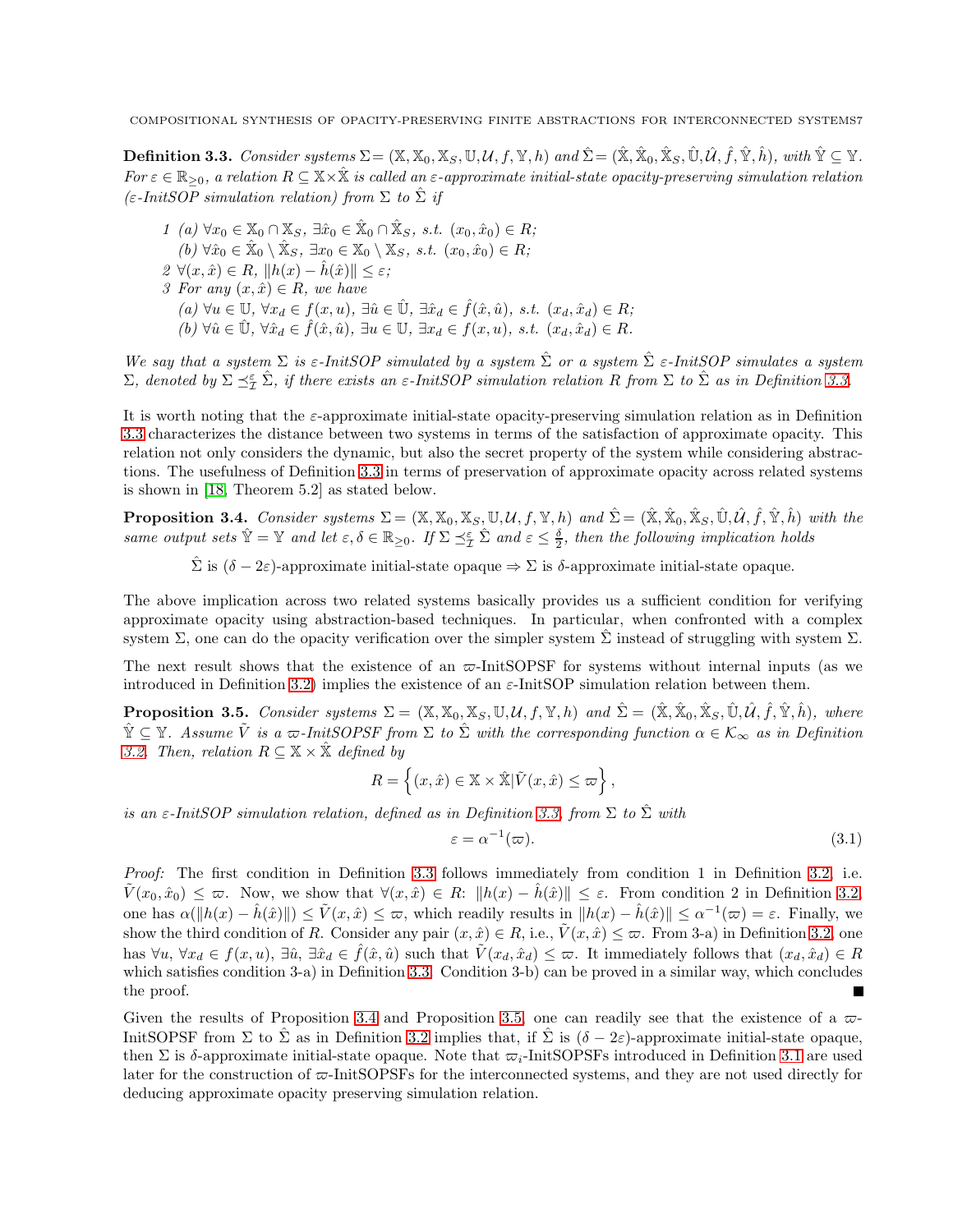3.2. Current-state opacity-preserving simulation function. Here, we introduce a notion of current-state opacity-preserving simulation functions.

<span id="page-7-0"></span>**Definition 3.6.** Consider  $\Sigma_i = (\mathbb{X}_i, \mathbb{X}_{i0}, \mathbb{X}_{iS}, \mathbb{U}_i, \mathbb{W}_i, \mathcal{U}_i, \mathcal{W}_i, f, \mathbb{Y}_i, h_i)$  and  $\hat{\Sigma}_i = (\hat{\mathbb{X}}_i, \hat{\mathbb{X}}_{i0}, \hat{\mathbb{X}}_{iS}, \hat{\mathbb{U}}_i, \hat{\mathbb{W}}_i, \hat{\mathcal{U}}_i, \hat{\mathcal{W}}_i, \hat{f}_i, \hat{\mathbb{Y}}_i, \hat{h}_i)$ where  $\hat{W}_i \subseteq W_i$  and  $\hat{Y}_i \subseteq Y_i$ . For  $\overline{\omega}_i \in \mathbb{R}_{\geq 0}$ , a function  $V_i : \mathbb{X}_i \times \hat{\mathbb{X}}_i \to \mathbb{R}_{\geq 0}$  is called a  $\overline{\omega}_i$ -approximate current-state opacity-preserving simulation function ( $\varpi_i$ -CurSOPSF) from  $\Sigma_i$  to  $\hat{\Sigma}_i$ , if there exist a constant  $\vartheta_i \in \mathbb{R}_{\geq 0}$ , and a function  $\alpha_i \in \mathcal{K}_{\infty}$  such that

 $1 \ \forall x_{i0} \in \mathbb{X}_{i0}, \exists \hat{x}_{i0} \in \hat{\mathbb{X}}_{i0}, \ s.t. \ V_i(x_{i0}, \hat{x}_{i0}) \leq \varpi_i;$  $2 \ \forall x_i \in \mathbb{X}_i, \forall \hat{x}_i \in \hat{\mathbb{X}}_i, \ \alpha_i(||h_i(x_i) - \hat{h}_i(\hat{x}_i)||) \leq V_i(x_i, \hat{x}_i);$  $3 \ \forall x_i \in \mathbb{X}_i, \forall \hat{x}_i \in \hat{\mathbb{X}}_i \ s.t. \ V_i(x_i, \hat{x}_i) \leq \varpi_i, \ \forall w_i \in \mathbb{W}_i, \ \forall \hat{w}_i \in \hat{\mathbb{W}}_i \ s.t. \ ||w_i - \hat{w}_i|| \leq \vartheta_i$ , the following conditions hold:  $(a) \ \forall u_i \in \mathbb{U}_i, \ \forall x_{id} \in f_i(x_i, u_i, w_i), \ \exists \hat{u}_i \in \hat{\mathbb{U}}_i, \ \exists \hat{x}_{id} \in \hat{f}_i(\hat{x}_i, \hat{u}_i, \hat{w}_i), \ s.t. \ V_i(x_{id}, \hat{x}_{id}) \leq \varpi_i;$  $(b) \ \forall u_i \in \mathbb{U}_i, \ \forall x_{id} \in f_i(x_i, u_i, w_i) \ s.t. \ x_{id} \in \mathbb{X}_{iS}, \ \exists \hat{u}_i \in \hat{\mathbb{U}}_i, \ \exists \hat{x}_{id} \in \hat{f}_i(\hat{x}_i, \hat{u}_i, \hat{w}_i) \ with \ \hat{x}_{id} \in \hat{\mathbb{X}}_{iS}, \ s.t.$  $V_i(x_{id},\hat{x}_{id}) \leq \varpi_i;$  $(c) \ \forall \hat{u}_i \in \hat{\mathbb{U}}_i, \ \forall \hat{x}_{id} \in \hat{f}_i(\hat{x}_i, \hat{u}_i, \hat{w}_i), \ \exists u_i \in \mathbb{U}_i, \ \exists x_{id} \in f_i(x_i, u_i, w_i), \ s.t. \ V_i(x_{id}, \hat{x}_{id}) \leq \varpi_i;$  $(d) \ \forall \hat{u}_i \in \hat{\mathbb{U}}_i, \ \forall \hat{x}_{id} \in \hat{f}_i(\hat{x}_i, \hat{u}_i, \hat{w}_i) \ s.t. \ \hat{x}_{id} \in \hat{\mathbb{X}}_i \setminus \hat{\mathbb{X}}_{iS}, \ \exists u_i \in \mathbb{U}_i, \ \exists x_{id} \in f_i(x_i, u_i, w_i) \ with \ x_{id} \in \mathbb{X}_i \setminus \mathbb{X}_{iS}, \ s.t.$  $V_i(x_{id},\hat{x}_{id}) \leq \varpi_i$ .

If there exists a  $\overline{\omega}_i$ -CurSOPSF from  $\Sigma_i$  to  $\hat{\Sigma}_i$ , and  $\hat{\Sigma}_i$  is finite,  $\hat{\Sigma}_i$  is called a CurSOP finite abstraction of the concrete system  $\Sigma_i$ , which is constructed later in Subsection [5.1.](#page-11-0) For interconnected systems without internal inputs, Definition [3.6](#page-7-0) boils down to the following one.

<span id="page-7-1"></span>**Definition 3.7.** Consider systems  $\Sigma = (\mathbb{X}, \mathbb{X}_0, \mathbb{X}_S, \mathbb{U}, \mathcal{U}, f, \mathbb{Y}, h)$  and  $\hat{\Sigma} = (\hat{\mathbb{X}}, \hat{\mathbb{X}}_0, \hat{\mathbb{X}}_S, \hat{\mathbb{U}}, \hat{\mathcal{U}}, \hat{f}, \hat{\mathbb{Y}}, \hat{h})$ , where  $\hat{\mathbb{Y}} \subseteq \mathbb{Y}$ . For  $\varpi \in \mathbb{R}_{\geq 0}$ , a function  $\tilde{V} : \mathbb{X} \times \hat{\mathbb{X}} \to \mathbb{R}_{\geq 0}$  is called a  $\varpi$ -approximate current-state opacity-preserving simulation function ( $\varpi$ -CurSOPSF) from  $\Sigma$  to  $\hat{\Sigma}$ , if there exist a function  $\alpha \in \mathcal{K}_{\infty}$  such that

 $1 \ \forall x_0 \in \mathbb{X}_0, \exists \hat{x}_0 \in \hat{\mathbb{X}}_0, \ s.t. \ \ \tilde{V}(x_0, \hat{x}_0) \leq \varpi;$  $2 \forall x \in \mathbb{X}, \forall \hat{x} \in \hat{\mathbb{X}}, \alpha(\|h(x) - \hat{h}(\hat{x})\|) \leq \tilde{V}(x, \hat{x});$  $3 \forall x \in \mathbb{X}, \forall \hat{x} \in \mathbb{X} \text{ s.t. } \tilde{V}(x, \hat{x}) \leq \varpi$ , the following conditions hold: (a)  $\forall u \in \mathbb{U}, \forall x_d \in f(x, u), \exists \hat{u} \in \hat{\mathbb{U}}, \exists \hat{x}_d \in \hat{f}(\hat{x}, \hat{u}), \text{ s.t. } \tilde{V}(x_d, \hat{x}_d) \leq \varpi;$  $(b) \forall u \in \mathbb{U}, \forall x_d \in f(x, u) \text{ s.t. } x_d \in \mathbb{X}_S, \exists \hat{u} \in \hat{\mathbb{U}}, \exists \hat{x}_d \in \hat{f}(\hat{x}, \hat{u}) \text{ with } \hat{x}_d \in \hat{\mathbb{X}}_S, \text{ s.t. } \tilde{V}(x_d, \hat{x}_d) \leq \varpi;$  $(c) \forall \hat{u} \in \hat{\mathbb{U}}, \forall \hat{x}_d \in \hat{f}(\hat{x}, \hat{u}), \exists u \in \mathbb{U}, \exists x_d \in f(x, u), s.t. \ \tilde{V}(x_d, \hat{x}_d) \leq \varpi;$  $(d) \; \forall \hat{u} \in \hat{\mathbb{U}}, \; \forall \hat{x}_d \in \hat{f}(\hat{x}, \hat{u}) \; \text{ s.t. } \; \hat{x}_d \in \hat{\mathbb{X}} \setminus \hat{\mathbb{X}}_S, \; \exists u \in \mathbb{U}, \; \exists x_d \in f(x, u) \; \text{ with } \; x_d \in \mathbb{X} \setminus \mathbb{X}_S, \; \text{s.t. } \; \tilde{V}(x_d, \hat{x}_d) \leq \varpi.$ 

If there exists a  $\varpi$ -CurSOPSF from  $\Sigma$  to  $\hat{\Sigma}$ , and  $\hat{\Sigma}$  is finite,  $\hat{\Sigma}$  is called a CurSOP finite abstraction of the concrete system  $\Sigma$ .

Before showing the next result, we recall the definition of  $\varepsilon$ -approximate current-state opacity-preserving simulation relation defined in [\[18\]](#page-19-17).

**Definition 3.8.** Consider systems  $\Sigma = (\mathbb{X}, \mathbb{X}_0, \mathbb{X}_S, \mathbb{U}, \mathcal{U}, f, \mathbb{Y}, h)$  and  $\hat{\Sigma} = (\hat{\mathbb{X}}, \hat{\mathbb{X}}_0, \hat{\mathbb{X}}_S, \hat{\mathbb{U}}, \hat{\mathcal{U}}, \hat{f}, \hat{\mathbb{Y}}, \hat{h})$ , where  $\mathbb{Y} \subseteq \mathbb{Y}$ . For  $\varepsilon \in \mathbb{R}_{>0}$ , a relation  $R \subseteq \mathbb{X} \times \mathbb{X}$  is called an  $\varepsilon$ -approximate current-state opacity-preserving simulation relation (ε-CurSOP simulation relation) from  $\Sigma$  to  $\hat{\Sigma}$  if

$$
1 \forall x_0 \in X_0, \exists \hat{x}_0 \in \hat{X}_0, \ s.t. \ (x_0, \hat{x}_0) \in R;
$$
  
\n
$$
2 \forall (x, \hat{x}) \in R, ||h(x) - \hat{h}(\hat{x})|| \le \varepsilon;
$$
  
\n
$$
3 \text{ For any } (x, \hat{x}) \in R, \text{ we have}
$$
  
\n
$$
(a) \forall u \in \mathbb{U}, \forall x_d \in f(x, u), \exists \hat{u} \in \hat{\mathbb{U}}, \exists \hat{x}_d \in \hat{f}(\hat{x}, \hat{u}), \ s.t. \ (x_d, \hat{x}_d) \in R;
$$
  
\n
$$
(b) \forall u \in \mathbb{U}, \forall x_d \in f(x, u) \ s.t. \ x_d \in X_S, \exists \hat{u} \in \hat{\mathbb{U}}, \exists \hat{x}_d \in \hat{f}(\hat{x}, \hat{u}), \ s.t. \ \hat{x}_d \in \hat{X}_S \ \text{and} \ (x_d, \hat{x}_d) \in R;
$$
  
\n
$$
(c) \forall \hat{u} \in \hat{\mathbb{U}}, \forall \hat{x}_d \in \hat{f}(\hat{x}, \hat{u}), \exists u \in \mathbb{U}, \exists x_d \in f(x, u), \ s.t. \ (x_d, \hat{x}_d) \in R;
$$
  
\n
$$
(d) \forall \hat{u} \in \hat{\mathbb{U}}, \forall \hat{x}_d \in \hat{f}(\hat{x}, \hat{u}) \ s.t. \ \hat{x}_d \in \hat{\mathbb{X}} \setminus \mathbb{X}_S, \ \exists u \in \mathbb{U}, \ \exists x_d \in f(x, u), \ s.t. \ x_d \in \mathbb{X} \setminus \mathbb{X}_S \ \text{and} \ (x_d, \hat{x}_d) \in R.
$$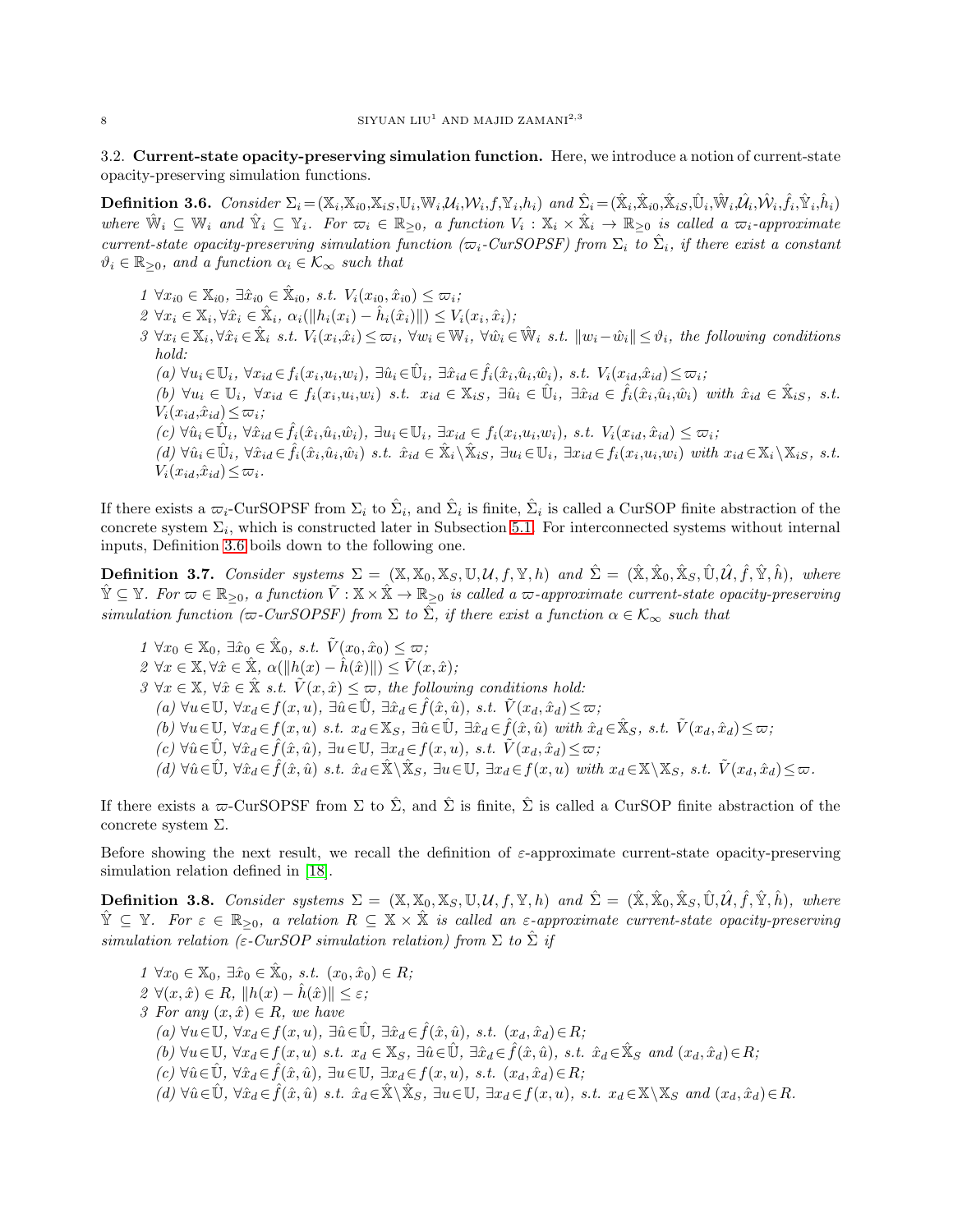We say that a system  $\Sigma$  is  $\varepsilon$ -CurSOP simulated by a system  $\hat{\Sigma}$  or a system  $\hat{\Sigma}$   $\varepsilon$ -CurSOP simulates a system  $\Sigma$ , denoted by  $\Sigma \preceq_{\mathcal{C}}^{\varepsilon} \hat{\Sigma}$ , if there exists an  $\varepsilon$ -CurSOP simulation relation R from  $\Sigma$  to  $\hat{\Sigma}$ .

The next result shows that the existence of a  $\infty$ -CurSOPSF for systems without internal inputs (as defined in Definition [3.7\)](#page-7-1) implies the existence of an  $\varepsilon$ -CurSOP simulation relation between them.

<span id="page-8-2"></span>**Proposition 3.9.** Consider systems  $\Sigma = (\mathbb{X}, \mathbb{X}_0, \mathbb{X}_S, \mathbb{U}, \mathcal{U}, f, \mathbb{Y}, h)$  and  $\hat{\Sigma} = (\hat{\mathbb{X}}, \hat{\mathbb{X}}_0, \hat{\mathbb{X}}_S, \hat{\mathbb{U}}, \hat{\mathcal{U}}, \hat{f}, \hat{\mathbb{Y}}, \hat{h})$ , where  $\hat{\mathbb{Y}} \subseteq \mathbb{Y}$ . Assume  $\tilde{V}$  is a  $\varpi$ -CurSOPSF from  $\Sigma$  to  $\hat{\Sigma}$  with the corresponding function  $\alpha \in \mathcal{K}_{\infty}$  as in Definition [3.7.](#page-7-1) Then, relation  $R \subseteq \mathbb{X} \times \mathbb{X}$  defined by

$$
R = \left\{ (x, \hat{x}) \in \mathbb{X} \times \hat{\mathbb{X}} | \tilde{V}(x, \hat{x}) \leq \varpi \right\},\
$$

is an  $\varepsilon$ -CurSOP simulation relation from  $\Sigma$  to  $\hat{\Sigma}$  with

$$
\varepsilon = \alpha^{-1}(\varpi). \tag{3.2}
$$

Proof: The proof follows the same reasoning as that of Proposition [3.5](#page-6-2) and is omitted here.

3.3. Infinite-step opacity-preserving simulation function. Now, we introduce a notion of infinite-step opacity-preserving simulation functions by combining the conditions of  $\varpi$ -InitSOPSF and  $\varpi$ -CurSOPSF.

<span id="page-8-0"></span>**Definition 3.10.**  $Consider \Sigma_i = (\mathbb{X}_i, \mathbb{X}_{i0}, \mathbb{X}_{iS}, \mathbb{U}_i, \mathbb{W}_i, \mathcal{U}_i, \mathcal{W}_i, f, \mathbb{Y}_i, h_i) \text{ and } \hat{\Sigma}_i = (\hat{\mathbb{X}}_i, \hat{\mathbb{X}}_{i0}, \hat{\mathbb{X}}_{iS}, \hat{\mathbb{U}}_i, \hat{\mathbb{W}}_i, \hat{\mathcal{U}}_i, \hat{\mathbb{W}}_i, \hat{f}_i, \hat{\mathbb{Y}}_i, \hat{h}_i)$ where  $\hat{\mathbb{W}}_i \subseteq \mathbb{W}_i$  and  $\hat{\mathbb{Y}}_i \subseteq \mathbb{Y}_i$ . For  $\varpi_i \in \mathbb{R}_{\geq 0}$ , a function  $V_i : \mathbb{X}_i \times \hat{\mathbb{X}}_i \to \mathbb{R}_{\geq 0}$  is called a  $\varpi_i$ -approximate  $\hat{m}$  infinite-step opacity-preserving simulation function ( $\varpi_i$ -InfSOPSF) from  $\Sigma_i$  to  $\hat{\Sigma}_i$ , if it is both a  $\varpi_i$ -InitSOPSF and a  $\varpi_i$ -CurSOPSF from  $\Sigma_i$  to  $\hat{\Sigma}_i$ .

If there exists a  $\varpi_i$ -InfSOPSF from  $\Sigma_i$  to  $\hat{\Sigma}_i$ , and  $\hat{\Sigma}_i$  is finite,  $\hat{\Sigma}_i$  is called an InfSOP finite abstraction of the concrete system  $\Sigma_i$ , which is constructed later in Subsection [5.1.](#page-11-0) For interconnected systems without internal inputs, Definition [3.10](#page-8-0) boils down to the following one.

<span id="page-8-1"></span>**Definition 3.11.** Consider systems  $\Sigma = (\mathbb{X}, \mathbb{X}_0, \mathbb{X}_S, \mathbb{U}, \mathcal{U}, f, \mathbb{Y}, h)$  and  $\hat{\Sigma} = (\hat{\mathbb{X}}, \hat{\mathbb{X}}_0, \hat{\mathbb{X}}_S, \hat{\mathbb{U}}, \hat{\mathcal{U}}, \hat{f}, \hat{\mathbb{Y}}, \hat{h}),$  where  $\hat{\mathbb{Y}} \subseteq \mathbb{Y}$ . For  $\varpi \in \mathbb{R}_{\geq 0}$ , a function  $\tilde{V}: \mathbb{X} \times \hat{\mathbb{X}} \to \mathbb{R}_{\geq 0}$  is called a  $\varpi$ -approximate infinite-step opacity-preserving simulation function ( $\varpi$ -InfSOPSF) from  $\Sigma$  to  $\hat{\Sigma}$ , if it is both a  $\varpi$ -InitSOPSF and a  $\varpi$ -CurSOPSF from  $\Sigma$  to  $\hat{\Sigma}$ .

Before showing the next result, we recall the definition of  $\varepsilon$ -approximate infinite-step opacity-preserving simulation relation defined in [\[18\]](#page-19-17).

**Definition 3.12.** Consider systems  $\Sigma = (\mathbb{X}, \mathbb{X}_0, \mathbb{X}_S, \mathbb{U}, \mathcal{U}, f, \mathbb{Y}, h)$  and  $\hat{\Sigma} = (\hat{\mathbb{X}}, \hat{\mathbb{X}}_0, \hat{\mathbb{X}}_S, \hat{\mathbb{U}}, \hat{\mathcal{U}}, \hat{f}, \hat{\mathbb{Y}}, \hat{h})$ , where  $\hat{\mathbb{Y}} \subseteq \mathbb{Y}$ . For  $\varepsilon \in \mathbb{R}_{\geq 0}$ , a relation  $R \subseteq \mathbb{X} \times \hat{\mathbb{X}}$  is called an  $\varepsilon$ -approximate infinite-step opacity-preserving simulation relation (ε-InfSOP simulation relation) from  $\Sigma$  to  $\Sigma$  if

1 (a) 
$$
\forall x_0 \in \mathbb{X}_0
$$
,  $\exists \hat{x}_0 \in \hat{\mathbb{X}}_0$ , s.t.  $(x_0, \hat{x}_0) \in R$ ;  
\n(b)  $\forall x_0 \in \mathbb{X}_0 \cap \mathbb{X}_S$ ,  $\exists \hat{x}_0 \in \hat{\mathbb{X}}_0 \cap \hat{\mathbb{X}}_S$ , s.t.  $(x_0, \hat{x}_0) \in R$ ;  
\n(c)  $\forall \hat{x}_0 \in \hat{\mathbb{X}}_0 \setminus \hat{\mathbb{X}}_S$ ,  $\exists x_0 \in \mathbb{X}_0 \setminus \mathbb{X}_S$ , s.t.  $(x_0, \hat{x}_0) \in R$ ;  
\n2  $\forall (x, \hat{x}) \in R$ ,  $||h(x) - \hat{h}(\hat{x})|| \le \varepsilon$ ;  
\n3 For any  $(x, \hat{x}) \in R$ , we have  
\n(a)  $\forall u \in \mathbb{U} \ \forall x_d \in f(x, u)$ ,  $\exists \hat{u} \in \hat{\mathbb{U}}$ ,  $\exists \hat{x}_d \in \hat{f}(\hat{x}, \hat{u})$ , s.t.  $(x_d, \hat{x}_d) \in R$ ;  
\n(b)  $\forall u \in \mathbb{U} \ \forall x_d \in f(x, u)$  s.t.  $x_d \in \mathbb{X}_S$ ,  $\exists \hat{u} \in \hat{\mathbb{U}}$ ,  $\exists \hat{x}_d \in \hat{f}(\hat{x}, \hat{u})$ , s.t.  $\hat{x}_d \in \hat{\mathbb{X}}_S$  and  $(x_d, \hat{x}_d) \in R$ ;  
\n(c)  $\forall \hat{u} \in \hat{\mathbb{U}} \ \forall \hat{x}_d \in \hat{f}(\hat{x}, \hat{u})$ ,  $\exists u \in \mathbb{U}$ ,  $\exists x_d \in f(x, u)$ , s.t.  $(x_d, \hat{x}_d) \in R$ ;  
\n(d)  $\forall \hat{u} \in \hat{\mathbb{U}} \ \forall \hat{x}_d \in \hat{f}(\hat{x}, \hat{u})$  s.t.  $\hat{x}_d \in \hat{\mathbb{X}} \setminus \hat{\mathbb{X}}_S$ 

We say that a system  $\Sigma$  is  $\varepsilon$ -InfSOP simulated by a system  $\hat{\Sigma}$  or a system  $\hat{\Sigma}$   $\varepsilon$ -InfSOP simulates a system  $\Sigma$ , denoted by  $\Sigma \preceq_{\mathcal{I}\mathcal{F}}^{\varepsilon} \hat{\Sigma}$ , if there exists an  $\varepsilon$ -InfSOP simulation relation R from  $\Sigma$  to  $\hat{\Sigma}$ .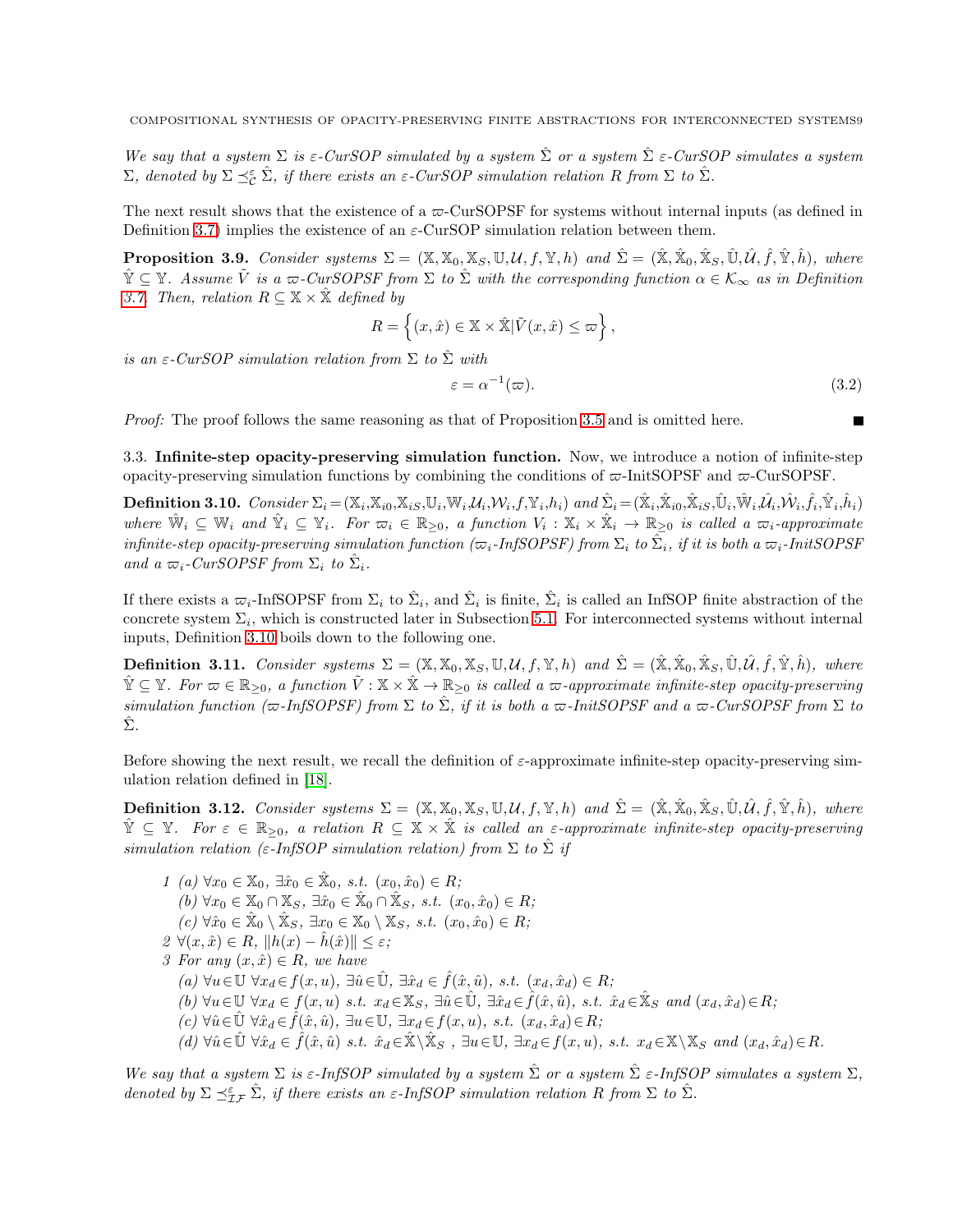The next result shows that the existence of an infinite-step opacity-preserving simulation function for systems without internal inputs (as in Definition [3.11\)](#page-8-1) implies the existence of an approximate infinite-step opacitypreserving simulation relation between them.

**Proposition 3.13.** Consider systems  $\Sigma = (\mathbb{X}, \mathbb{X}_0, \mathbb{X}_S, \mathbb{U}, \mathcal{U}, f, \mathbb{Y}, h)$  and  $\hat{\Sigma} = (\hat{\mathbb{X}}, \hat{\mathbb{X}}_0, \hat{\mathbb{X}}_S, \hat{\mathbb{U}}, \hat{\mathcal{U}}, \hat{f}, \hat{\mathbb{Y}}, \hat{h})$ , where  $\hat{\mathbb{Y}} \subseteq \mathbb{Y}$ . Assume  $\tilde{V}$  is a  $\varpi$ -InfSOPSF from  $\Sigma$  to  $\hat{\Sigma}$  with the corresponding  $\mathcal{K}_{\infty}$  function  $\alpha$ . Then, relation  $R \subseteq \mathbb{X} \times \hat{\mathbb{X}}$  defined as

$$
R = \left\{ (x,\hat x) \in \mathbb{X} \times \hat{\mathbb{X}} | \tilde V(x,\hat x) \leq \varpi \right\},
$$

is an  $\varepsilon$ -InfSOP simulation relation from  $\Sigma$  to  $\hat{\Sigma}$  with

$$
\varepsilon = \alpha^{-1}(\varpi). \tag{3.3}
$$

Proof: The definition of  $\varepsilon$ -InfSOP simulation relation is a combination of those of  $\varepsilon$ -InitSOP simulation relation and  $\varepsilon$ -CurSOP simulation relation, and likewise for the definition of  $\varpi$ -InfSOPSF. Thus, the proof of R being  $\varepsilon$ -InitSOP simulation relation as in Proposition [3.5](#page-6-2) and being  $\varepsilon$ -CurSOP simulation relation as in Proposition [3.9](#page-8-2) conclude the proof of this proposition.

### 4. Compositionality Result

In this section, we analyze networks of discrete-time control subsystems. We show how to construct opacitypreserving simulation functions from a network of abstractions to the concrete network compositionally by using local opacity-preserving simulation functions of the subsystems. In fact, utilizing opacity-preserving simulation functions helps us to show the main compositionality result in this section.

4.1. Compositional construction of abstractions. In this subsection, we assume that we are given N concrete control subsystems  $\Sigma_i = (\mathbb{X}_i, \mathbb{X}_{i0}, \mathbb{X}_{iS}, \mathbb{U}_i, \mathbb{W}_i, \mathcal{U}_i, \mathcal{W}_i, f, \mathbb{Y}_i, h_i)$  together with their corresponding abstractions  $\hat{\Sigma}_i = (\hat{\mathbb{X}}_i, \hat{\mathbb{X}}_{i0}, \hat{\mathbb{X}}_{iS}, \hat{\mathbb{U}}_i, \hat{\mathbb{W}}_i, \hat{\mathcal{U}}_i, \hat{\mathcal{W}}_i, \hat{f}_i, \hat{\mathbb{Y}}_i, \hat{h}_i)$  and opacity-preserving simulation functions  $V_i$  from  $\Sigma_i$ to  $\hat{\Sigma}_i$ .

The next theorem provides a compositional approach on the construction of abstractions of networks of control subsystems and that of the corresponding initial-state opacity-preserving simulation functions.

<span id="page-9-2"></span>**Theorem 4.1.** Consider an interconnected control system  $\Sigma = \mathcal{I}_{0_N}(\Sigma_1, \dots, \Sigma_N)$  induced by  $N \in \mathbb{N}_{\geq 1}$  control subsystems  $\Sigma_i$ . Assume that each  $\Sigma_i$  and its abstraction  $\hat{\Sigma}_i$  admit a  $\varpi_i$ -InitSOPSF  $V_i$ . Let  $\varpi = \max \varpi_i$  and  $\mathcal{M} \in \mathbb{R}^{N \times N}$  be a matrix with elements  $\{\mathcal{M}\}_{ii} = 0, \{\mathcal{M}\}_{ij} = \phi_{ij}, \forall i, j \in [1; N], i \neq j, 0 \leq \phi_{ij} \leq span(\mathcal{\hat{Y}}_{ji})$ . If  $\forall i \in [1; N]$  and  $\forall j \in \text{Pre}_I(i)$ ,

<span id="page-9-1"></span><span id="page-9-0"></span>
$$
\alpha_j^{-1}(\varpi_j) + \phi_{ij} \le \vartheta_i,\tag{4.1}
$$

then, function

$$
\tilde{V}(x,\hat{x}) := \max_{i} \{ \frac{\varpi}{\varpi_i} V_i(x_i, \hat{x}_i) \},\tag{4.2}
$$

is a  $\varpi$ -InitSOPSF from  $\Sigma$  to  $\hat{\Sigma} = \mathcal{I}_{\hat{\mathcal{M}}}(\hat{\Sigma}_1, \dots, \hat{\Sigma}_N)$ .

*Proof:* First, we show that condition 1(a) in Definition [3.2](#page-5-1) holds. Consider any  $x_0 = [x_{10}; \dots; x_{N0}] \in \mathbb{X}_0 \cap \mathbb{X}_S$ . For any subsystem  $\Sigma_i$  and the corresponding  $\varpi_i$ -InitSOPSF  $V_i$ , from the definition of  $V_i$ , we have  $\forall x_{i0} \in$  $\mathbb{X}_{i0} \cap \mathbb{X}_{iS}, \exists \hat{x}_{i0} \in \hat{\mathbb{X}}_{i0} \cap \hat{\mathbb{X}}_{iS}$ :  $V_i(x_{i0}, \hat{x}_{i0}) \leq \varpi_i$ . Then, from the definition of  $\tilde{V}$  as in  $(4.2)$  we get  $\tilde{V}(x_0, \hat{x}_0) \leq \varpi$ , where  $\hat{x}_0 = [\hat{x}_{10}; \dots; \hat{x}_{N0}] \in \hat{X}_0 \cap \hat{X}_S$ . Thus, condition 1(a) in Definition [3.2](#page-5-1) holds. Condition 1(b) can be proved in the same way thus is omitted here. Now, we show that condition 2 in Definition [3.2](#page-5-1) holds for some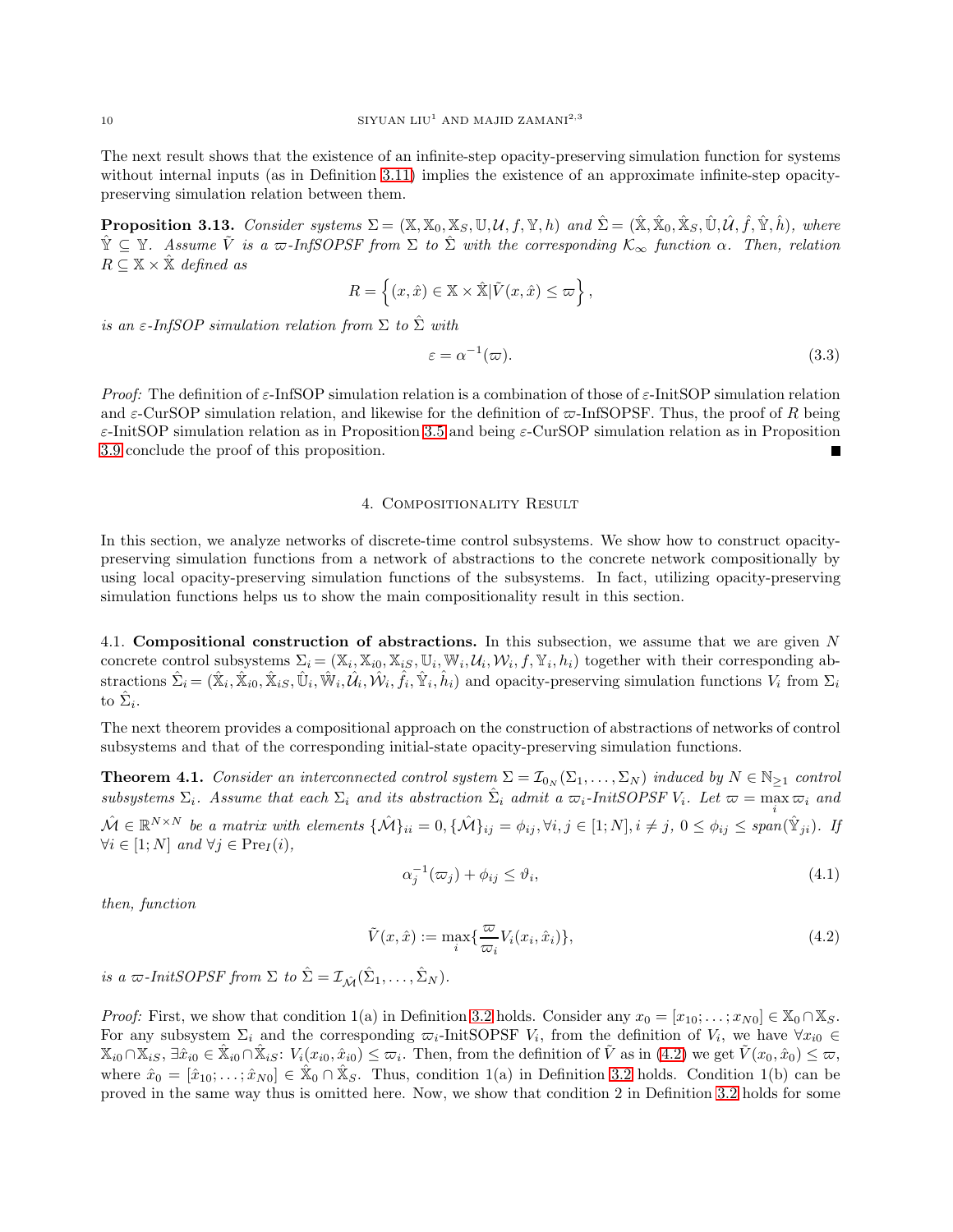$\mathcal{K}_{\infty}$  function  $\alpha$ . Consider any  $x = [x_1; \ldots; x_N] \in \mathbb{X}$  and  $\hat{x} = [\hat{x}_1; \ldots; \hat{x}_N] \in \mathbb{X}$ . Then, using condition 2 in Definition [3.1,](#page-5-0) one gets

$$
||h(x) - \hat{h}(\hat{x})|| = \max_{i} \{ ||h_{ii}(x_i) - \hat{h}_{ii}(\hat{x}_i)|| \}
$$
  

$$
\leq \max_{i} \{ ||h_i(x_i) - \hat{h}_i(\hat{x}_i)|| \} \leq \max_{i} \{ \alpha_i^{-1}(V_i(x_i, \hat{x}_i)) \} \leq \hat{\alpha}(\max_{i} \{ \frac{\varpi}{\varpi_i} V_i(x_i, \hat{x}_i) \}),
$$

where  $\hat{\alpha}(s) = \max_i \{ \alpha_i^{-1}(s) \}$  for all  $s \in \mathbb{R}_{\geq 0}$ . By defining  $\alpha = \hat{\alpha}^{-1}$ , one obtains

$$
\alpha(\|h(x) - \hat{h}(\hat{x})\|) \le \tilde{V}(x, \hat{x}),
$$

which satisfies condition 2 in Definition [3.2.](#page-5-1) Now, we show that condition 3 holds. Let us consider any  $x = [x_1; \ldots; x_N] \in \mathbb{X}$  and  $\hat{x} = [\hat{x}_1; \ldots; \hat{x}_N] \in \hat{\mathbb{X}}$  such that  $\tilde{V}(x, \hat{x}) \leq \varpi$ . It can be seen that from the construction of  $\tilde{V}$  in [\(4.2\)](#page-9-0), we get  $V_i(x_i, \hat{x}_i) \leq \overline{\omega}_i$  holds,  $\forall i \in [1; N]$ . For each pair of subsystems  $\Sigma_i$  and  $\hat{\Sigma}_i$ , the internal inputs satisfy the chain of inequality

$$
||w_i - \hat{w}_i|| = \max_{j \in \text{Pre}_I(i)} \{ ||w_{ij} - \hat{w}_{ij}|| \} = \max_{j \in \text{Pre}_I(i)} \{ ||y_{ji} - \hat{y}_{ji} + \hat{y}_{ji} - \hat{w}_{ij}|| \} \le \max_{j \in \text{Pre}_I(i)} \{ ||y_{ji} - \hat{y}_{ji}|| + \phi_{ij} \} \le \max_{j \in \text{Pre}_I(i)} \{ ||h_j(x_j) - \hat{h}_j(\hat{x}_j)|| + \phi_{ij} \} \le \max_{j \in \text{Pre}_I(i)} \{ \alpha_j^{-1}(V_j(x_j, \hat{x}_j)) + \phi_{ij} \} \le \max_{j \in \text{Pre}_I(i)} \{ \alpha_j^{-1}(\varpi_j) + \phi_{ij} \}.
$$

Using [\(4.1\)](#page-9-1), one has  $||w_i - \hat{w}_i|| \leq \vartheta_i$ . Therefore, by Definition [3.1](#page-5-0) for each pair of subsystems  $\Sigma_i$  and  $\hat{\Sigma}_i$ , one has  $\forall u_i \in \mathbb{U}_i \ \forall x_{id} \in f_i(x_i, u_i, w_i)$ , there exists  $\hat{u}_i \in \hat{\mathbb{U}}_i$  and  $\hat{x}_{id} \in \hat{f}_i(\hat{x}_i, \hat{u}_i, \hat{w}_i)$  such that  $V_i(x_{id}, \hat{x}_{id}) \leq \varpi_i$ . As a result, we get  $\forall u = [u_1; \ldots; u_N] \in \mathbb{U} \ \forall x_d \in f(x, u)$ , there exists  $\hat{u} = [\hat{u}_1; \ldots; \hat{u}_N] \in \hat{\mathbb{U}}$  and  $\hat{x}_d \in \hat{f}(\hat{x}, \hat{u})$ such that  $\tilde{V}(x_d, \hat{x}_d) := \max_i \{\frac{\varpi}{\varpi_i} V_i(x_i, \hat{x}_i)\} \leq \varpi$ . Therefore, condition 3(a) in Definition [3.2](#page-5-1) is satisfied with  $\bar{\omega} = \max_i \overline{\omega}_i$ . The proof of condition 3(b) uses the same reasoning as that of 3(a) and is omitted here. Therefore, we conclude that  $\tilde{V}$  is a  $\varpi$ -approximate initial-state opacity-preserving simulation function from  $\Sigma$ to  $\Sigma$ .

**Remark 4.2.** Let us define  $\phi_i = [\phi_{i1}; \ldots; \phi_{iN}]$ . Note that vectors  $\phi_i$  serves later as the internal input quantization parameters for the construction of finite abstractions of  $\Sigma_i$  (see Subsection [5.1\)](#page-11-0). Moreover, vector  $\phi_i$ will be designed later in Theorem [5.6.](#page-14-0)

Next, we extend the results in Theorem [4.1](#page-9-2) to the case of current-state opacity.

<span id="page-10-0"></span>**Theorem 4.3.** Consider an interconnected control system  $\Sigma = \mathcal{I}_{0_N}(\Sigma_1, \ldots, \Sigma_N)$  induced by  $N \in \mathbb{N}_{\geq 1}$  control subsystems  $\Sigma_i$ . Suppose that each  $\Sigma_i$  admits an abstraction  $\hat{\Sigma}_i$  together with a  $\varpi_i$ -CurSOPSF  $V_i$ , each associated with constants  $\varpi_i, \vartheta_i \in \mathbb{R}_{\geq 0}$  and function  $\alpha_i \in \mathcal{K}_{\infty}$  as in Definition [3.6.](#page-7-0) Let  $\varpi = \max_i \varpi_i$  and  $\hat{\mathcal{M}} \in \mathbb{R}^{N \times N}$  be a matrix with elements  $\{\hat{\mathcal{M}}\}_{ii} = 0, \{\hat{\mathcal{M}}\}_{ij} = \phi_{ij}, \forall i, j \in [1; N], i \neq j, 0 \leq \phi_{ij} \leq span(\hat{Y}_{ji})$ . If  $\forall i \in [1; N]$  and  $\forall j \in \text{Pre}_I(i)$ , inequality [\(4.1\)](#page-9-1) holds, then the function defined in [\(4.2\)](#page-9-0) is a  $\varpi$ -CurSOPSF from  $\Sigma$  to  $\hat{\Sigma} = \mathcal{I}_{\hat{\mathcal{M}}}(\hat{\Sigma}_1, \dots, \hat{\Sigma}_N).$ 

*Proof:* First, we show that condition 1 in Definition [3.7](#page-7-1) holds. Consider any  $x_0 = [x_{10}; \dots; x_{N0}] \in \mathbb{X}_0$ . From Definition [3.6,](#page-7-0) for any subsystem  $\Sigma_i$  and using the corresponding  $\varpi_i$ -CurSOPSF  $V_i$ ,  $\forall i \in [1; N]$ , one has  $\forall x_{i0} \in \mathbb{X}_{i0}$ ,  $\exists \hat{x}_{i0} \in \hat{\mathbb{X}}_{i0}$ , such that  $V_i(x_{i0}, \hat{x}_{i0}) \leq \varpi_i$ . Then, from the definition of  $\tilde{V}$  in [\(4.2\)](#page-9-0), we get  $\tilde{V}(x_0, \hat{x}_0) \leq \varpi$ , where  $\hat{x}_0 = [\hat{x}_{10}; \ldots; \hat{x}_{N0}] \in \hat{X}_0$ . Thus, condition 1 in Definition [3.7](#page-7-1) holds. The proof for conditions 2 and 3 in Definition [3.7](#page-7-1) is similar to that of Theorem [4.1](#page-9-2) and is omitted here. Г

Next, we extend the results in Theorem [4.1](#page-9-2) to the case of infinite-step opacity.

**Theorem 4.4.** Consider an interconnected control system  $\Sigma = \mathcal{I}_{0_N}(\Sigma_1, \dots, \Sigma_N)$  induced by  $N \in \mathbb{N}_{\geq 1}$  control subsystems  $\Sigma_i$ . Suppose that each  $\Sigma_i$  admits an abstraction  $\hat{\Sigma}_i$  together with a  $\varpi_i$ -InfSOPSF  $V_i$ , each associated with constants  $\varpi_i, \vartheta_i \in \mathbb{R}_{\geq 0}$  and function  $\alpha_i \in \mathcal{K}_{\infty}$  as in Definition [3.6.](#page-7-0) Let  $\varpi = \max_i \varpi_i$  and  $\hat{\mathcal{M}} \in \mathbb{R}^{N \times N}$ 

be a matrix with elements  $\{\hat{\mathcal{M}}\}_{ii} = 0, \{\hat{\mathcal{M}}\}_{ij} = \phi_{ij}, \forall i, j \in [1; N], i \neq j, 0 \leq \phi_{ij} \leq span(\hat{Y}_{ji})$ . If  $\forall i \in [1; N]$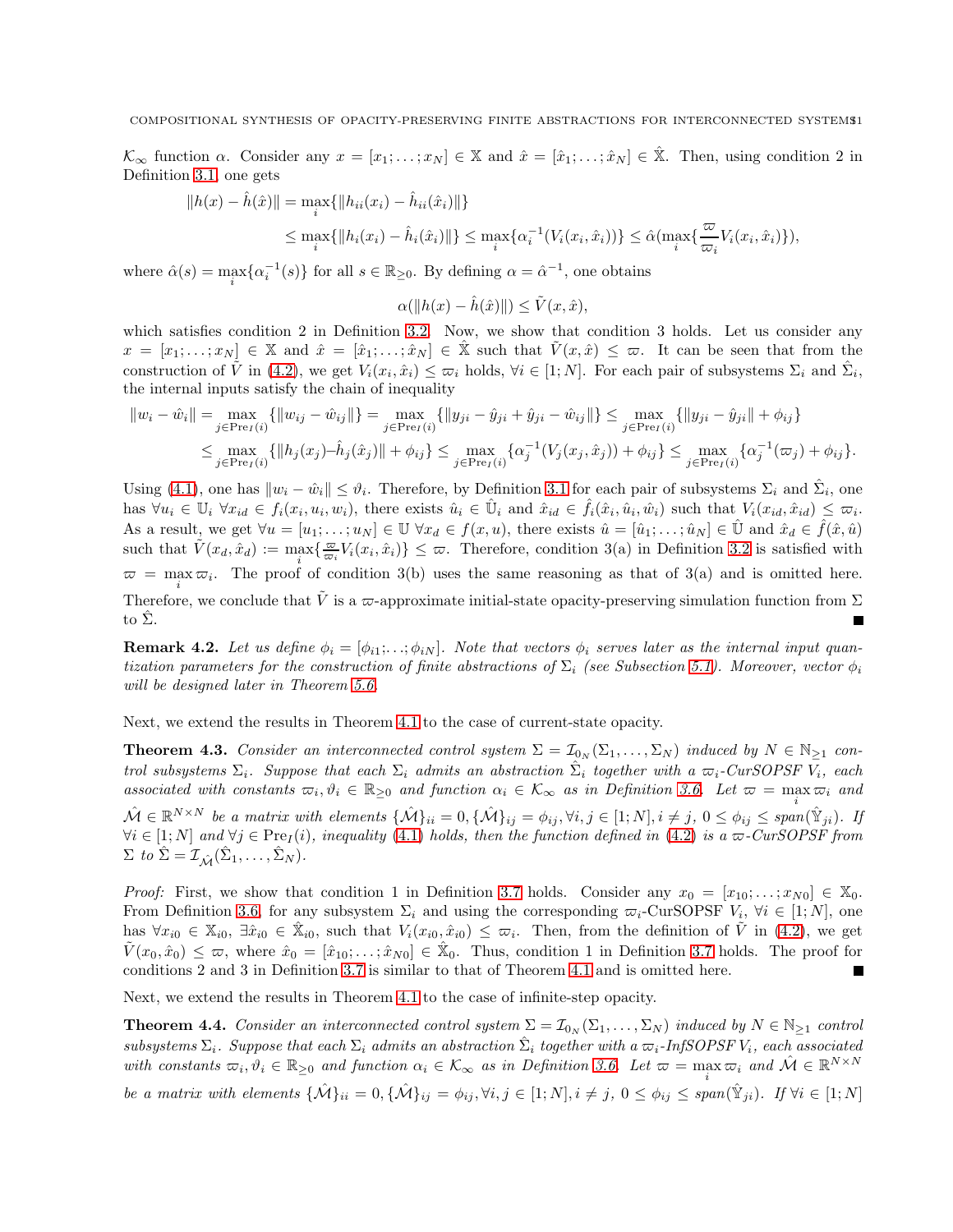### 12 SIYUAN  $\mathrm{LIU^1}$  AND MAJID ZAMANI $^{2,3}$

and  $\forall j \in \text{Pre}_I(i)$ , inequality [\(4.1\)](#page-9-1) holds, then the function defined in [\(4.2\)](#page-9-0) is a  $\varpi$ -InfSOPSF from  $\Sigma$  to  $\hat{\Sigma} = \mathcal{I}_{\hat{\mathcal{M}}}(\hat{\Sigma}_1, \dots, \hat{\Sigma}_N).$ 

Proof: The proof is similar to those of Theorem [4.1](#page-9-2) and Theorem [4.3](#page-10-0) and is omitted here.

# 5. Construction of Symbolic Models

In this section, we consider each subsystem  $\Sigma = (\mathbb{X}, \mathbb{X}_0, \mathbb{X}_S, \mathbb{U}, \mathbb{W}, \mathcal{U}, \mathcal{W}, f, \mathbb{Y}, h)$  as an infinite, deterministic control system with  $X_0 = X$ . Note that throughout this section, we are mainly talking about subsystems rather than the overall network. However, for the sake of better readability, we often omit index  $i$  of subsystems throughout the text in this section. We assume the output map h of  $\Sigma$  satisfies the following general Lipschitz assumption

$$
||h(x) - h(x')|| \le \ell(||x - x'||),\tag{5.1}
$$

<span id="page-11-5"></span><span id="page-11-4"></span><span id="page-11-3"></span>г

for all  $x, x' \in \mathbb{X}$ , where  $\ell \in \mathcal{K}_{\infty}$ . In addition, the existence of an opacity-preserving simulation function between  $\Sigma$  and its finite abstraction is established under the assumption that  $\Sigma$  is so-called incrementally input-to-state stable [\[27,](#page-20-4) [28\]](#page-20-5) as defined next.

<span id="page-11-1"></span>**Definition 5.1.** System  $\Sigma = (\mathbb{X}, \mathbb{X}_0, \mathbb{X}_S, \mathbb{U}, \mathbb{W}, \mathcal{U}, \mathcal{W}, f, \mathbb{Y}, h)$  is called incrementally input-to-state stable (δ-ISS) if there exists a function  $\mathcal{G}: \mathbb{X} \times \mathbb{X} \to \mathbb{R}_{\geq 0}$  such that  $\forall x, x' \in \mathbb{X}$ ,  $\forall u, u' \in \mathbb{U}$ ,  $\forall w, w' \in \mathbb{W}$ , the inequalities

$$
\underline{\alpha}(\|x - x'\|) \le \mathcal{G}(x, x') \le \overline{\alpha}(\|x - x'\|),\tag{5.2}
$$

$$
\mathcal{G}(f(x, u, w), f(x', u', w')) - \mathcal{G}(x, x') \le -\kappa(\mathcal{G}(x, x')) + \rho_{int}(\|w - w'\|) + \rho_{ext}(\|u - u'\|),
$$
\n(5.3)

hold for some  $\alpha, \overline{\alpha}, \kappa, \rho_{int}, \rho_{ext} \in \mathcal{K}_{\infty}$ .

We additionally assume that there exists a function  $\hat{\gamma} \in \mathcal{K}_{\infty}$  such that for any  $x, x', x'' \in \mathbb{X}$ ,

<span id="page-11-2"></span>
$$
\mathcal{G}(x, x') \le \mathcal{G}(x, x'') + \hat{\gamma}(\|x' - x''\|),\tag{5.4}
$$

for G defined in Definition [5.1.](#page-11-1) Note that in most real applications, the state set X is a compact subset of  $\mathbb{R}^n$ and, hence, condition [\(5.4\)](#page-11-2) is not restrictive. Interested readers are referred to [\[29\]](#page-20-6) showing how to compute such a function  $\hat{\gamma}$ .

<span id="page-11-0"></span>5.1. Construction of finite abstractions. Now, we construct a finite abstraction of a  $\delta$ -ISS control system  $\Sigma = (\mathbb{X}, \mathbb{X}, \mathbb{X}_S, \mathbb{U}, \mathbb{W}, \mathcal{U}, \mathcal{W}, f, \mathbb{Y}, h)$ . For the remaining of the paper, we assume that sets  $\mathbb{X}, \mathbb{X}_S, \mathbb{W}$ , and U are of the form of finite unions of boxes. Consider a concrete control system  $\Sigma$  and a tuple  $q = (\eta, \theta, \mu, \phi)$  of parameters, where  $0 < \eta \le \min\{span(\mathbb{X}_{S}), span(\mathbb{X} \setminus \mathbb{X}_{S})\}$  is the state set quantization,  $0 < \mu < span(\mathbb{U})$  is the external input set quantization,  $\phi$  is a vector containing the internal input set quantization parameters, where  $0 < ||\phi|| \leq span(\mathbb{W})$ , and  $\theta \in \mathbb{R}_{\geq 0}$  is a design parameter. Now a finite abstraction can be defined as

$$
\hat{\Sigma}=(\hat{\mathbb{X}},\hat{\mathbb{X}}_0,\hat{\mathbb{X}}_S,\hat{\mathbb{U}},\hat{\mathbb{W}},\mathcal{\hat{U}},\mathcal{\hat{W}},\hat{f},\hat{\mathbb{Y}},\hat{h}),
$$

where 
$$
\hat{\mathbf{X}} = \hat{\mathbf{X}}_0 = [\mathbb{X}]_\eta
$$
,  $\hat{\mathbf{X}}_S = [\mathbb{X}_S^\theta]_\eta$ ,  $\hat{\mathbf{U}} = [\mathbb{U}]_\mu$ ,  $\hat{\mathbf{W}} = [\mathbb{W}]_\phi$ ,  $\hat{\mathbf{Y}} = \{h(\hat{x}) | \hat{x} \in \hat{\mathbf{X}}\}$ ,  $\hat{h}(\hat{x}) = h(\hat{x})$ ,  $\forall \hat{x} \in \hat{\mathbf{X}}$ , and  
 $\hat{x}_d \in \hat{f}(\hat{x}, \hat{u}, \hat{w})$  if and only if  $||\hat{x}_d - f(\hat{x}, \hat{u}, \hat{w})|| \leq \eta$ . (5.5)

Next, we establish the relation between  $\Sigma$  and  $\hat{\Sigma}$  via the introduced notions of opacity-preserving simulation functions.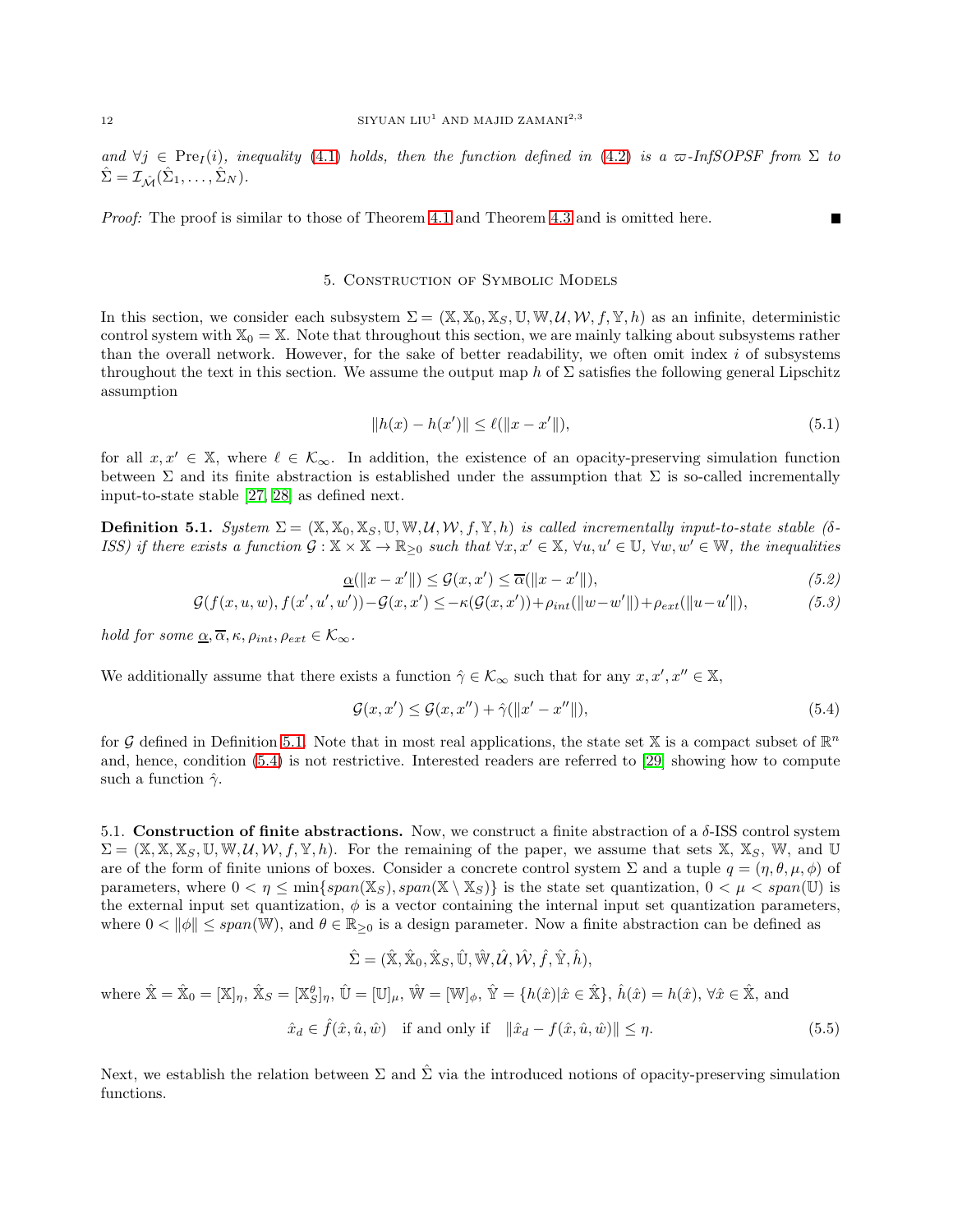5.2. Construction of opacity-preserving simulation functions. In this subsection, we show that if a finite abstraction  $\Sigma$  of a  $\delta$ -ISS  $\Sigma$  is constructed with the tuple  $q = (\eta, \theta, \mu, \phi)$  of parameters satisfying some conditions, then function  $\mathcal G$  in Definition [5.1](#page-11-1) is an initial-state (resp. current-state, infinite-step) opacitypreserving simulation function from  $\Sigma$  to  $\hat{\Sigma}$ .

<span id="page-12-3"></span>**Theorem 5.2.** Let  $\Sigma = (\mathbb{X}, \mathbb{X}, \mathbb{X}_{S}, \mathbb{U}, \mathbb{W}, \mathcal{U}, \mathcal{W}, f, \mathbb{Y}, h)$  be a  $\delta$ -ISS control system as in Definition [5.1](#page-11-1) with function G satisfying [\(5.2\)](#page-11-3)-[\(5.4\)](#page-11-2) with corresponding functions  $\underline{\alpha}, \overline{\alpha}, \kappa, \rho_{int}, \rho_{ext}, \hat{\gamma}$ . Consider parameters  $\varpi, \vartheta \in$  $\mathbb{R}_{\geq 0}$ . Let  $\hat{\Sigma}$  be a finite abstraction as constructed in Subsection [5.1,](#page-11-0) with a tuple  $q = (\eta, 0, \mu, \phi)$  satisfying

<span id="page-12-0"></span>
$$
\eta \le \min\{\hat{\gamma}^{-1}[\kappa(\varpi) - \rho_{int}(\vartheta) - \rho_{ext}(\mu)], \overline{\alpha}^{-1}(\varpi)\}.
$$
\n(5.6)

Then, G is a  $\varpi$ -InitSOPSF from  $\Sigma$  to  $\hat{\Sigma}$ .

*Proof.* We start by proving condition 1 in Definition [3.1.](#page-5-0) Consider any initial and secret state  $x_0 \in \mathbb{X}_0 \cap \mathbb{X}_S$ in  $\Sigma$ . Since  $\eta \leq span(\mathbb{X}_S)$ ,  $\mathbb{X}_S \subseteq \bigcup_{p \in [\mathbb{X}_S]_\eta} \mathcal{B}_{\eta}(p)$ , then for every  $x \in \mathbb{X}_S$  there always exists  $\hat{x} \in \mathbb{X}_S$  such that  $||x - \hat{x}|| \leq \eta$ . Hence, there exists  $\hat{x}_0 \in \hat{X}_0 \cap \hat{X}_S$  with  $\mathcal{G}(x_0, \hat{x}_0) \leq \overline{\alpha}(||x_0 - \hat{x}_0||) \leq \overline{\alpha}(\eta)$  by [\(5.2\)](#page-11-3), and condition 1(a) in Definition [3.1](#page-5-0) is satisfied with  $\omega \geq \overline{\alpha}(\eta)$  by [\(5.6\)](#page-12-0). For every  $\hat{x}_0 \in \hat{X}_0 \setminus \hat{X}_S$ , by choosing  $x_0 = \hat{x}_0$  which is also inside  $\mathbb{X}_0 \setminus \mathbb{X}_S$ , we get  $\mathcal{G}(x_0, \hat{x}_0) = 0 \leq \varpi$ . Hence, condition 1(b) in Definition [3.1](#page-5-0) holds as well. Next, we show that condition 2 in Definition [3.1](#page-5-0) holds. Since  $\Sigma$  is incrementally input-to-state stable as in [\(5.2\)](#page-11-3), and given the Lipschitz assumption on h,  $\forall x \in \mathbb{X}$  and  $\forall \hat{x} \in \mathbb{X}$ , we have

$$
||h(x) - \hat{h}(\hat{x})|| \le \ell(||x - \hat{x}||) \le \ell \circ \underline{\alpha}^{-1}(\mathcal{G}(x, \hat{x})).
$$

Let us define  $\alpha = (\ell \circ \underline{\alpha}^{-1})^{-1}$ . Then one obtains that condition 2 in Definition [3.1](#page-5-0) is satisfied with

$$
\alpha(\|h(x) - \hat{h}(\hat{x})\|) \le \mathcal{G}(x, \hat{x}).
$$

Now we show condition 3 in Definition [3.1.](#page-5-0) From [\(5.4\)](#page-11-2),  $\forall x \in \mathbb{X}, \forall \hat{x} \in \mathbb{\hat{X}}, \forall u \in \mathbb{U}, \forall \hat{u} \in \mathbb{U}, \forall w \in \mathbb{W}, \forall \hat{w} \in \mathbb{\hat{W}},$  we have for any  $\hat{x}_d \in \hat{f}(\hat{x}, \hat{u}, \hat{w})$ 

$$
\mathcal{G}(x_d, \hat{x}_d)) \leq \mathcal{G}(x_d, f(\hat{x}, \hat{u}, \hat{w})) + \hat{\gamma}(\|\hat{x}_d - f(\hat{x}, \hat{u}, \hat{w})\|),
$$

where<sup>[1](#page-12-1)</sup>  $x_d = f(x, u, w)$ . From the structure of abstraction, the above inequality reduces to

<span id="page-12-2"></span>
$$
\mathcal{G}(x_d, \hat{x}_d) \leq \mathcal{G}(x_d, f(\hat{x}, \hat{u}, \hat{w})) + \hat{\gamma}(\eta).
$$

Note that by [\(5.3\)](#page-11-4), we get

$$
\mathcal{G}(x_d, f(\hat{x}, \hat{u}, \hat{w})) - \mathcal{G}(x, \hat{x}) \leq -\kappa(\mathcal{G}(x, \hat{x})) + \rho_{ext}(\|u - \hat{u}\|) + \rho_{int}(\|w - \hat{w}\|).
$$

Hence,  $\forall x \in \mathbb{X}, \forall \hat{x} \in \mathbb{\hat{X}}, \forall u \in \mathbb{U}, \forall \hat{u} \in \mathbb{\hat{U}}, \forall w \in \mathbb{W}, \forall \hat{w} \in \mathbb{\hat{W}}, \text{ one obtains}$ 

$$
\mathcal{G}(x_d, \hat{x}_d) - \mathcal{G}(x, \hat{x}) \le -\kappa(\mathcal{G}(x, \hat{x})) + \rho_{ext}(\|u - \hat{u}\|) + \rho_{int}(\|w - \hat{w}\|) + \hat{\gamma}(\eta),\tag{5.7}
$$

for any  $\hat{x}_d \in \hat{f}(\hat{x}, \hat{u}, \hat{w})$ . Now, we show condition 3(a) in Definition [3.1.](#page-5-0) Let us consider any  $x \in \mathbb{X}$  and any  $\hat{x} \in \hat{\mathbb{X}}$  satisfying  $\mathcal{G}(x, \hat{x}) \leq \varpi$ , and any  $w \in \mathbb{W}$  and  $\hat{w}$  such that  $\|\hat{w} - w\| \leq \vartheta$ . By the structure of  $\hat{\mathbb{U}} = [\mathbb{U}]_u$ , for any  $u \in \mathbb{U}$ , there always exists  $\hat{u}$  satisfying  $\|\hat{u}-u\| \leq \mu$ . By combining [\(5.7\)](#page-12-2) with [\(5.6\)](#page-12-0), for any  $x_d = f(x, u, w)$ and any  $\hat{x}_d \in \hat{f}(\hat{x}, \hat{u}, \hat{w})$ , the following inequality holds:

$$
\mathcal{G}(x_d, \hat{x}_d) \le (\mathcal{I}_d - \kappa)(\varpi) + \rho_{ext}(\mu) + \rho_{int}(\vartheta) + \hat{\gamma}(\eta) \le \varpi. \tag{5.8}
$$

Hence, condition 3(a) is satisfied. Similarly, for any  $\hat{u}$ , by choosing  $u = \hat{u}$ , for any  $\hat{x}_d \in \hat{f}(\hat{x}, \hat{u}, \hat{w})$ , condition 3(b) in Definition [3.6](#page-7-0) is also satisfied with  $\mathcal{G}(x_d, \hat{x}_d) \leq (\mathcal{I}_d - \kappa)(\varpi) + \rho_{int}(\vartheta) + \hat{\gamma}(\eta) \leq \varpi$ , where  $x_d = f(x, u, w)$ . Therefore, we conclude that G is a  $\varpi$ -InitSOPSF from  $\Sigma$  to  $\hat{\Sigma}$ .

Next, we show a similar result as in Theorem [5.2,](#page-12-3) but for current-state opacity.

<span id="page-12-1"></span><sup>&</sup>lt;sup>1</sup>In this section, we assume that  $\Sigma$  is deterministic.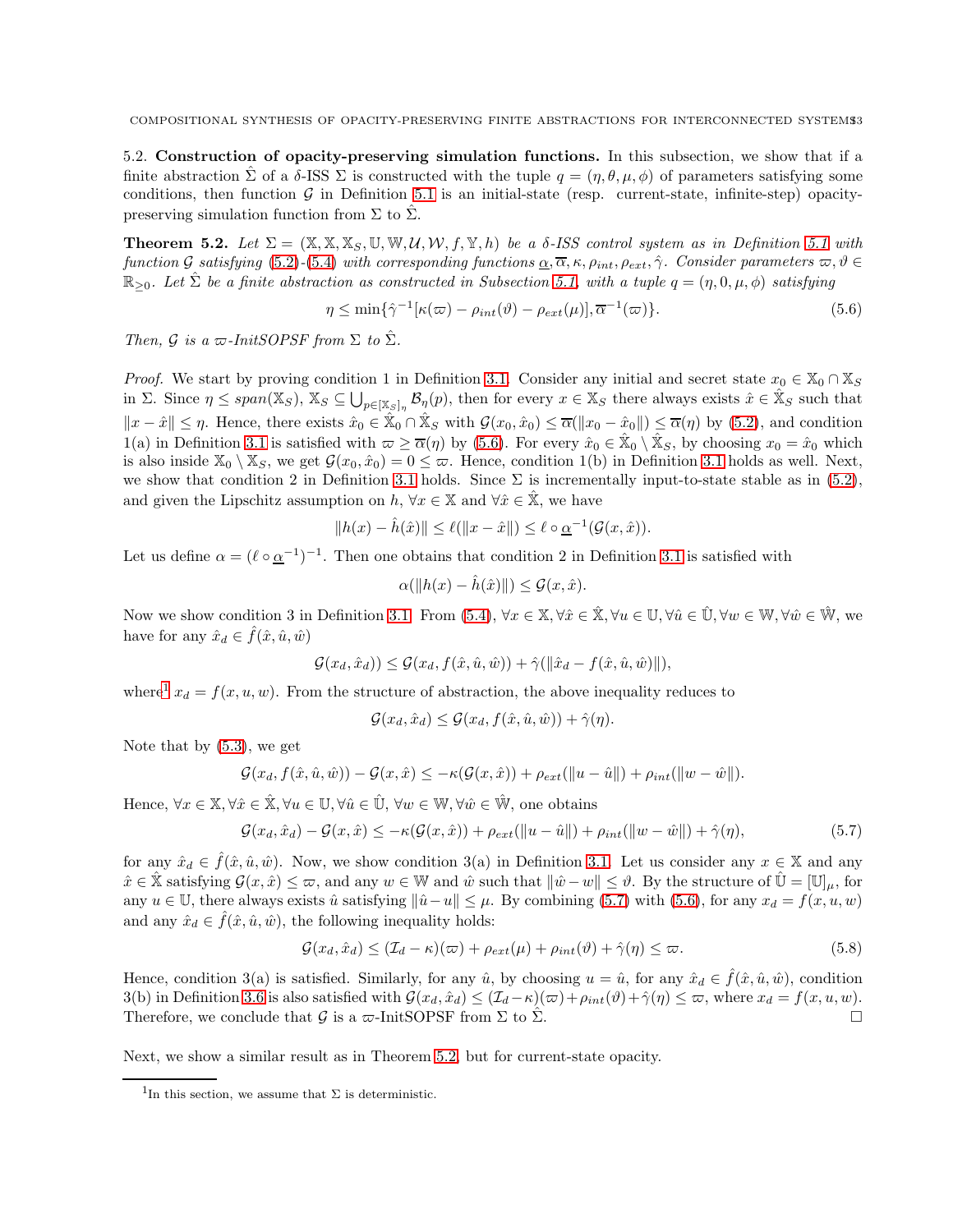<span id="page-13-2"></span>**Theorem 5.3.** Let  $\Sigma$  be a  $\delta$ -ISS control system as in Definition [5.1](#page-11-1) with function G satisfying [\(5.2\)](#page-11-3)-[\(5.4\)](#page-11-2) with corresponding functions  $\underline{\alpha}, \overline{\alpha}, \kappa, \rho_{int}, \rho_{ext}, \hat{\gamma}$ . Consider parameters  $\varpi, \vartheta \in \mathbb{R}_{\geq 0}$ . Let  $\Sigma$  be a finite abstraction as constructed in Subsection [5.1,](#page-11-0) with a tuple  $q = (\eta, \theta, \mu, \phi)$  of parameters satisfying

$$
\eta \le \min\{\hat{\gamma}^{-1}[\kappa(\varpi) - \rho_{int}(\vartheta) - \rho_{ext}(\mu)], \overline{\alpha}^{-1}(\varpi)\};\tag{5.9}
$$

<span id="page-13-1"></span><span id="page-13-0"></span>
$$
\underline{\alpha}^{-1}(\varpi) \le \theta. \tag{5.10}
$$

Then, G is a  $\varpi$ -CurSOPSF from  $\Sigma$  to  $\hat{\Sigma}$ .

*Proof.* We start by proving condition 1 in Definition [3.6.](#page-7-0) Since  $\hat{\mathbb{X}} = \hat{\mathbb{X}}_0 = [\mathbb{X}]_\eta = [\mathbb{X}_0]_\eta$ ,  $\mathbb{X}_0 \subseteq \bigcup_{p \in \hat{\mathbb{X}}_0} \mathcal{B}_\eta(p)$ , then for every initial state  $x_0 \in \mathbb{X}_0$  in  $\Sigma$  there always exists  $\hat{x}_0 \in \hat{\mathbb{X}}_0$  in  $\hat{\Sigma}$  such that  $\|\hat{x}_0 - x_0\| \leq \eta$ . Hence, one gets  $\mathcal{G}(x_0, \hat{x}_0) \leq \overline{\alpha}(\Vert x_0 - \hat{x}_0 \Vert) \leq \overline{\alpha}(\eta)$  by [\(5.2\)](#page-11-3), and by using [\(5.9\)](#page-13-0) condition 1 in Definition [3.6](#page-7-0) is satisfied with  $\omega \ge \overline{\alpha}(\eta)$ . The proof for conditions 2, 3(a), and 3(c) in Definition [3.6](#page-7-0) is similar to that of Theorem [5.2,](#page-12-3) and is omitted here.

For condition 3(b), let us consider any  $u \in \mathbb{U}$  s.t.  $x_d = f(x, u, w) \in \mathbb{X}_S$ . Again, by choosing any  $\hat{u}$  satisfying  $\|\hat{u} - u\| \leq \mu$ , we obtain  $\mathcal{G}(x_d, \hat{x}_d) \leq \varpi$ . Additionally, by [\(5.2\)](#page-11-3) one gets

$$
||x_d - \hat{x}_d|| \leq \underline{\alpha}^{-1}(\mathcal{G}(x_d, \hat{x}_d)) \leq \underline{\alpha}^{-1}(\varpi). \tag{5.11}
$$

As one can see from the structure of the abstraction, where  $\mathbb{X}_S = [\mathbb{X}_S^{\theta}]_\eta$  and using  $\theta \geq \underline{\alpha}^{-1}(\varpi)$  in [\(5.10\)](#page-13-1), from  $x_d \in \mathbb{X}_S$  one concludes that  $\hat{x}_d \in \hat{\mathbb{X}}_S$ , which shows that condition 3(b) holds as well. Condition 3(d) can be proved similarly, which shows that  $\mathcal G$  is a  $\varpi$ -approximate current-state opacity-preserving simulation function from  $\Sigma$  to  $\hat{\Sigma}$ .

Next, we show a similar result as in Theorem [5.3,](#page-13-2) but for infinite-step opacity.

**Theorem 5.4.** Let  $\Sigma$  be a  $\delta$ -ISS control system as in Definition [5.1](#page-11-1) with function G satisfying [\(5.2\)](#page-11-3)-[\(5.4\)](#page-11-2) with corresponding functions  $\underline{\alpha}, \overline{\alpha}, \kappa, \rho_{int}, \rho_{ext}, \hat{\gamma}$ . Consider parameters  $\varpi, \vartheta \in \mathbb{R}_{\geq 0}$ . Let  $\hat{\Sigma}$  be a finite abstraction as constructed in Subsection [5.1,](#page-11-0) with a tuple  $q = (\eta, \theta, \mu, \phi)$  of parameters satisfying [\(5.9\)](#page-13-0) and [\(5.10\)](#page-13-1). Then, G is a  $\varpi$ -InfSOPSF from  $\Sigma$  to  $\hat{\Sigma}$ .

*Proof.* First, note that satisfying conditions [\(5.9\)](#page-13-0) and [\(5.10\)](#page-13-1) implies that  $\mathcal G$  is a current-state opacity-preserving simulation function from  $\Sigma$  to  $\Sigma$ . The proof is left with showing condition 1 in Definition [3.1](#page-5-0) for  $\varpi$ -InitSOPSF.

Note that by the structure of the abstraction, we have  $\mathbb{X}_S = [\mathbb{X}_S^{\theta}]_\eta$ , where  $\theta \geq \underline{\alpha}^{-1}(\varpi)$  from [\(5.10\)](#page-13-1). Consider any initial and secret state  $x_0 \in \mathbb{X}_0 \cap \mathbb{X}_S$  in  $\Sigma$ . Since  $\eta \leq span(\mathbb{X}_S)$ ,  $\mathbb{X}_S \subseteq \bigcup_{p \in [\mathbb{X}_S]_{\eta}} \mathcal{B}_{\eta}(p) \subseteq \hat{\mathbb{X}}_S$ , then for every  $x \in \mathbb{X}_S$  there always exists  $\hat{x} \in \mathbb{\hat{X}}_S$  such that  $||x - \hat{x}|| \leq \eta$ . Hence, one has  $\mathcal{G}(x_0, \hat{x}_0) \leq \overline{\alpha}(||x_0 - \hat{x}_0||) \leq \eta$ by [\(5.2\)](#page-11-3). Thus, by using [\(5.9\)](#page-13-0), one obtains that condition 1(a) in Definition [3.1](#page-5-0) is satisfied with  $\varpi \ge \overline{\alpha}(\eta)$ . For every  $\hat{x}_0 \in \hat{\mathbb{X}}_0 \setminus \hat{\mathbb{X}}_S$ , by choosing  $x_0 = \hat{x}_0$  which is also inside  $\mathbb{X}_0 \setminus \mathbb{X}_S$ , we get  $\mathcal{G}(x_0, \hat{x}_0) = 0 \leq \varpi$ . Hence, condition 1(b) in Definition [3.1](#page-5-0) holds as well, which concludes the proof.  $\square$ 

One can observe that in order to satisfy conditions  $(4.1)$  and  $(5.6)$  (resp.  $(5.9)$ ) simultaneously, the interconnected system must hold some property. Otherwise, those conditions may not hold at the same time. Before stating the next main result, we consider the following assumption which provides a small-gain type condition such that one can verify whether those competing conditions can be satisfied simultaneously.

<span id="page-13-3"></span>**Assumption 5.5.** Consider an interconnected control system  $\Sigma = \mathcal{I}_{0_N}(\Sigma_1, \dots, \Sigma_N)$  induced by  $N \in \mathbb{N}_{\geq 1}$   $\delta$ -ISS control subsystems  $\Sigma_i$  which is associated with a directed graph G. Assume that each  $\Sigma_i$  and its abstraction  $\hat{\Sigma}_i$  admit an initial-state (resp. current-state, infinite-step) opacity-preserving simulation function  $\mathcal{G}_i$ , together with functions  $\kappa_i$ ,  $\alpha_i$ ,  $\bar{\alpha}_i$ , and  $\rho_{inti}$  as appeared in Definition [3.1](#page-5-0) (resp. Definition [3.6,](#page-7-0) Definition [3.10\)](#page-8-0) and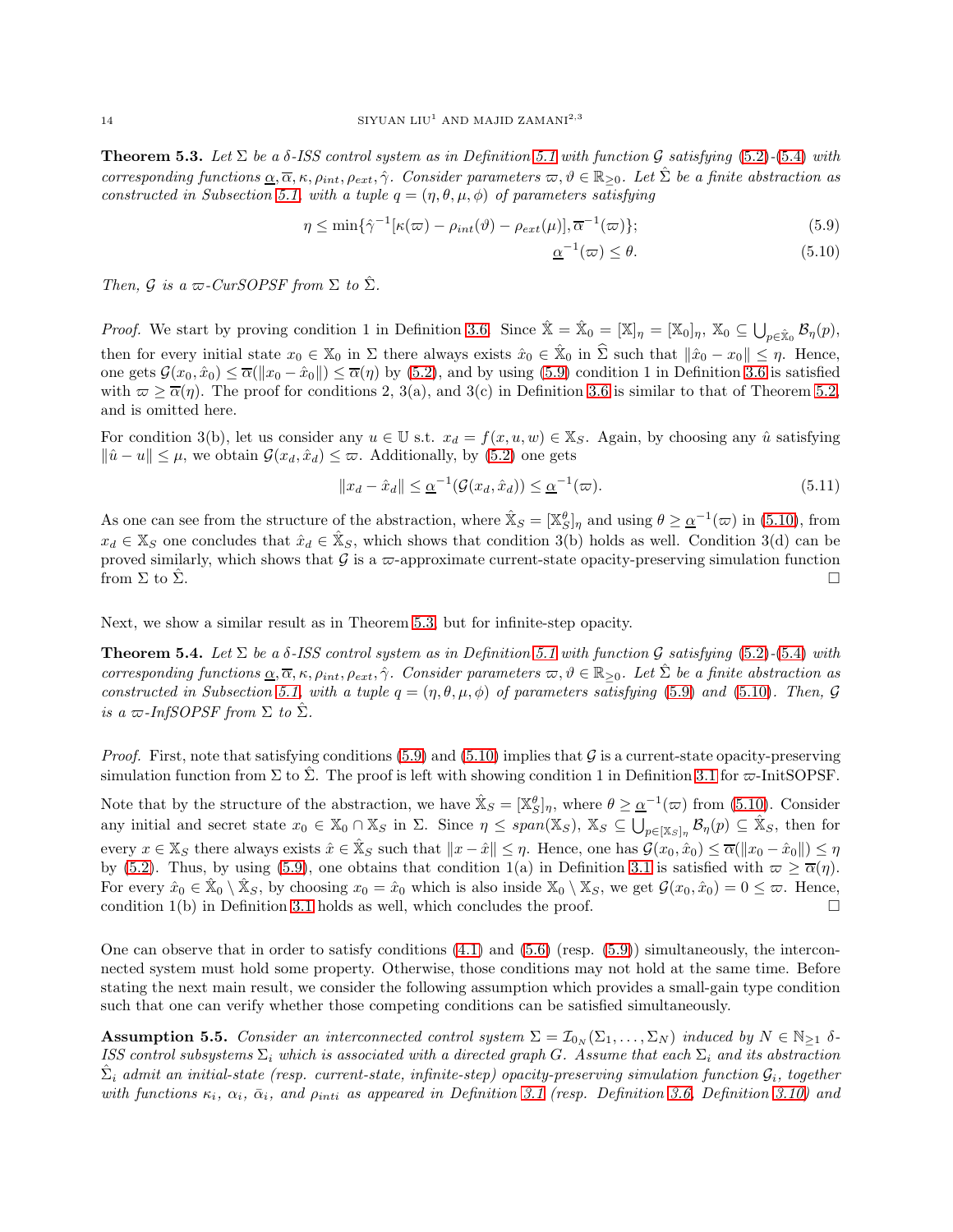Definition [5.1.](#page-11-1) Let  $\bar{G}_k = (I_k, E_k)$ ,  $k \in [1; \bar{N}]$ , be the SCCs in G, with each  $\bar{G}_k$  consists of  $\bar{N}_k \in \mathbb{N}_{\geq 1}$  vertices,  $\sum_{k=1}^{\bar{N}} \bar{N}_k = N$ , where each vertex represents a control subsystem. For any  $\bar{G}_k$ , we define  $\forall i, j \in I_k$ ,

$$
\gamma_{ij} = \begin{cases} \kappa_i^{-1} \circ \rho_{inti} \circ \alpha_j^{-1} & \text{if } j \in \text{Pre}_{I_k}(i), \\ 0 & \text{otherwise,} \end{cases}
$$
\n(5.12)

where  $\text{Pre}_{I_k}(i) = \{j \in I_k | \exists (i,j) \in E\}$ . We assume that for every  $\bar{G}_k$ ,  $k \in [1; \bar{N}]$ , the following small-gain type condition holds

<span id="page-14-3"></span><span id="page-14-1"></span>
$$
\gamma_{i_1 i_2} \circ \gamma_{i_2 i_3} \circ \cdots \circ \gamma_{i_{r-1} i_r} \circ \gamma_{i_r i_1} < \mathcal{I}_d,\tag{5.13}
$$

$$
\forall (i_1,\ldots,i_r)\in \{k_1,\ldots,k_{\bar{N}_k}\}^r, where r\in \{1,\ldots,\bar{N}_k\}.
$$

Now, we provide the next main theorem showing that under the above assumption, one can always compositionally design local quantization parameters such that conditions  $(4.1)$  and  $(5.6)$  (resp.  $(5.9)$ ) are fulfilled simultaneously.

<span id="page-14-0"></span>**Theorem 5.6.** Suppose that Assumption [5.5](#page-13-3) holds. Then, for any desired precision  $\varpi \in \mathbb{R}_{\geq 0}$  as in Definition [3.2](#page-5-1) (resp. Definition [3.7,](#page-7-1) Definition [3.11\)](#page-8-1), there always exist quantization parameters  $\eta_i, \mu_i, \phi_i, \forall i \in [1; N]$ , such that [\(4.1\)](#page-9-1) and [\(5.6\)](#page-12-0) (resp. [\(5.9\)](#page-13-0)) are satisfied simultaneously, where the local parameters  $\vartheta_i \in \mathbb{R}_{>0}$  and  $\overline{\omega}_i \in \mathbb{R}_{>0}, \forall i \in [1; N]$ , are obtained from Algorithm [1.](#page-15-0)

*Proof.* First, let us note that the small-gain type condition [\(5.13\)](#page-14-1) implies that for each  $\bar{G}_k$ , there exists  $\sigma_i \in \mathcal{K}_{\infty}$ satisfying,  $\forall i \in I_k$ ,

<span id="page-14-2"></span>
$$
\max_{j \in \text{Pre}_{I_k}(i)} \{ \gamma_{ij} \circ \sigma_j \} < \sigma_i; \tag{5.14}
$$

see [\[30,](#page-20-7) Theorem 5.2]. Now, given a desired precision  $\varpi$ , we apply Algorithm [1](#page-15-0) to design the pair of parameters  $(\varpi_i, \vartheta_i), \forall i \in [1; N],$  for all of the subsystems. In order to show that the algorithm guarantees the simultaneous satisfaction of conditions [\(4.1\)](#page-9-1) and [\(5.6\)](#page-12-0) (resp. [\(5.9\)](#page-13-0)), let us consider different scenarios of the SCCs. First, we consider the SCCs which are composed of only 1 subsystem, i.e  $\bar{N}_k = 1$ . From lines 11 and 19, one observes that the selections of  $\varpi_i$  and  $\vartheta_i$  for each subsystem immediately ensure that

<span id="page-14-5"></span><span id="page-14-4"></span>
$$
\kappa_i(\varpi_i) - \rho_{inti}(\vartheta_i) > 0,\tag{5.15}
$$

which implies that there always exist quantization parameters  $\eta_i, \mu_i$  to satisfy [\(5.6\)](#page-12-0) (resp. [\(5.9\)](#page-13-0)). Next, let us consider the SCCs with more than 1 subsystems, i.e  $\bar{N}_k > 1$ . Now, suppose that for each  $\bar{G}_k$ , we are given a sequence of functions  $\sigma_i \in \mathcal{K}_{\infty}$ ,  $\forall i \in I_k$ , satisfying [\(5.14\)](#page-14-2). From [\(5.12\)](#page-14-3) and (5.14), we have,  $\forall i \in I_k$ ,

$$
\max_{j \in \text{Pre}_{I_k}(i)} \{ \gamma_{ij} \circ \sigma_j \} < \sigma_i \Longrightarrow \max_{j \in \text{Pre}_{I_k}(i)} \{ \kappa_i^{-1} \circ \rho_{inti} \circ \alpha_j^{-1} \circ \sigma_j \} < \sigma_i \Longrightarrow \rho_{inti} \circ \max_{j \in \text{Pre}_{I_k}(i)} \{ \alpha_j^{-1} \circ \sigma_j \} < \kappa_i \circ \sigma_i. \tag{5.16}
$$

Now, let us set  $\overline{\omega}_i = \sigma_i(r)$ ,  $\forall i \in I_k$ , where r is chosen under the criteria in lines 8 and 16, and choose the internal input quantization parameters  $\phi_{ij}$  such that

$$
\max_{j \in \text{Pre}_{I_k}(i)} \{ \phi_{ij} \} < \rho_{inti}^{-1} \circ \kappa_i(\varpi_i) - \max_{j \in \text{Pre}_{I_k}(i)} \{ \alpha_j^{-1}(\varpi_j) \}, \forall i, j \in I_k. \tag{5.17}
$$

Now, by setting  $\vartheta_i = \max_{j \in \text{Pre}_{I_k}(i)} \{\alpha_j^{-1}(\varpi_j) + \phi_{ij}\}\$  and combining [\(5.17\)](#page-14-4) with [\(5.16\)](#page-14-5), one has,  $\forall i \in I_k$ ,

$$
\rho_{inti}(\vartheta_i) = \rho_{inti}(\max_{j \in \text{Pre}_{I_k}(i)} \{ \alpha_j^{-1}(\varpi_j) + \phi_{ij} \}) \le \rho_{inti}(\max_{j \in \text{Pre}_{I_k}(i)} \{ \alpha_j^{-1}(\varpi_j) \} + \max_{j \in \text{Pre}_{I_k}(i)} \{ \phi_{ij} \}) < \kappa_i(\varpi_i), \quad (5.18)
$$

which again implies that one can always find suitable local parameters  $\eta_i, \mu_i$  to satisfy [\(5.6\)](#page-12-0) (resp. [\(5.9\)](#page-13-0)). Additionally, it can be observed that, the design procedure in Algorithm [1](#page-15-0) follows the hierarchy of the acyclic directed graph which is composed of SCCs as vertices. The selection of  $\vartheta_i = \max_{j \in \text{Pre}_{I_k}(i)} \{ \alpha_j^{-1}(\varpi_j) + \phi_{ij} \}$  as in

lines 9 and 17, together with the design procedure for  $\varpi_i$  and  $\phi_{ij}$  ensure that [\(4.1\)](#page-9-1) is satisfied as well, which concludes the proof.  $\Box$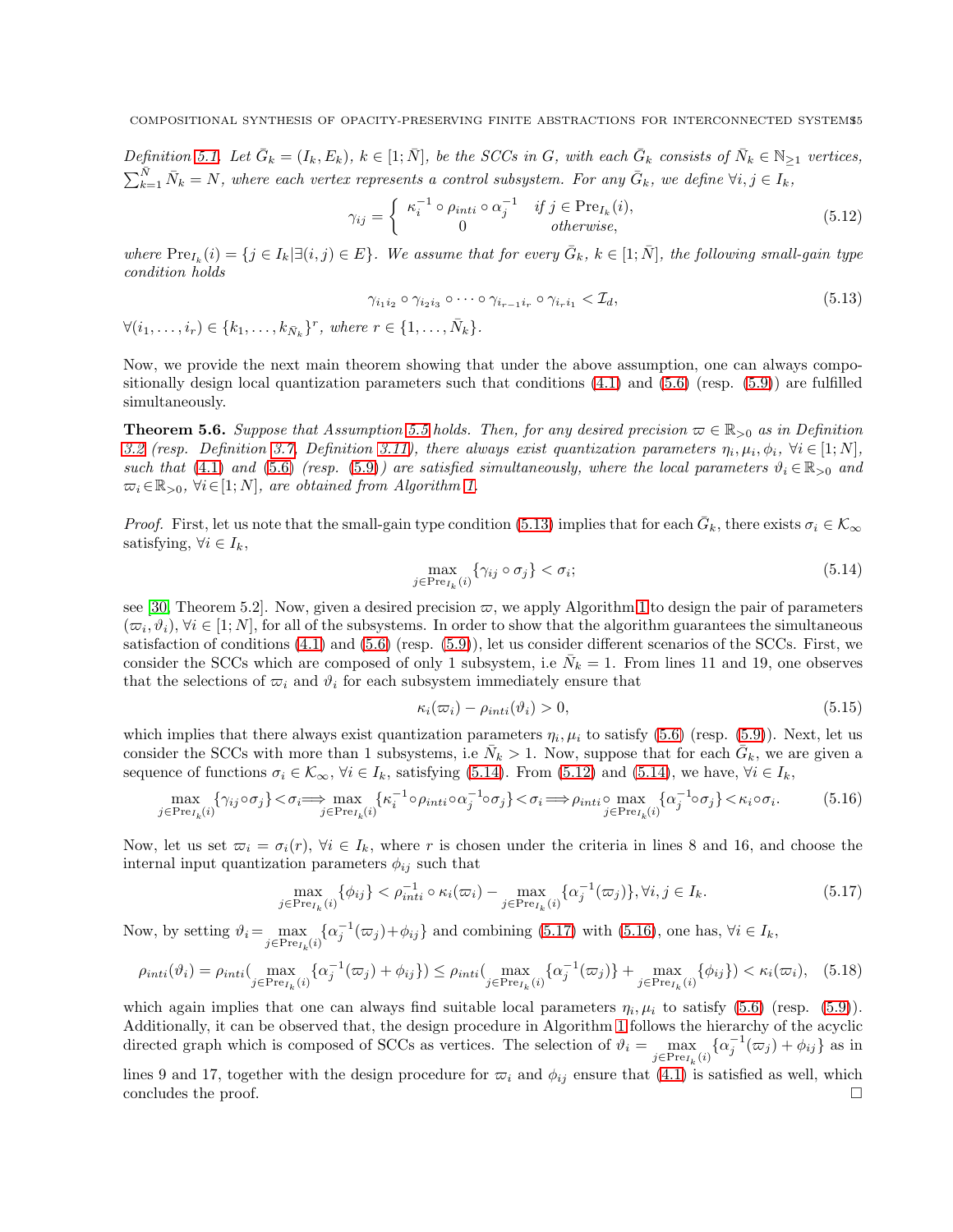**Algorithm 1:** Compositional design of local parameters  $\varpi_i \in \mathbb{R}_{>0}$  and  $\vartheta_i \in \mathbb{R}_{>0}$ ,  $\forall i \in [1; N]$ 

**Input:** The desired precision  $\varpi \in \mathbb{R}_{>0}$ ; the directed graph G composed of SCCs  $\bar{G}_k$ ,  $\forall k \in [1; \bar{N}]$ ; the simulation functions  $\mathcal{G}_i$  equipped with functions  $\kappa_i$ ,  $\alpha_i$ , and  $\rho_{inti}$ ,  $\forall i \in [1; N]$ ; functions  $\sigma_{k_i}$  $\forall i \in I_k$  satisfying [\(5.14\)](#page-14-2) for  $\overline{G}_k$ ,  $\forall k \in [1; \overline{N}]$ . **Output:**  $\varpi_i \in \mathbb{R}_{>0}$  and  $\vartheta_i \in \mathbb{R}_{>0}$ ,  $\forall i \in [1; N]$ 1 Set  $\overline{\omega}_i := \infty$ ,  $\vartheta_i := \infty$ ,  $\forall i \in [1; N]$ ,  $\text{sign}_k^* = 0$ ,  $\forall k \in [1; \overline{N}]$ ,  $G^* = G$ , 2 while  $G^* \neq \emptyset$  do 3 foreach  $\bar{G}_k \in \text{BSCC}(G^*)$  do 4 if  $sign_k^* = 0$  then 5  $\sin^*_{k} = 1$ 6 if  $G^* = G$  then  $/*$  Graph  $G$  represents the entire network  $*$ <sup>7</sup> if N¯ <sup>k</sup> > 1 then 8 choose  $r \in \mathbb{R}_{>0}$  s.t.  $\max_{i \in I_k} {\{\sigma_i(r)\}} = \varpi;$ 9 set  $\overline{\omega_i} = \sigma_i(r)$ , choose  $\phi_{ij}$  s.t.  $\max_{j \in \text{Pre}_{I_k}(i)} {\{\phi_{ij}\}} < \rho_{int}^{-1} \circ \kappa_i(\overline{\omega_i}) - \max_{j \in \text{Pre}_{I_k}(i)} {\{\alpha_j^{-1}(\overline{\omega_j})\}}, \forall i, j \in I_k$ set  $\vartheta_i = \max_{j \in \text{Pre}_{I_k}(i)} \{\alpha_j^{-1}(\varpi_j) + \phi_{ij}\}, \ \forall i \in I_k, \text{ and choose } \phi_{ij} < \vartheta_i, \forall i \in I_k, \forall j \in \text{Pre}_{I \setminus I_k}(i);$ 10 | | | else /\* The SCC contains only 1 subsystem \*/ 11  $\vert$  set  $\overline{\omega}_i = \overline{\omega}$ , choose  $\vartheta_i \in \mathbb{R}_{>0}$  s.t.  $\vartheta_i < \rho_{inti}^{-1} \circ \kappa_i(\overline{\omega}_i), i \in I_k$ ; 12 choose  $\phi_{ij} < \vartheta_i, \forall i \in I_k, \forall j \in \text{Pre}_{I \setminus I_k}(i);$ 13 | | | | end 14 | | else  $\begin{array}{|c|c|c|}\hline \text{15} & \text{ } & \text{ } \text{if} \ \bar{N}_k > 1 \text{ then} \ \hline \end{array}$ 16 choose  $r \in \mathbb{R}_{>0}$ , s.t.  $\sigma_i(r) \leq \alpha_i \left( \min_{j \in \text{Post}_{I \setminus I_k}(i)} \{ \vartheta_j - \phi_{ji} \} \right)$ ,  $\forall i \in I_k$  with  $\text{Post}_{I \setminus I_k}(i) \neq \emptyset$ ; 17 set  $\overline{\omega_i} = \sigma_i(r)$ , choose  $\phi_{ij}$  s.t.  $\max_{j \in \text{Pre}_{I_k}(i)} {\{\phi_{ij}\}} < \rho_{inti}^{-1} \circ \kappa_i(\overline{\omega}_i) - \max_{j \in \text{Pre}_{I_k}(i)} {\{\alpha_j^{-1}(\overline{\omega}_j)\}}, \forall i, j \in I_k$ set  $\vartheta_i = \max_{j \in \text{Pre}_{I_k}(i)} \{\alpha_j^{-1}(\varpi_j) + \phi_{ij}\}, \forall i \in I_k, \text{ and choose } \phi_{ij} < \vartheta_i, \forall i \in I_k, \forall j \in \text{Pre}_{I \setminus I_k}(i);$  $18$  | | | | else /\* The SCC contains only 1 subsystem 19 | | | set  $\overline{\omega}_i \leq \alpha_i$  | min  $\min_{j \in \text{Post}_{I \setminus I_k}(i)} \{ \vartheta_j - \varphi_{ji} \}$  and choose  $\vartheta_i \in \mathbb{R}_{>0}$  s.t.  $\vartheta_i < \rho_{inti}^{-1} \circ \kappa_i(\varpi_i), i \in I_k;$ **20** choose  $\phi_{ij} < \vartheta_i, \forall i \in I_k, \forall j \in \text{Pre}_{I \setminus I_k}(i);$  $21$  | | | end  $22$  | | | end 23 end 24 end 25  $G^* = G^* \setminus \text{BSCC}(G^*)$ ; 26 end

<span id="page-15-0"></span>Remark 5.7. Note that by involving the notion of SCCs in the design procedure for selecting parameters, we are allowed to check the small-gain condition and design local parameters inside each SCC, independently of the entire network. Let us also remark the soundness of Algorithm [1.](#page-15-0) It can be seen that as long as Assumption [5.5](#page-13-3) holds, for any desired precision  $\varpi \in \mathbb{R}_{>0}$ , the algorithm always provides us suitable pairs of parameters  $(\varpi_i, \vartheta_i)$ ,  $\forall i \in [1; N]$ . In addition, as can be observed in the procedure done in lines 9-12 and 16-20 of Algorithm [1,](#page-15-0) provided that the inequalities hold, we have freedom to choose the local parameters according to local quantization criteria. Note that since the interconnected system we consider in this paper is composed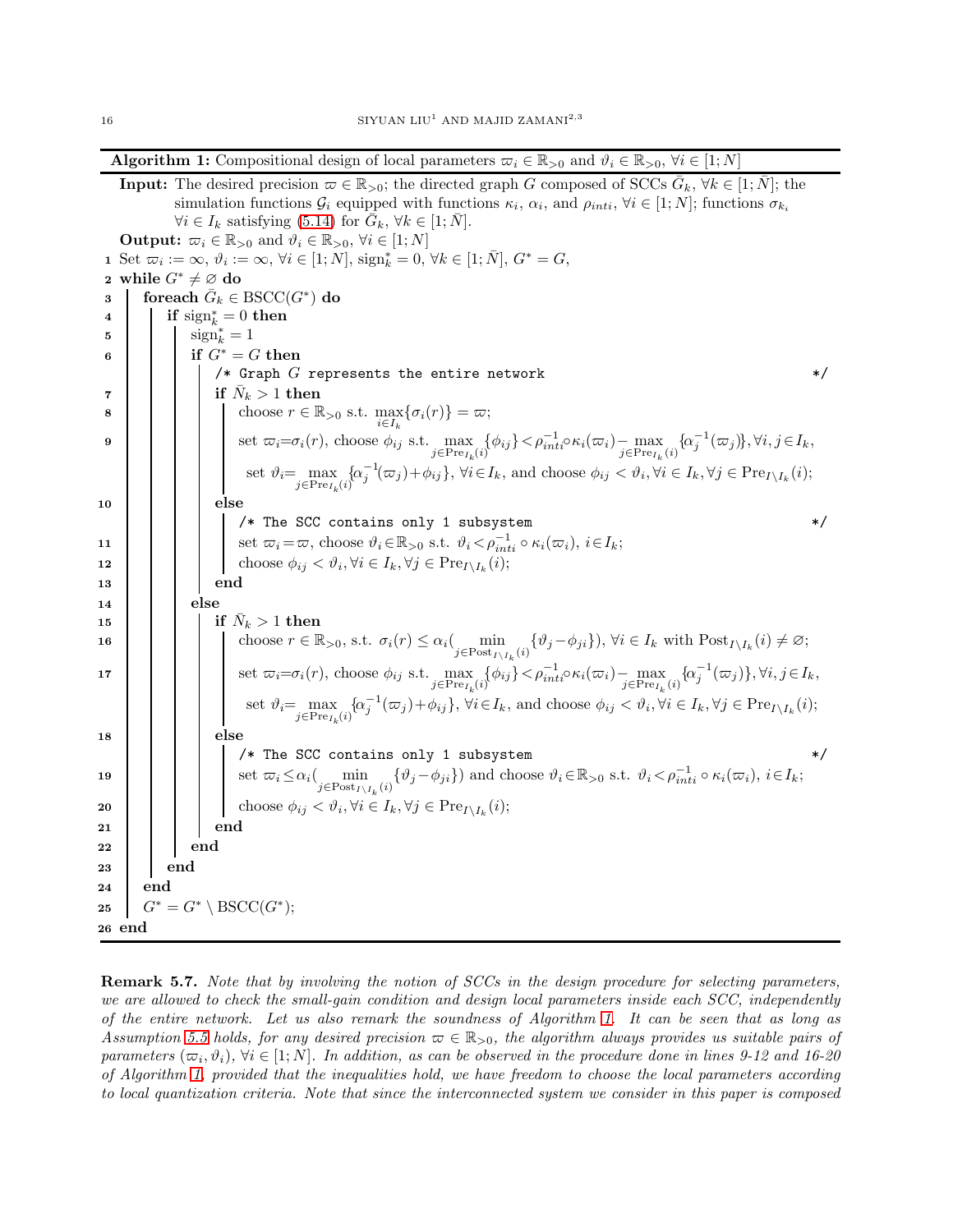of finite number of subsystems, the number of SCCs is finite. Therefore, the algorithm terminates in finite iterations. Note that the SCCs of a graph G can be computed in  $O(m)$  time [\[31\]](#page-20-8), where m is the number of edges in G.

# <span id="page-16-0"></span>6. Example

6.1. Compositional construction of opacity-preserving finite abstractions. Here, we provide an illustrative example to explain the design procedure of local quantization parameters using Algorithm [1.](#page-15-0) The system model is adapted from [\[21\]](#page-19-20).

Consider the interconnected discrete-time system  $\Sigma$  consisting of  $n = 6$  subsystems:

$$
\Sigma: \begin{cases}\n\mathbf{x}_{1}(k+1) = k_{11} \frac{\mathbf{x}_{1}(k)}{1+\mathbf{x}_{1}^{2}(k)} + \nu_{1}(k), \\
\mathbf{x}_{2}(k+1) = k_{21} \tanh(\mathbf{x}_{2}(k)) + k_{22}(\text{sech}(\mathbf{x}_{3}(k)) - 1 + \mathbf{x}_{1}(k)), \\
\mathbf{x}_{3}(k+1) = k_{31} \mathbf{x}_{3}(k) + k_{32}(\sin \mathbf{x}_{2}(k) + \mathbf{x}_{5}(k)) + \nu_{3}(k), \\
\mathbf{x}_{4}(k+1) = k_{41}(\cos(\mathbf{x}_{4}(k)) - 1) + k_{42}(\tanh(\mathbf{x}_{5}(k))), \\
\mathbf{x}_{5}(k+1) = k_{51} \sin(\mathbf{x}_{5}(k)) + k_{52}(\text{sech}(\mathbf{x}_{4}(k)) - 1) + \nu_{5}(k), \\
\mathbf{x}_{6}(k+1) = k_{61} \frac{\mathbf{x}_{6}(k)}{1+|\mathbf{x}_{6}(k)|} + k_{62} \mathbf{x}_{5}(k), \\
\mathbf{y}(k) = \mathbf{x}(k),\n\end{cases} (6.1)
$$

where  $k \in \mathbb{N}$ ,  $\mathbf{x}(k) = [\mathbf{x}_1(k); \dots; \mathbf{x}_n(k)], \mathbf{y}(k) = [\mathbf{x}_1(k); \dots; \mathbf{x}_n(k)].$  The outputs of the subsystems are:  $\mathbf{y}_i(k) = c_i \mathbf{x}_i(k)$ , where  $c_i = [c_{i1}; \ldots; c_{in}]$  with  $c_1 = [1; 1; 0; 0; 0; 0]$ ,  $c_2 = [0; 1; 1; 0; 0; 0]$ ,  $c_3 = [0; 1; 1; 0; 0; 0]$ ,  $c_4 = [0; 0; 0; 1; 1; 0], c_5 = [0; 0; 1; 1; 1; 1], c_6 = [0; 0; 0; 0; 0; 1],$  internal inputs subject to the constraints  $w_i =$  $[y_{1i}; \ldots; y_{(i-1)i}; y_{(i+1)i}; \ldots; y_{ni}], \forall i \in [1; 6], \ \kappa_{i,1} = 0.4, \ \forall i \in [1; 6], \ \kappa_{i,2} = 0.2, \ \forall i \in [2; 5], \ \mathbb{X}_i = [-1, 1] \text{ and }$  $\mathbb{U}_i = [-1,1], \forall i \in [1,6].$  One can readily verify that the system  $\Sigma$  in [\(6.1\)](#page-16-0) can be seen as an interconnection of 6 scalar subsystems  $\Sigma_i$ ,  $i \in [1, 6]$ , as in Definition [2.2.](#page-3-4) The directed graph  $G = (I, E)$  is specified by  $I = [1, 6]$ ,  $E = \{(2, 1), (3, 2), (2, 3), (5, 4), (3, 5), (4, 5), (6, 5)\}.$  Strongly connected components of G are  $\bar{G}_1$  with  $I_1 = \{1\},$  $\bar{G}_2$  with  $I_2 = \{4, 5\}$ ,  $\bar{G}_3$  with  $I_3 = \{2, 3\}$  and  $\bar{G}_4$  with  $I_4 = \{6\}$ . Now we apply our main results in the previous sections to compositionally construct a finite abstraction of  $\Sigma$  with accuracy  $\varepsilon = 0.01$  as defined in [\(3.1\)](#page-6-3), which preserves approximate initial-state opacity.

First, let us choose functions  $V_i = |x_i - x'_i|$ ,  $\forall i \in [1, 6]$ . It can be readily seen that  $V_i$  are  $\delta$ -ISS Lyapunov functions for subsystems  $\Sigma_i$  satisfying [\(5.2\)](#page-11-3) and [\(5.3\)](#page-11-4) in Definition [5.1,](#page-11-1) with  $\kappa_i(s) = (1 - |\kappa_{i,1}|)s, \underline{\alpha}_i(s) =$  $\overline{\alpha}_i(s) = \hat{\gamma}_i(s) = s, \, \rho_{int1}(s) = 0, \, \rho_{int2}(s) = 2|\kappa_{2,2}|s, \, \rho_{int3}(s) = 2|\kappa_{3,2}|s, \, \rho_{int4}(s) = |\kappa_{4,2}|s, \, \rho_{int5}(s) = |\kappa_{5,2}|s,$  $\rho_{int6}(s) = |\kappa_{6,2}|s, \ \rho_{ext2}(s) = \rho_{ext4}(s) = \rho_{ext6}(s) = 0, \ \rho_{ext1}(s) = \rho_{ext3}(s) = \rho_{ext5}(s) = s.$  The Lipschitz assumption holds with  $\ell_i(s) = s$ . Since we have  $\gamma_{ij}(s) < \mathcal{I}_d$  as defined in [\(5.12\)](#page-14-3),  $\forall i, j \in I$ , the small-gain condition [\(5.13\)](#page-14-1) is readily satisfied for every SCC. Functions  $\sigma_i = \mathcal{I}_d$ ,  $\forall i \in I$ , readily satisfy [\(5.14\)](#page-14-2).

Now we apply Algorithm [1](#page-15-0) to design the local parameters. The desired precision is  $\varpi = 0.01$  by [\(3.1\)](#page-6-3). We design for all of the subsystems,  $\phi_i = 0$ ,  $\forall i \in [1, 6]$ . We start with  $G^* = G$  and get the associated  $BSCC(\tilde{G}^*) = {\bar{G}_3, \bar{G}_4}$  for line 3. First, let us consider the SCC  $\bar{G}_3$ . We choose  $r = 0.01$  to satisfy the conditions in lines  $8-9$  with  $\varpi_2 = \vartheta_2 = \varpi_3 = \vartheta_3 = \varpi = 0.01$ . For  $\bar{G}_4$ , since it contains only 1 subsystem  $\Sigma_6$ , we get in line 11,  $\varpi_6 = \varpi = 0.01$  and choose  $\vartheta_6 = 0.01$ . Now  $G^*$  is updated in line 25 to  $\{ \bar{G}_1, \bar{G}_2 \}$ . The bottom SCCs of the updated  $G^*$  is  $\{\bar{G}_1, \bar{G}_2\}$ . Since the current graph  $G^*$  is not the entire network anymore, we go to lines  $16-20$ . We proceed with  $\bar{G}_1$  firstly. Since  $\bar{G}_1$  consists of only 1 subsystem, we go to line 19 and set  $\overline{\omega}_1 = \vartheta_2 = 0.01$  and  $\overline{\vartheta}_1 = 0.01$  such that the inequalities hold. Now consider  $\overline{\vec{G}}_2$ . In line 16, we choose  $r = \min\{\vartheta_3, \vartheta_6\} = 0.01$ , and then set  $\varpi_4 = \varpi_5 = r$ ,  $\vartheta_4 = \varpi_5$  and  $\vartheta_5 = \varpi_4$  in line 17. Next, the set  $G^*$  becomes empty and the algorithm ends. Till now, we obtain local parameters  $(\varpi_i, \vartheta_i)$  for each subsystem. Now we have the freedom to design the local quantization parameters  $\eta_i, \mu_i$  using  $(\varpi_i, \vartheta_i)$  while satisfying inequality [\(5.6\)](#page-12-0). We show here a choice of suitable tuples of local parameters  $q_i = (\eta_i, \theta_i, \mu_i, \phi_i)$  as:  $q_1 = (0.006, 0, 0, 0)$ ,  $q_2 = (0.002, 0, 0, 0), q_3 = (0.002, 0, 0, 0), q_4 = (0.004, 0, 0, 0), q_5 = (0.004, 0, 0, 0), q_6 = (0.004, 0, 0, 0).$  Now, one can construct local abstractions for subsystems as in Subsection [5.1.](#page-11-0) Using the result in Theorem [5.2,](#page-12-3) one can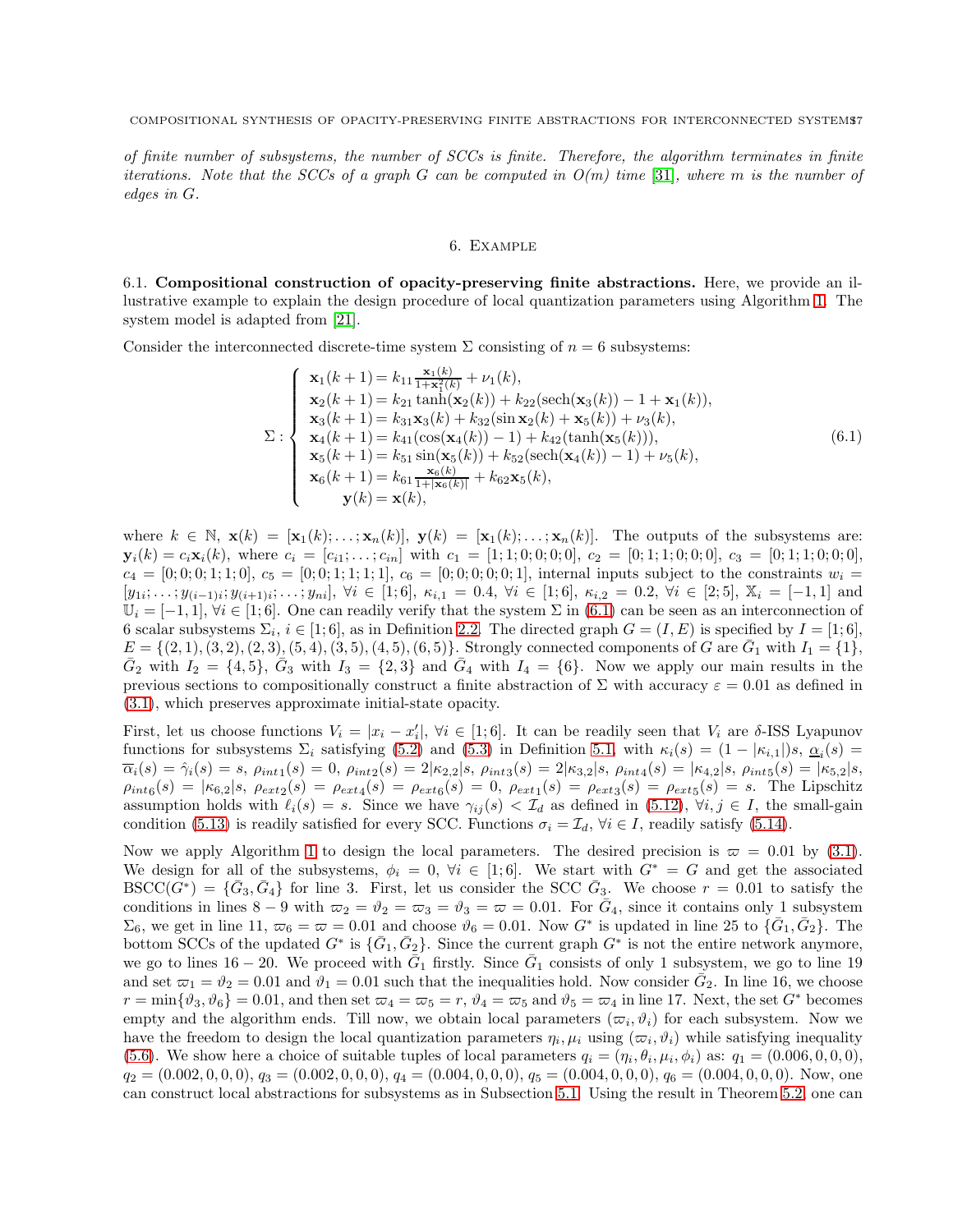verify that  $V_i = |x_i - x'_i|$  is a  $\overline{\omega}_i$ -InitSOPSF from each  $\Sigma_i$  to its abstraction  $\hat{\Sigma}_i$ . By the results in Theorem [4.1,](#page-9-2) one can verify that  $\tilde{V}(x, \hat{x}) = \max_i \{|x_i - \hat{x}_i|\}$  is a  $\varpi$ -InitSOPSF from  $\Sigma$  to  $\hat{\Sigma} = \mathcal{I}_{0_n}(\hat{\Sigma}_1, \dots, \hat{\Sigma}_n)$ .

6.2. Compositional verification of initial-state opacity for an interconnected system. Consider the interconnected discrete-time linear system  $\Sigma$  described by:

$$
\Sigma: \begin{cases} \mathbf{x}(k+1) = A\mathbf{x}(k) + B\nu(k), \\ \mathbf{y}(k) = C\mathbf{x}(k), \end{cases}
$$
\n(6.2)

where  $k \in \mathbb{N}$ ,  $A \in \mathbb{R}^{n \times n}$  is a matrix with  $\{A\}_{ii} = a_i = 0.1$ ,  $\{A\}_{i(i-1)} = 0.05$ ,  $\forall i \in [2; n]$ , and all other elements are zero,  $B \in \mathbb{R}^{n \times n}$  is a diagonal matrix with  $\{B\}_{ii} = b_i = 1$ ,  $\{B\}_{ij} = 0$ ,  $\forall i, j \in [1; n], i \neq j$ ,  $C = [0 \ 0 \ \dots \ 0 \ 1] \in$  $\mathbb{R}^{1 \times n}$ ,  $\mathbf{x}(k) = [\mathbf{x}_1(k); \ldots; \mathbf{x}_n(k)], \nu(k) = [\nu_1(k); \ldots; \nu_n(k)],$  and  $\mathbf{y}(k) = \mathbf{y}_{nn}(k)$ . Intuitively, the output of the overall system is the external output of the last subsystem  $\Sigma_n$ . The state space is  $\mathbb{X} = \mathbb{X}_0 = ]0 \cdot 0.6[^n$ , the input set is a singleton  $\mathbb{U} = \{0.145\}^n$  and the secret set is  $\mathbb{X}_S = ]0\ 0.2] \times [0.4\ 0.6[\times]0\ 0.6[^{n-2}]$ , and the output set is  $\mathbb{Y} = ]0 \; 0.6$ .

Now, let us consider  $n \in \mathbb{N}_{\geq 1}$  subsystems  $\Sigma_i$ , each described by:

$$
\Sigma_i: \begin{cases} \mathbf{x}_i(k+1) = 0.1\mathbf{x}_i(k) + \nu_i(k) + 0.05\omega_i(k), \\ \mathbf{y}_i(k) = c_i\mathbf{x}_i(k), \end{cases}
$$
(6.3)

where  $c_i = [c_{i1}; \ldots; c_{in}]$  with  $c_{i(i+1)} = 1$ ,  $c_{ij} = 0$ ,  $\forall i \in [1; n-1]$ ,  $\forall j \neq i+1$ ,  $c_{nn} = 1$ ,  $c_{nj} = 0$ ,  $\forall j \in [1; n-1]$ ,  $\nu_i(k) = 0.145, \, \omega_1(k) = 0, \text{ and } \omega_i(k) = \mathbf{y}_{(i-1)i}(k), \, \forall i \in [2; n].$  The state set is  $\mathbb{X}_i = \mathbb{X}_{i0} = ]0 \cdot 0.6[$ , the input set is  $\mathbb{U}_i = \{0.145\}$ , the secret set is  $\mathbb{X}_{1S} = ]0 \; 0.2]$ ,  $\mathbb{X}_{2S} = [0.4 \; 0.6], \mathbb{X}_{iS} = ]0 \; 0.6], \forall i \in [3; n]$ , the output set is  $\mathbb{Y}_{i(i+1)} =]0 \; 0.6[, \mathbb{Y}_{ij} = 0, \forall i \in [1; n-1], \forall j \neq i+1, \mathbb{Y}_{nn} =]0 \; 0.6[, \mathbb{Y}_{nj} = 0, \forall j \in [1; n-1].$  and the internal input set is  $\mathbb{W}_i = \prod_{j=1, j\neq i}^n \mathbb{Y}_{ji}$ . One can verify that  $\Sigma = \mathcal{I}_{0_n}(\Sigma_1, \ldots, \Sigma_n)$ . The main goal of this example is to verify approximate initial-state opacity of the concrete network using its finite abstraction. Now, let us construct a finite abstraction of  $\Sigma$  compositionally with accuracy  $\varepsilon = 0.25$  as defined in [\(3.1\)](#page-6-3), which preserves initial-state opacity. We apply our main results of previous sections to achieve this goal.

Consider functions  $V_i = |x_i - x'_i|$ ,  $\forall i \in [1; n]$ . It can be is readily verified that  $V_i$  are  $\delta$ -ISS Lyapunov functions for subsystems  $\Sigma_i$  satisfying [\(5.2\)](#page-11-3) and [\(5.3\)](#page-11-4) in Definition [5.1,](#page-11-1) with  $\kappa_i(s) = (1 - a_i)s = 0.9s$ ,  $\rho_{exti}(s) =$  $\hat{\gamma}_i(s) = \underline{\alpha}_i(s) = \overline{\alpha}_i(s) = s$ , and  $\rho_{inti}(s) = 0.05s$ . In addition, the Lipschitz assumption defined in [\(5.1\)](#page-11-5) holds with  $\ell_i(s) = s$ . Accordingly, the desired precision for Algorithm [1](#page-15-0) is  $\varpi = 0.25$ . It is seen that the system is made up of  $n$  identical subsystems in a cascade interconnection, thus, the resulting directed graph  $G = (I, E)$  is specified by  $I = [1; n], E = \{(1, 2), (2, 3), (3, 4), \ldots, (n - 1, n)\}.$  Each of the subsystem is a strongly connected component of  $G$ . The small-gain condition  $(5.13)$  is satisfied readily. Then, by applying Algorithm [1,](#page-15-0) we obtain proper pairs of local parameters  $(\varpi_i, \vartheta_i) = (0.25, 0.25)$  for all of the subsystems. Then, a suitable tuple  $q_i = (\eta_i, \mu_i, \theta_i, \phi_i) = (0.2, 0, 0, 0)$  of quantization parameters is chosen such that inequality [\(5.6\)](#page-12-0) for the abstraction  $\hat{\Sigma}_i$  of each subsystem  $\Sigma_i$  is satisfied. Note that the choice of local quantization parameters is suitable in terms of preserving opacity, regardless of the number of subsystems (i.e.  $n$ ). Next, we construct local abstractions for subsystems as in Subsection [5.1.](#page-11-0) Using the result in Theorem [5.2,](#page-12-3) one can verify that  $V_i = |x_i - x'_i|$  is a  $\overline{\omega}_i$ -InitSOPSF from each  $\Sigma_i$  to its abstraction  $\hat{\Sigma}_i$ . Furthermore, by the compositionality result in Theorem [4.1,](#page-9-2) we obtain that  $\tilde{V} = \max_i \{ V_i(x_i, \hat{x}_i) \} = \max_i \{ |x_i - x'_i| \}$  is a  $\varpi$ -InitSOPSF from  $\Sigma$  to  $\hat{\Sigma} = \mathcal{I}_{0n}(\hat{\Sigma}_1, \dots, \hat{\Sigma}_n)$  satisfying the conditions in Definition [3.2](#page-5-1) with  $\varpi = \max_i \varpi_i = 0.25$ and  $\alpha(s) = {\max_i \{\alpha_i^{-1}(s)\}}^{-1} = s.$ 

Now, let us verify opacity of  $\Sigma$  using the interconnected abstraction  $\Sigma$ . Note that given the local quantization parameters  $q_i = (\eta_i, \mu_i, \theta_i, \phi_i) = (0.2, 0, 0, 0)$ , each local state set  $\mathbb{X}_i$  is discretized into 2 discrete states as  $\hat{\mathbb{X}}_i = \{0.2, 0.4\}$ , which implies that the state space of  $\hat{\Sigma}$  is  $\hat{\mathbb{X}}_0 = \hat{\mathbb{X}} = \{0.2, 0.4\}^n$ , the discrete secret state set is  $\hat{X}_S = \{0.2\} \times \{0.4\} \times \{0.2, 0.4\}^{n-2}$ , the discrete input set is  $\hat{U} = \{0.145\}^n$ , and the output set is  $\hat{Y} = \{0.2, 0.4\}$ . In order to check opacity of the interconnected abstraction, we first show an example of a network consisting of 2 subsystems, as shown in Figure [1.](#page-18-0) The two smaller automata in the left represent the symbolic subsystems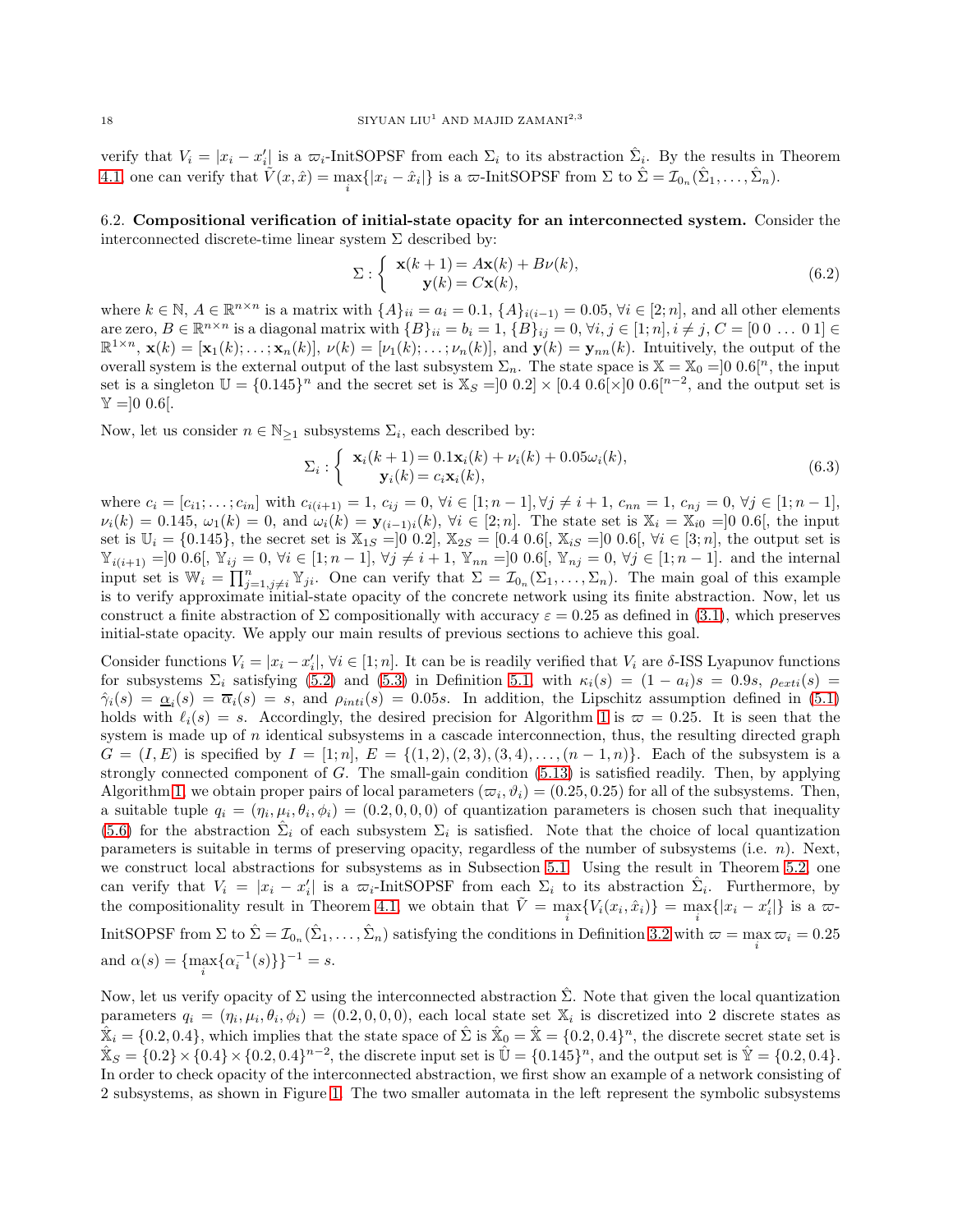

<span id="page-18-0"></span>Figure 1. Compositional abstraction of an interconnected discrete-time linear system consisting of 2 subsystems.



<span id="page-18-1"></span>Figure 2. Compositional abstraction of an interconnected discrete-time linear system consisting of 3 subsystems.

and the one in the right represents the interconnected abstraction for the whole network. Each circle is labeled by the state (top half) and the corresponding output (bottom half). Initial states are distinguished by being the target of a sourceless arrow. One can easily see that  $\mathcal{I}(\hat{\Sigma}_1, \hat{\Sigma}_2)$  is 0-approximate initial-state opaque, since for any run starting from secret state  $aA$ , there exists a run from non-secret state  $AA$  such that the output trajectories are exactly the same. Next, let us see the case when the number of subsystems is  $n = 3$ . As seen in Figure [2,](#page-18-1) for any run starting from any secret state, i.e.  $aAa$  and  $aAA$ , there exists a run from a non-secret state, i.e. Aaa and AAA, such that the output trajectories are exactly the same. Due to lack of space, we do not plot the automata for the case of  $n = 4$ , but we verified that the network is still 0-approximate initial-state opaque. We expect that the interconnected network holds this property regardless of the number of subsystems due to the homogeneity of subsystems and the structure of the network topology. Thus, one can conclude that  $\hat{\Sigma} = \mathcal{I}_{0n}(\hat{\Sigma}_1, \dots, \hat{\Sigma}_n)$  is 0-approximate initial-state opaque. Therefore, by Proposition [3.4,](#page-6-1) we obtain that the original network  $\Sigma = \mathcal{I}_{0_n}(\Sigma_1, \ldots, \Sigma_n)$  is 0.5-approximate initial-state opaque.

**Remark 6.1.** In Figure [1,](#page-18-0) for simplicity of demonstration, we use symbol "a" (resp. "A") to show state  $x_i = 0.2$  (resp.  $x_i = 0.4$ ). The symbols "aa", "Aa", "aA" and "AA" represent the state vectors  $x = [0.2, 0.2]$ ,  $x = [0.4; 0.2], x = [0.2; 0.4],$  and  $x = [0.4; 0.4],$  respectively. The lower parts of the states indicate the outputs of the states, where the symbols "y" and "Y" represent, respectively, the output  $y_{ij} = 0.2$  and  $y_{ij} = 0.4$ . Similarly, symbols " $0y$ " and " $0Y$ " represent the output vectors  $y = [0; 0.2]$  and  $y = [0; 0.4]$ . The states marked in red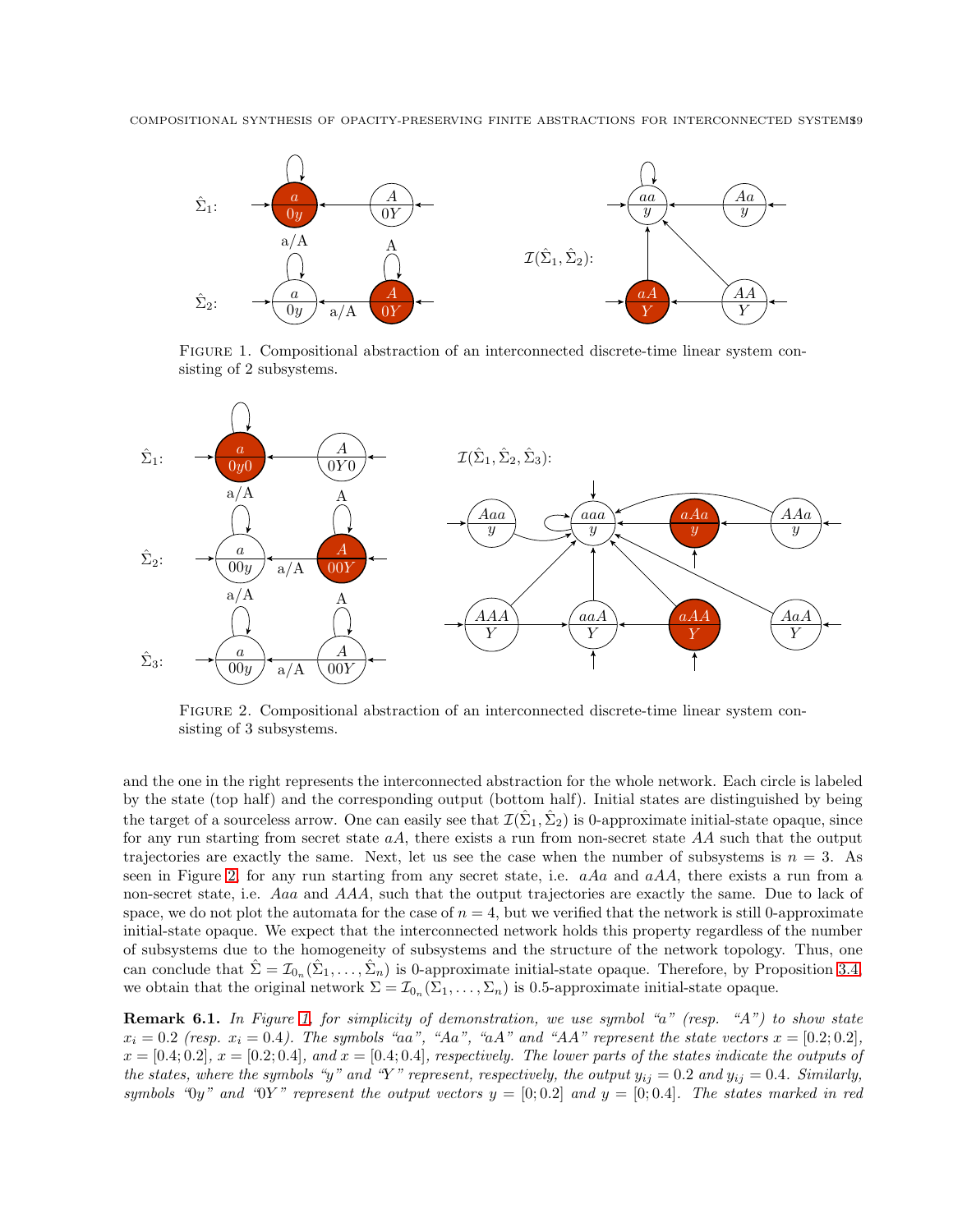represent the secret states. The symbols on the edges show the internal input coming from other subsystems. The symbols used in Figure [2](#page-18-1) represent similar meanings.

### 7. Conclusion

In this paper, we proposed a methodology to compositionally construct opacity-preserving symbolic models of interconnected discrete-time control systems. New notions of so-called opacity-preserving simulation functions are introduced to characterize the relations between two systems in terms of preservation of opacity. By leveraging these simulation functions, we constructed abstractions of the subsystems, while preserving the opacity properties. Then, a symbolic model of the network can be obtained by interconnecting the local finite abstractions while retaining the opacity property. An illustrative example was presented to describe the design procedure of the local quantization parameters. Finally, we applied our main results to a linear interconnected system.

### **REFERENCES**

- <span id="page-19-0"></span>[1] Y. Ashibani and Q. H. Mahmoud, "Cyber physical systems security: Analysis, challenges and solutions," *Computers and Security*, vol. 68, pp. 81–97, 2017.
- <span id="page-19-1"></span>[2] H. Sandberg, S. Amin, and K. H. Johansson, "Cyberphysical security in networked control systems: An introduction to the issue," *IEEE Control Systems Magazine*, vol. 35, no. 1, pp. 20–23, 2015.
- <span id="page-19-3"></span><span id="page-19-2"></span>[3] L. Mazar´e, "Using unification for opacity properties," *in Proceedings of the 4th IFIP WG1*, vol. 7, pp. 165–176, 2004.
- [4] A. Saboori and C. N. Hadjicostis, "Verification of k-step opacity and analysis of its complexity," *IEEE Transactions on Automation Science and Engineering*, vol. 8, no. 3, pp. 549–559, 2011.
- <span id="page-19-4"></span>[5] ——, "Verification of infinite-step opacity and complexity considerations," *IEEE Transactions on Automatic Control*, vol. 57, no. 5, pp. 1265–1269, 2012.
- <span id="page-19-5"></span>[6] ——, "Verification of initial-state opacity in security applications of discrete event systems," *Information Sciences*, vol. 246, pp. 115–132, 2013.
- <span id="page-19-7"></span><span id="page-19-6"></span>[7] F. Lin, "Opacity of discrete event systems and its applications," *Automatica*, vol. 47, no. 3, pp. 496–503, 2011.
- [8] A. Saboori and C. N. Hadjicostis, "Notions of security and opacity in discrete event systems," in *Proceedings of the 46th IEEE Conference on Decision and Control*, 2007, pp. 5056–5061.
- <span id="page-19-8"></span>[9] Y. Tong, Z. Li, C. Seatzu, and A. Giua, "Decidability of opacity verification problems in labeled petri net systems," *Automatica*, vol. 80, pp. 48–53, 2017.
- <span id="page-19-9"></span>[10] A. Saboori and C. N. Hadjicostis, "Current-state opacity formulations in probabilistic finite automata," *IEEE Transactions on automatic control*, vol. 59, no. 1, pp. 120–133, 2013.
- <span id="page-19-10"></span>[11] S. Chédor, C. Morvan, S. Pinchinat, and H. Marchand, "Diagnosis and opacity problems for infinite state systems modeled by recursive tile systems," *Discrete Event Dynamic Systems*, vol. 25, no. 1-2, pp. 271–294, 2015.
- <span id="page-19-11"></span>[12] R. Jacob, J.-J. Lesage, and J.-M. Faure, "Overview of discrete event systems opacity: Models, validation, and quantification," *Annual Reviews in Control*, vol. 41, pp. 135–146, 2016.
- <span id="page-19-12"></span>[13] S. Lafortune, F. Lin, and C. N. Hadjicostis, "On the history of diagnosability and opacity in discrete event systems," *Annual Reviews in Control*, vol. 45, pp. 257–266, 2018.
- <span id="page-19-13"></span>[14] B. Ramasubramanian, R. Cleaveland, and S. I. Marcus, "Opacity for switched linear systems: Notions and characterization," in *Proceedings of the 56th Conference on Decision and Control*, 2017, pp. 5310–5315.
- <span id="page-19-14"></span>[15] B. Ramasubramanian, W. R. Cleaveland, and S. Marcus, "Notions of centralized and decentralized opacity in linear systems," *IEEE Transactions on Automatic Control*, 2019.
- <span id="page-19-15"></span>[16] B. Wu and H. Lin, "Privacy verification and enforcement via belief abstraction," *IEEE Control Systems Letters*, vol. 2, no. 4, pp. 815–820, 2018.
- <span id="page-19-16"></span>[17] K. Zhang, X. Yin, and M. Zamani, "Opacity of nondeterministic transition systems: A (bi) simulation relation approach," *IEEE Transactions on Automatic Control*, vol. 64, no. 12, pp. 5116–5123, 2019.
- <span id="page-19-17"></span>[18] X. Yin, M. Zamani, and S. Liu, "On approximate opacity of cyber-physical systems," *IEEE Transactions on Automatic Control, conditionally accepted, arXiv:1902.09411*, 2019.
- <span id="page-19-18"></span>[19] S. Liu, X. Yin, and M. Zamani, "On a notion of approximate opacity for discrete-time stochastic control systems," in *American Control Conference*, 2020, accepted.
- <span id="page-19-19"></span>[20] Y. Tazaki and J.-i. Imura, "Bisimilar finite abstractions of interconnected systems," in *Proceedings of the 11th International Conference on Hybrid Systems: Computation and Control*. Springer, 2008, pp. 514–527.
- <span id="page-19-20"></span>[21] G. Pola, P. Pepe, and M. D. Di Benedetto, "Symbolic models for networks of control systems," *IEEE Transactions on Automatic Control*, vol. 61, no. 11, pp. 3663–3668, 2016.
- <span id="page-19-21"></span>[22] A. Swikir and M. Zamani, "Compositional synthesis of finite abstractions for networks of systems: A small-gain approach," *Automatica*, vol. 107, pp. 551–561, 2019.